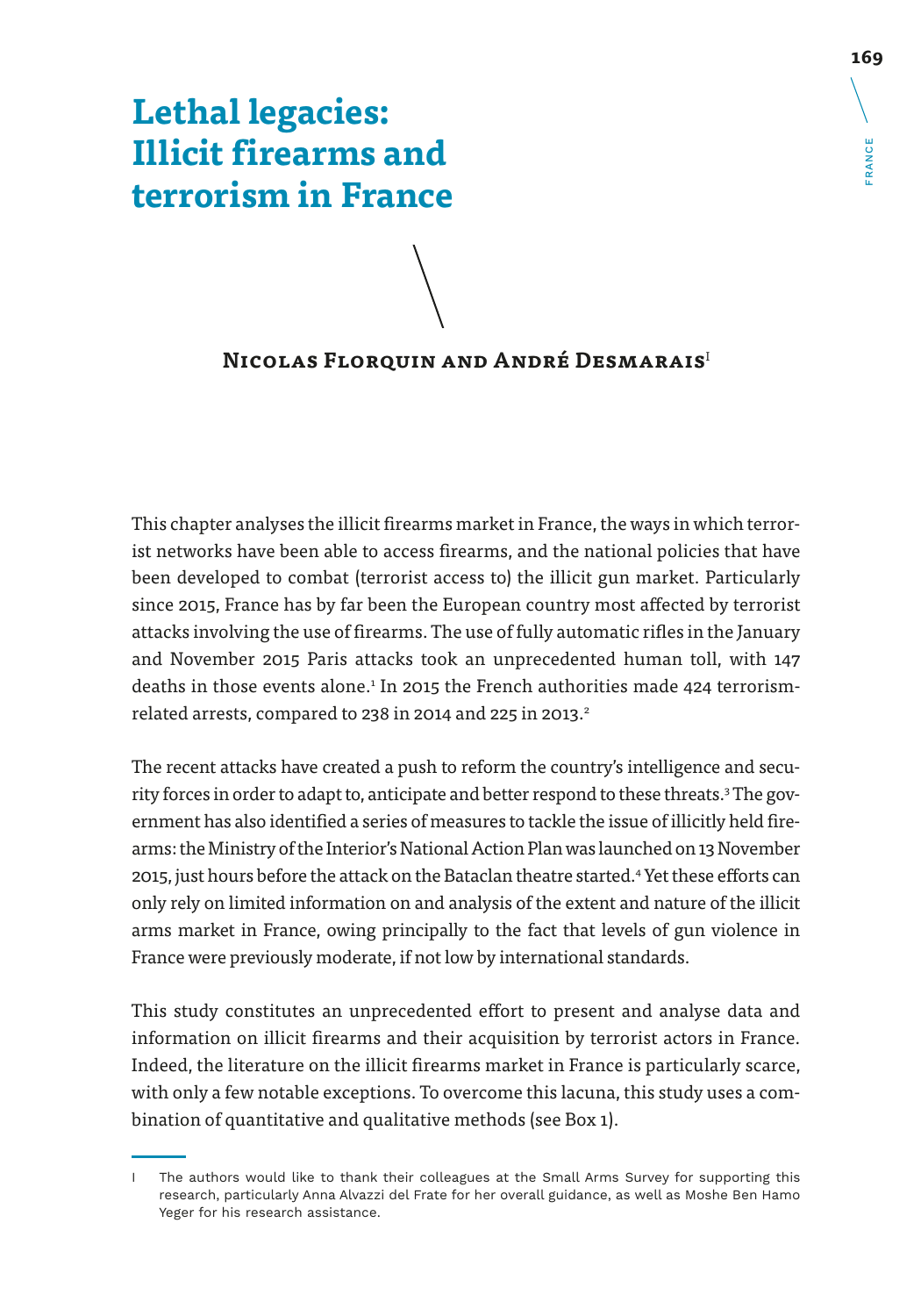#### **Box 1: Research design**

Several methods were used to analyse the illicit gun market in France, terrorist access to this market and the policy that has been developed to combat this security phenomenon.

Firstly, desk research was conducted in which scientific literature, data from earlier studies, policy and legislative documents, and open-source media reports were studied.

Secondly, the research team collected and analysed quantitative data from several state services, including statistics on legally registered firearms, weapons seizures, crime forensic and ballistics analyses, gun-related crime and morgue examinations.

Lastly, more than 25 in-depth interviews with key actors involved in combating (terrorist access to) the illicit firearms market in France were conducted between March and May 2017. The research further drew from other research undertaken by the Small Arms Survey in France since late 2016 on the specific but related issue of illicitly converted firearms. Unless specified otherwise, representatives from the institutions listed below were met in person, with interviews often followed by additional written communications and data sharing. The names and affiliations of several informants are kept anonymous in the text through the use of interview codes. This list does not include a number of informants and experts with specific knowledge who were interviewed in their personal capacities.

#### **Central and regional state services**

- Direction Générale des Douanes et Droits Indirects (DGDDI), Bureau D3, Lutte contre la fraude, Montreuil
- Direction Nationale du Renseignement et des Enquêtes Douanières (DNRED), Ivry-sur-Seine
- Tribunal de Grande Instance de Paris, by phone
- Section Centrale des Armes, Explosifs, et Matières Sensibles (SCAEMS), Direction Centrale de la Police Judiciaire (DCPJ), Nanterre
- Service Central des Armes (SCA), Nanterre
- Sous-Direction Anti-Terroriste, DCPJ, by phone
- Pole Judiciaire de la Gendarmerie Nationale, Cergy Pontoise
- Institut de Recherche Criminelle de la Gendarmerie Nationale (IRCGN), Cergy Pontoise
- Service Central d'Identité Judiciaire, DCPJ, Ecully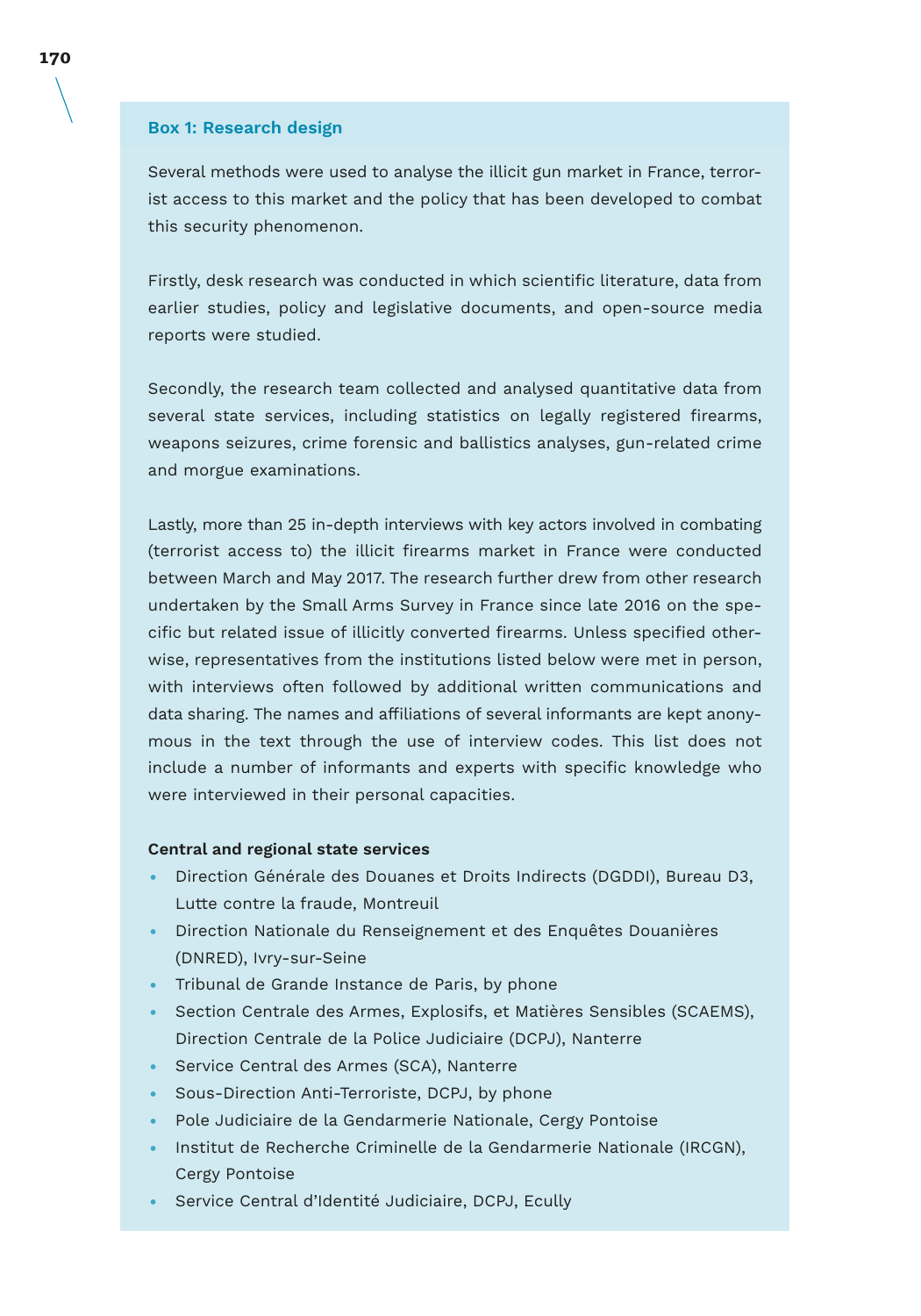- Institut National de la Police Scientifique (INPS), Ecully
- Direction Interrégionale de la Police Judiciaire, Marseille
- Centre de Déminage, Marseille
- Unité Médico-Légale, Marseille

#### **Municipal-level security actors**

- Communauté d'Agglomération Melun Val de Seine, Dammarie-lès-Lys
- Association Nationale des Cadres Territoriaux de la Sécurité, Saint Etienne

#### **Research and training institutions**

- Observatoire National de la Délinquance et des Réponses Pénales (ONDRP), Paris
- Ecole Nationale Supérieure de la Police, Saint-Cyr-Au-Mont-d'Or

#### **Other actors**

- Banc National d'Epreuve, Saint Etienne
- Chambre Syndicale des Armuriers, by phone

The report consists of three main sections and a conclusion. The first section examines French national policy established in the wake of the 2015 terrorist attacks to combat the illicit firearms market. In doing so, it identifies the main actors involved, the data management tools being developed, the state of international cooperation and remaining challenges identified by interviewed stakeholders. The second section analyses the characteristics of the illicit firearms market in France. It discusses the size of this market, the general typology of illicit firearms in France, black market prices, and the main sources of supply of and actors involved in the illicit firearms market.

The third section focuses on terrorist actors' access to the illicit firearms market in France. It starts with an overview of terrorist activities and attacks involving firearms in France since the early 1990s. This is followed by an analysis of the typology and acquisition of firearms used by terrorist networks in France. Due to the secrecy surrounding ongoing terrorism-related investigations, official information was not available on the proximate sources of supply for firearms used in recent jihadist attacks. French services have nevertheless provided detailed unpublished data on the models of firearms and types of ammunition used in several incidents, as well as on the status of their tracing efforts. Combined with available open-source reporting, this information makes it possible to draw some important conclusions on the links between terrorist acquisition of firearms and organised crime.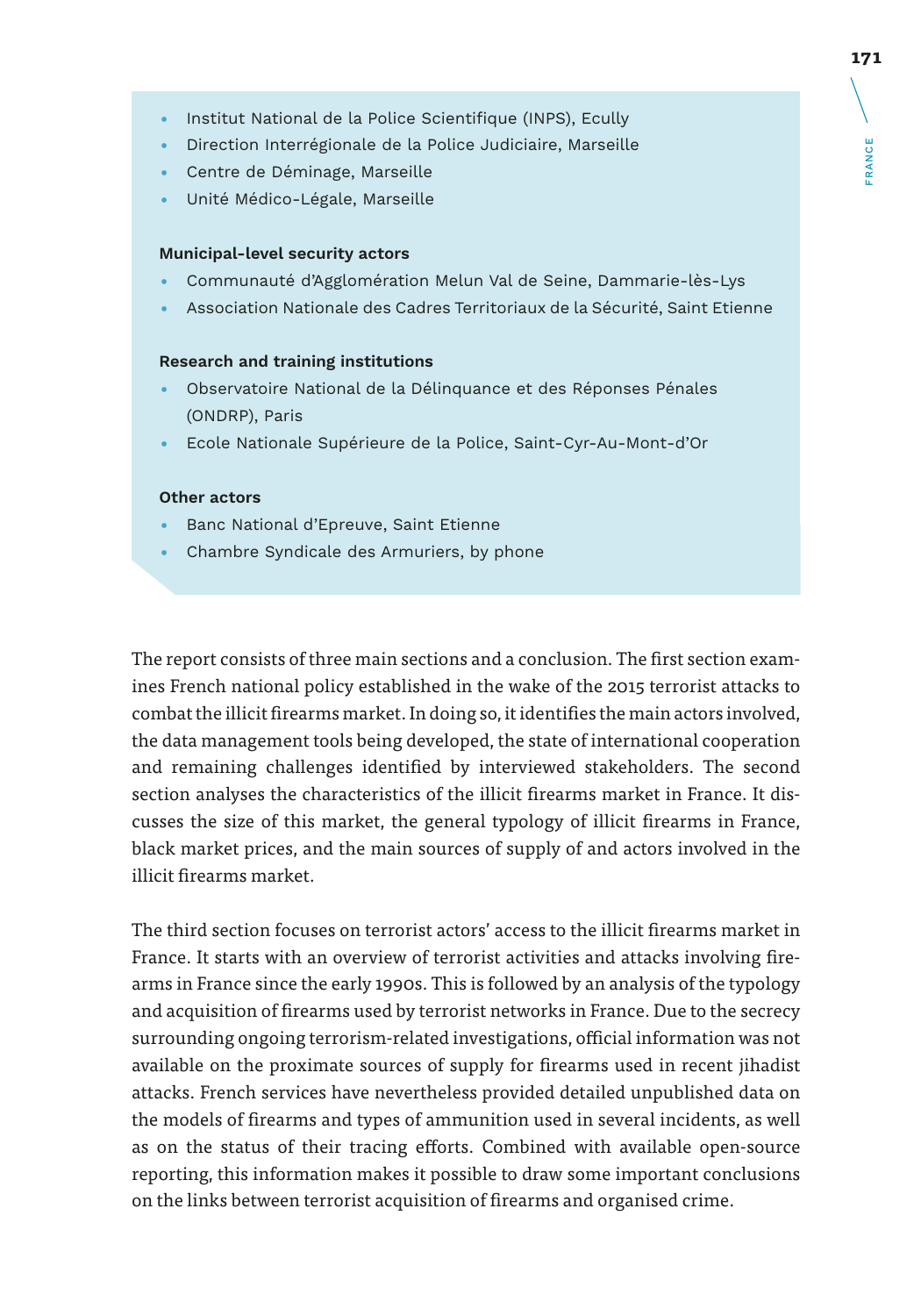## **1. National policy to fight (terrorist access to) the illegal firearms market**

The recent wave of terrorist attacks in France have created a push to accelerate reform of the country's intelligence and security forces in order to adapt to, anticipate and better respond to these threats.<sup>5</sup> France declared a state of emergency on the night of the November 2015 attacks in Paris, which was extended until new antiterror legislation entered into force on 1 November 2017.<sup>6</sup>

In parallel, the government has also identified a series of measures to specifically tackle the issue of illicitly held firearms. The Ministry of the Interior's National Action Plan on illegally held weapons was launched on 13 November 2015, only hours before the start of the November 2015 Paris attacks that killed 130 people.<sup>7</sup> The plan includes a set of 20 measures, grouped under five core pillars. The French customs service devised its own action plan containing 14 measures that focus on giving the institution the judiciary, operational and intelligence means to address the issue.<sup>8</sup> Regular coordination meetings are organised to ensure the coherence and complementarity of the two plans.<sup>9</sup>

The following section reviews efforts to address each of the five pillars identified in the Interior Ministry's action plan on firearms. In doing so, it identifies the main actors involved, the data management tools being developed, the state of international cooperation and remaining challenges identified by interviewed stakeholders.

### **1.1 Reinforcing knowledge on trafficking routes and actors**

This set of measures includes improving the collection and analysis of intelligence, including the development of a database of seized, recovered and found firearms. It also envisions making the ballistics testing of firearms systematic in all judiciary investigations. The plan further notes the need to improve general knowledge of firearms and of the relevant legal regulations among police officers, gendarmes, and local state officials.<sup>10</sup>

The following sections of this report will draw largely from law enforcement agencies' data management systems. The SCAEMS at the DCPJ in Nanterre centralises data on seized, recovered, found and lost weapons recorded by both the police and gendarmerie. Data for 2015 can be disaggregated by legal weapons category and *département*. However, the SCAEMS noted that the current system does not allow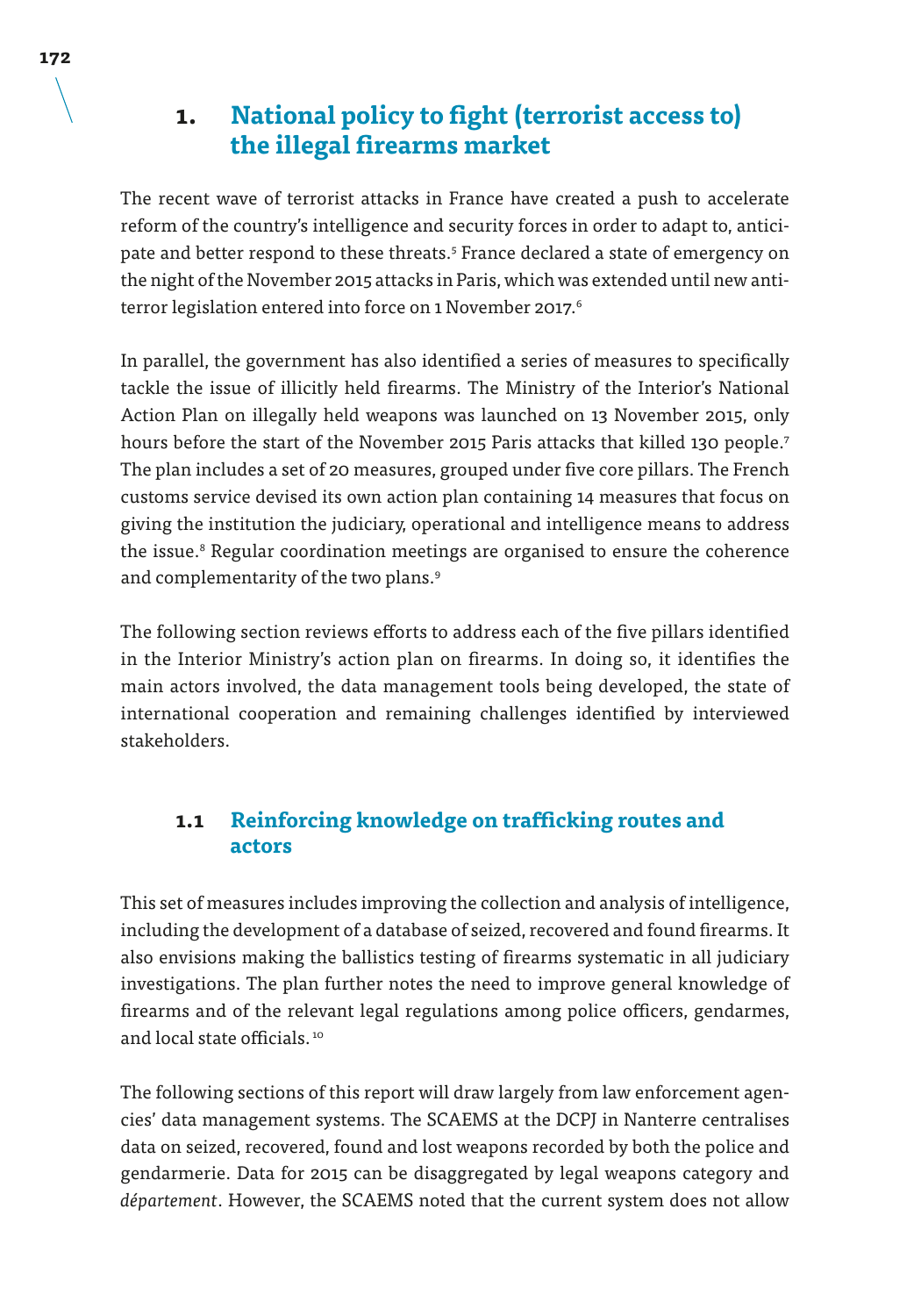these statistics to be broken down by type of crime or offence, or users to determine the proportion of seized weapons that are or were previously registered.<sup>11</sup> Developing these capabilities would help to provide a more detailed understanding of the sources and uses of illicit weapons. It would also be in line with international commitments to reduce illicit arms flows under Target 16.4 $^{\text{I}}$  of the UN's Sustainable Development Goals.<sup>12</sup>

The Fichier National d'Identification Balistique (FNIB, a ballistics database) is hosted by the INPS in Ecully and is based on the Evofinder system.13 Created in early 2016, as of 31 December 2016 it included 16,576 ballistics entries from both the police and gendarmerie, including new cases entered since the inception of the system, as well some old cases that could be transferred from the previous CIBLE database. Open cases for which the crime weapon has not been retrieved are also being re-entered into the new system. The system remains in its infancy, however, with less than 50% of seized weapons currently being examined by the laboratories. This proportion has been growing following internal guidelines requesting the security services to systematically submit recovered firearms to forensic analysis, as well as the establishment of 'proximity ballistics' (*balistique de proximité*) facilities across France since 2010.<sup>14</sup>

The FNIB database holds promise for improved ballistics analysis in France and for facilitating ballistics information exchanges with other European partners, especially if its coverage can expand to include all seized firearms. In 2016 alone the system identified 60 ballistic 'hits', establishing links between different criminal cases where the same weapon was used. Several of these hits had been missed by the previous CIBLE database.15 Given the FNIB database's technical focus, its utility for generating analysis on the nature of arms trafficking could still be improved: while the system allows for disaggregating data by type of offence or crime, many offences are grouped under a catch-all category entitled '*infraction à la legislation sur les armes*' (breaches of the firearms law), which would merit further disaggregation. Furthermore, determining whether examined weapons were previously registered in the Application de Gestion du Répertoire Informatisé des Propriétaires et Possesseurs d'Armes (AGRIPPA database) and future Système d'Information des Armes (SIA database) would help better ascertain the origins of the seized weapons.

Police and gendarmerie officials noted the need to train officers in the field to enhance their understanding of the significance of firearms in criminal investigations and improve the quality of their recording of information on seized

I As of May 2017 the proposed indicator for monitoring progress towards this target is the 'Proportion of seized, found or surrendered arms whose illicit origin or context has been traced or established by a competent authority in line with international instruments'.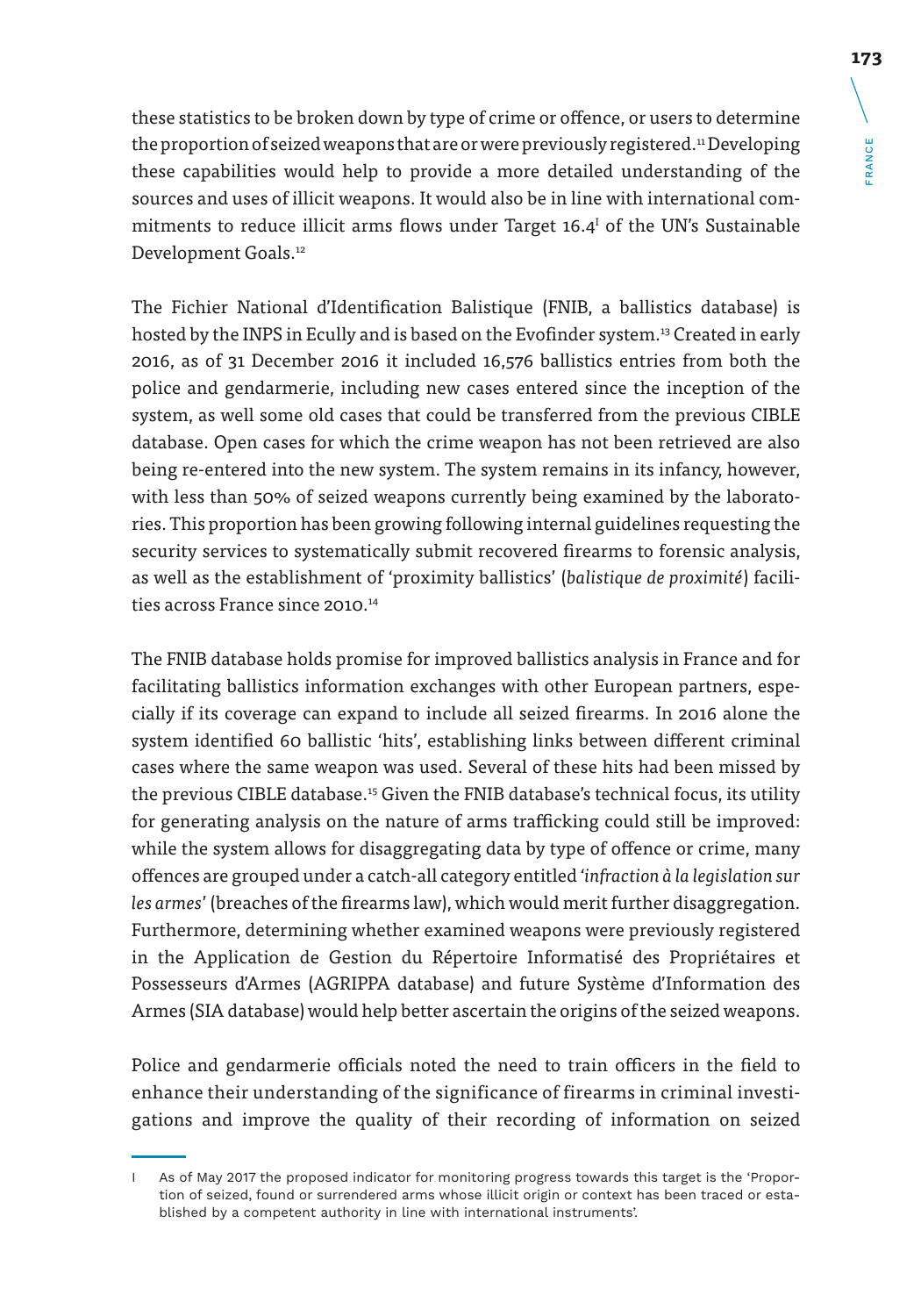weapons.16 They also highlighted the importance of encouraging and supporting officers to investigate firearms retrieved in the context of other crimes, such as drug trafficking. In such cases, investigators tend to prioritise the forensic investigation of the drugs over that of the firearms.<sup>17</sup> Initiatives are under way in security agencies to address these concerns. The gendarmerie, for instance, created the Plateau d'Investigation eXplosifs et Armes à Feu (PIXAF), a team of four gendarmes working closely with the IRCGN that, among other duties, assists and serves as a resource for field officers by facilitating forensic analysis of the firearms that are retrieved and by disseminating strategic guidance notes on emerging trafficking trends.<sup>18</sup>

### **1.2 Reinforcing targeted interventions to destabilise trafficking actors**

The National Action Plan includes a number of measures related to combating internet trafficking; undertaking operations that target specific trafficking sources, actors and hotspots; coordinating controls at the country's points of entry; and reinforcing controls over gun shops and arms fairs.19

Both the gendarmerie, through PIXAF, and customs, through the DNRED, monitor and investigate the online market in small arms, including the dark web, with particular focus on francophone sites. In 2016 alone PIXAF identified 160 illicit online firearms transactions.<sup>20</sup> Since June 2016 these bodies have also been authorised to organise undercover purchase operations and use online avatars to investigate cases. The first such investigation was in progress at PIXAF in late March 2017.<sup>21</sup>

Both institutions also monitor arms fairs, targeting suspicious attendees identified by undercover officers.<sup>22</sup> The customs action plan also envisions the creation of teams using dogs trained to detect firearms that will support units that perform controls on roads, at railway stations, and in postal and courier centres.<sup>23</sup>

### **1.3 Modernising the regulatory regime on arms trafficking**

The French government first adopted legislation classifying weapons into eight categories in 1939.<sup>24</sup> Despite numerous amendments over the years,<sup>25</sup> this classification system formed the bedrock of the country's firearm legislation until 2013, even though European Council Directive 91/477/EEC of 1991 called for greater harmonisation within the European Union (EU) by January 1993.<sup>26</sup> Between 1991 and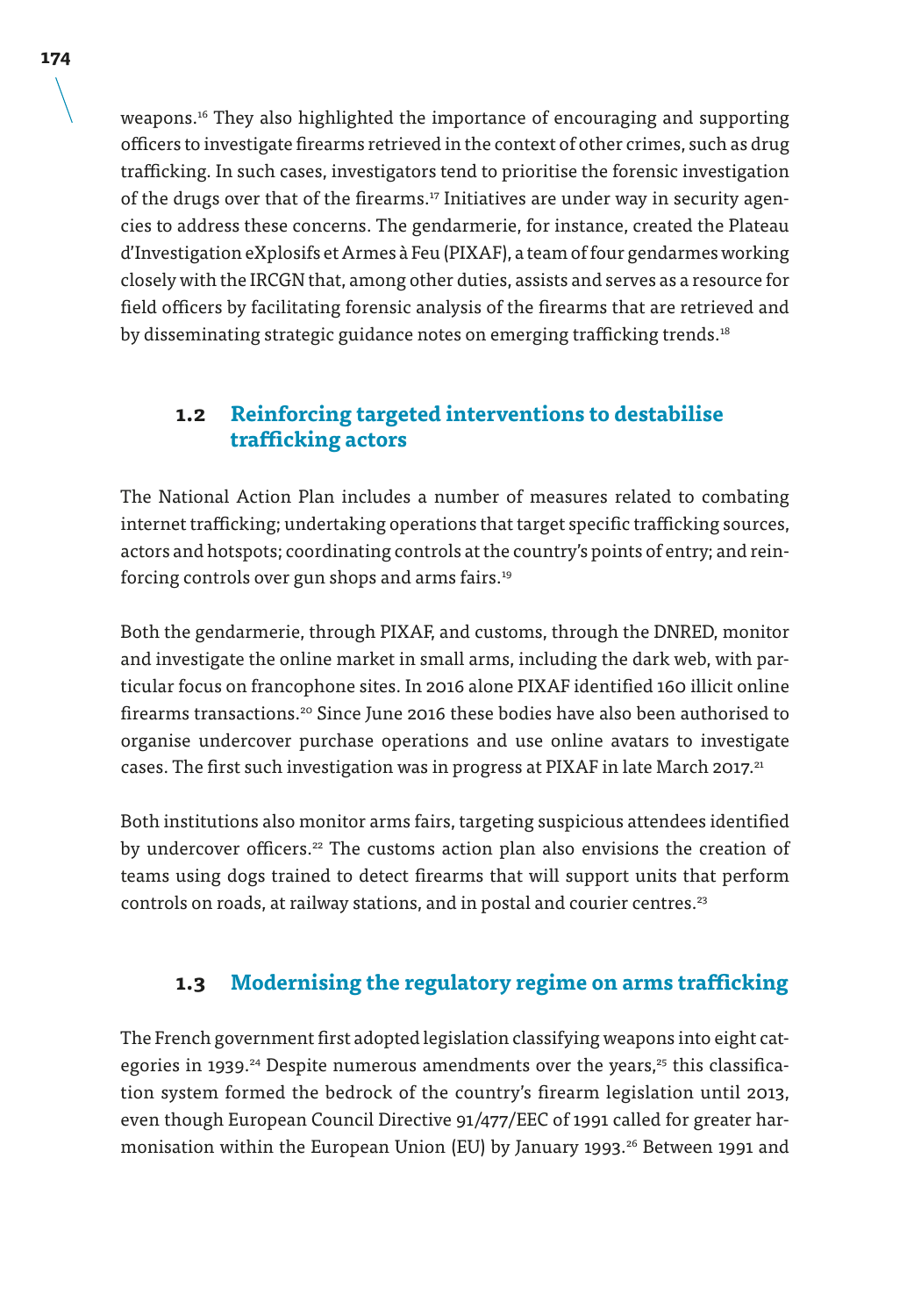2013 a number of decrees were passed to reclassify specific weapons of concern<sup>1</sup> and to strengthen the background checks required for obtaining firearms subject to authorisation.<sup>II</sup> On 6 September 2013 France passed new arms control legislation<sup>27</sup> that effectively moved away from the 1939 eight-category system towards the EU classification system based on four categories of firearms (categories A, B, C and D).

The 2013 legislation has been further strengthened following the 2015 wave of terror attacks. This has included the adoption of decrees to reclassify certain types of replica and deactivated firearms:

- In 2016 blank-firing Zoraki R1 and Ekol Voltran Arda revolvers and other firearms with similar characteristics were classified in Category B.<sup>28</sup> In practice, individuals who owned these weapons before the decree was passed had to place them in the custody of a registered firearms retailer and had one year to obtain the required authorisation from the authorities.<sup>29</sup> Alternatively, they could surrender them to the authorities for destruction or have them deactivated at the Banc d'Epreuve (proof house) in Saint Etienne.
- Since May 2017 firearms modified to fire blank ammunition in order to create a noise effect ('*armes de spectacle*', which include the 'acoustic expansion weapons' discussed later in this chapter) are to be classified under their pre-modification legal category. In addition, all firearms – including alarm and signal weapons – that are produced and modified in or introduced or imported into France must be tested by the Banc d'Epreuve in Saint Etienne and must be officially classified by the Interior Ministry before being introduced onto the French market.<sup>30</sup>

Moreover, as foreseen in the National Action Plan, in 2016 prison terms for illicitly acquiring, holding and selling Category A and B weapons were increased from three to five years, and to ten years when such offences were orchestrated by two or more individuals.<sup>31</sup>

**175**

I In 1997, for example, the non-lethal MR35 repeating pistol was classified in the former fourth category (now Category B) (Decree of 16 September 1997 on the classification of some specific firearms and ammunitions in the fourth category, Journal Officiel 224, p. 13985), while in 1998 slide-action shotguns, and single-shot, rimfire handguns of an overall length greater than 28 cm became classified in the former fourth category (now Category B) (Decree 98-1148 of 16 December 1998, Journal Officiel of 17 December 1998, p. 19048).

II In 2003, for example, 'any person applying for the issue or renewal of an authorisation for the acquisition or possession of weapons or ammunition of the 1st and 4th categories … must present a medical certificate attesting that his or her physical and mental health is not incompatible with the possession of such devices' (Law 2003-239 of 18 March 2003 on internal security, Journal Officiel 66 of 19 March 2003, pp. 4761ff).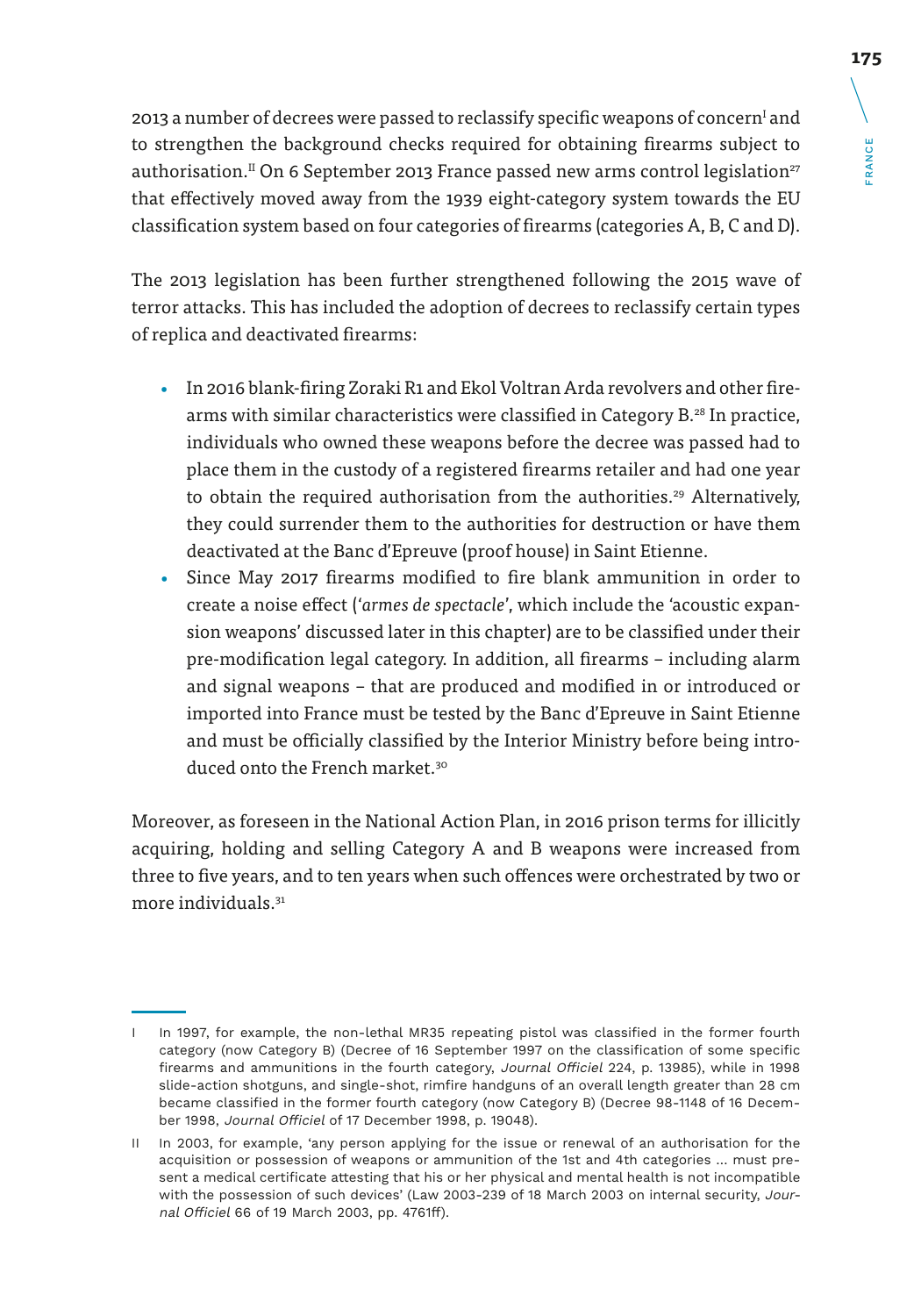On 12 January 2017 the Minister of the Interior inaugurated the new SCA in Nanterre to coordinate the ministry's policy on arms control.<sup>32</sup> A key task for the new service – staffed with 41 employees as of March 2017 – involves transitioning from the AGRIPPA registry of legally held firearms to the new SIA database. The SIA will allow the tracing of every legally held firearm throughout its life cycle, based on its serial number. Exchanges of information will be possible with the relevant civilian actors, including firearms producers, importers, hunting and sports shooting associations, and the Banc d'Epreuve, in order to keep track of all successive legal owners from a weapon's manufacture or importation to its deactivation, destruction or export. The SIA will be rolled out according to the time lines set under the new EU firearms directive.<sup>33</sup> The SCA acts as the coordinating body and as a resource for local state agencies when they implement the firearms legislation. The SCA is also responsible for establishing the technical norms for firearms deactivation and for certifying firearms as deactivated in France in accordance with EU Regulation 2015/2403 of 15 December 2015. 34

### **1.4 Improving international cooperation**

Following the 2015 attacks, and in accordance with the National Action Plan,<sup>35</sup> France applied strong pressure on its European partners to fast track the ongoing reform of the EU firearms directive and the development of the new EU regulation on firearms deactivation.36 Officials expressed frustration at the time required to adopt the new instruments; specifically, the reopening of technical negotiations on the new deactivation regulation has further delayed this measure. France appears to be one of only a few countries that have started to implement the deactivation regulation, despite its entry into force in April 2016.<sup>37</sup>

The key international partners being engaged by French agencies include Interpol, Europol (including EMPACT $^{\mathrm{I}}$  firearms) and the European Firearms Experts group. $^{\text{36}}$ The French police meet their European counterparts physically every six months, but also communicate regularly with them more frequently to exchange information.39 The SCA in particular takes part in ongoing meetings and working groups dealing with the exchange of information on denials of requests to authorise the ownership of Category A and B firearms, alarm and signal pistols, and deactivation.40

Through the SCA, France is until October 2018 the current rotating chair of the Permanent International Commission for Firearms Testing (CIP), the body that provided technical guidance for the EU firearms deactivation regulation.<sup>41</sup> At the request

I European Multidisciplinary Platform against Criminal Threats.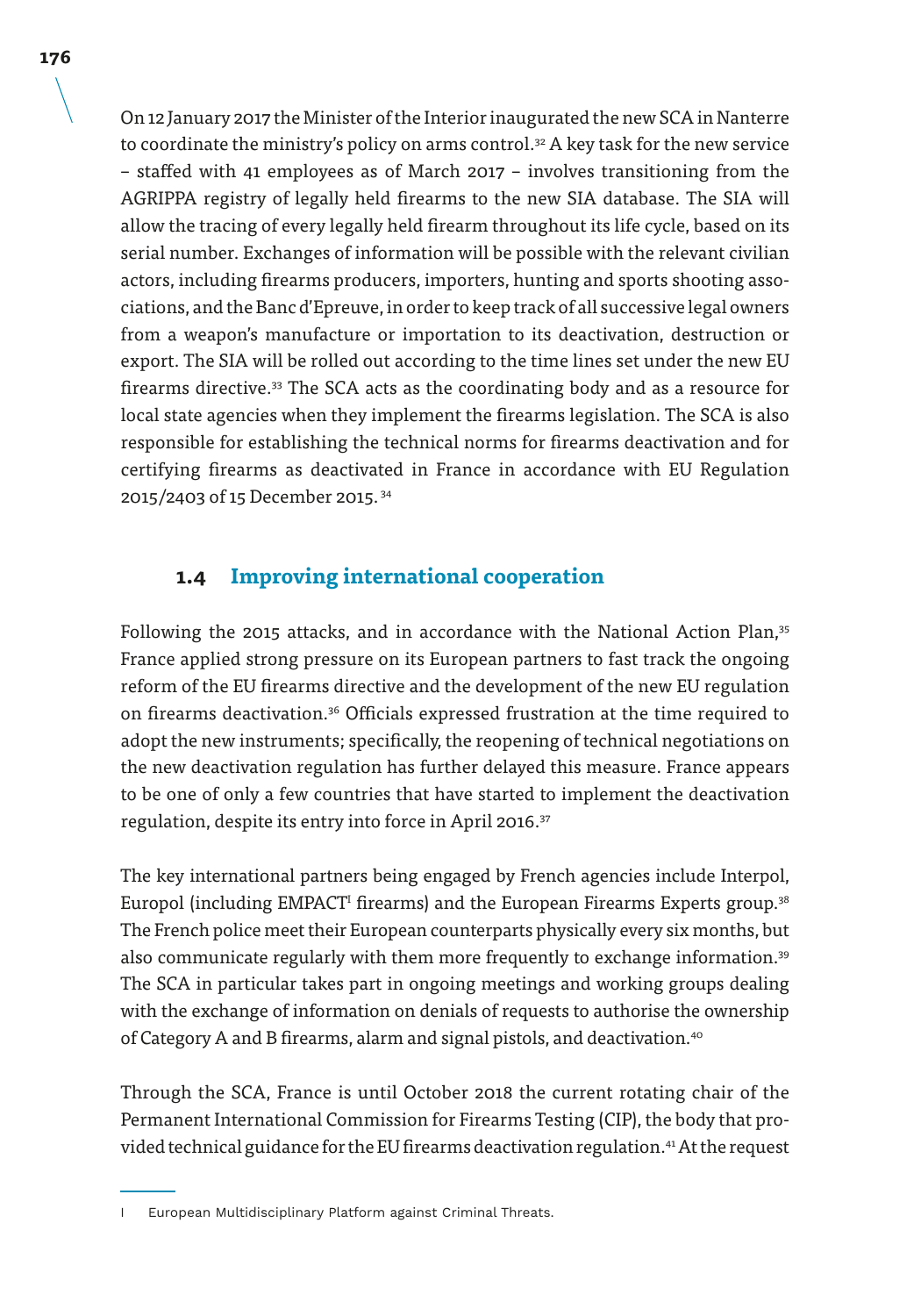of the European Commission, the CIP has also established a working group to support work on a definition for alarm pistols.<sup>42</sup>

In addition to cooperating with neighbouring states, France has also established special cooperation programmes with states in the Balkans, notably in Bosnia and Serbia, to support governments in the region in tracking and stemming illicit firearms proliferation. This has included, for instance, deploying *attachés de sécurité intérieure* (internal security attachés) to these countries and mobilising them to work on this issue.<sup>43</sup> A cooperation programme with Serbia has led to monthly meetings between the two countries' police, customs, justice, and administrative officials, as well as the creation of a permanent intelligence unit with Serbia and the carrying out of joint operational initiatives.44 The French police have also visited their counterparts in Slovakia to investigate the issue of easily retro-convertible deactivated firearms sold as blank-firing firearms (acoustic expansion weapons) and 6 mm Flobert by Slovakian companies.<sup>45</sup>

With regard to the United States, French police authorities are also in regular contact with the Bureau of Alcohol, Tobacco, Firearms and Explosives, the Federal Bureau of Investigation, and liaison officers, while the SCA maintains contacts with the Sporting Arms and Ammunition Manufacturers Institute. Through the EU, contacts are being initiated with countries in the Middle East and North Africa. There are no contacts with Turkey, however.<sup>46</sup>

## **1.5 Developing interventions for French citizens**

Based on the observation that burglaries represent the majority of cases of stolen firearms, and drawing from pilot interventions carried out in French overseas territories, the National Action Plan envisions campaigns to encourage owners of firearms to surrender them voluntarily at police and gendarmerie stations.<sup>47</sup> There was no publicly available information or statistics about the implementation of such voluntary weapons surrender campaigns at the time of writing.

Several interviewed experts and officials noted the strength of the gun lobby in Europe (and on some specific issues in France), and the politicised nature of the civilian arms control debate, which according to them hindered the implementation of the needed pragmatic reforms.<sup>48</sup> Some pointed to the recent appearance of groups advocating for looser restrictions on firearms, especially those dealing with the carrying of firearms by private citizens, on the basis that arming responsible citizens may help to deter or counter future terrorist attacks.<sup>49</sup> In the tense security situation currently prevailing in France it appears that some individuals prefer to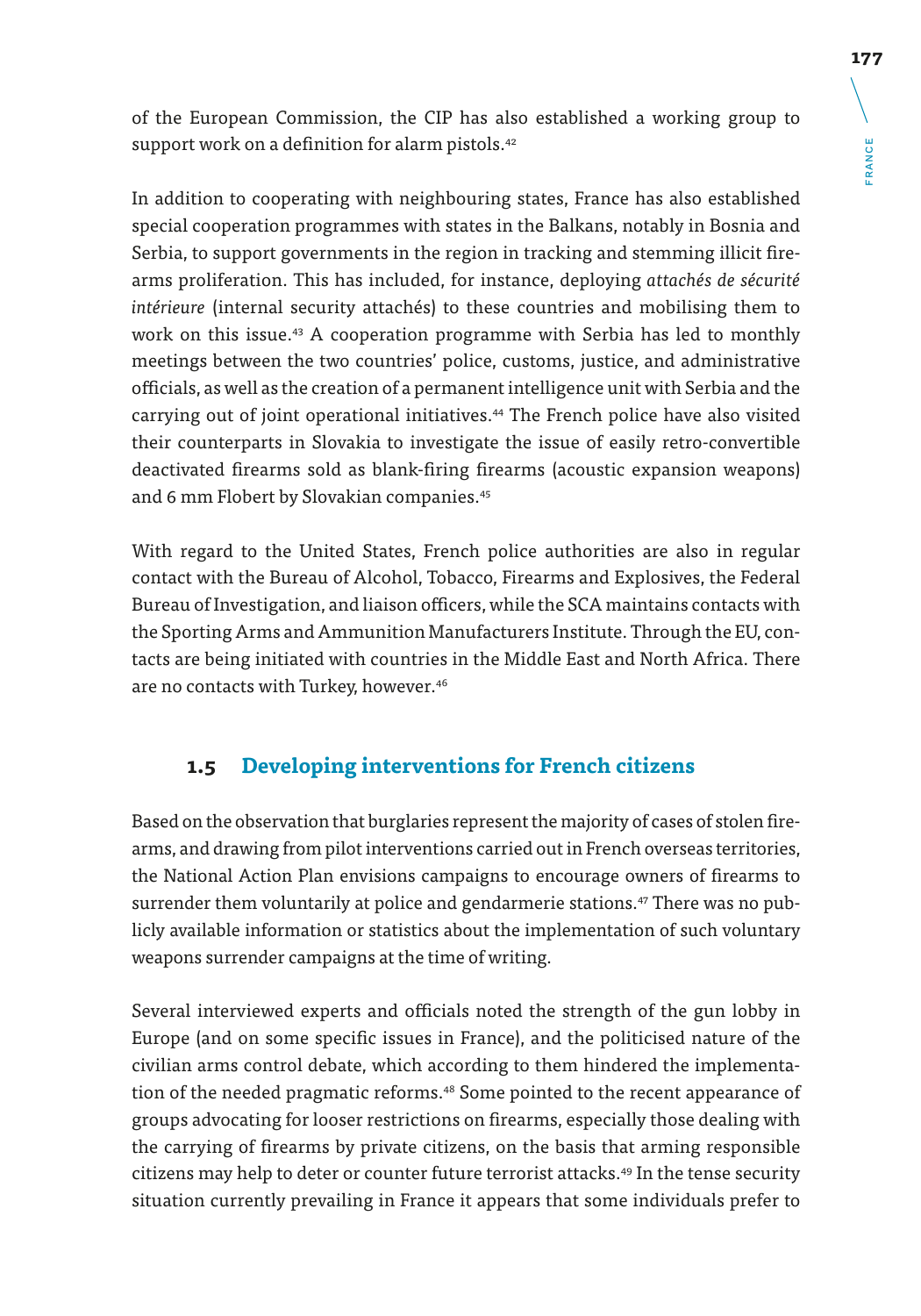keep weapons at home out of anxiety for the future, while others decide to acquire firearms illicitly for self-defence.50 These dynamics and perceptions need to be taken into consideration or they will hinder the success of any voluntary weapons collection campaign.

## **2. Characteristics of the illicit firearms market in France**

### **2.1 Size of the illicit firearms market**

Assessing the size of the illicit firearms market in any country is fraught with challenges. Generally speaking, weapons are considered illicit when they are produced, transferred, held, or used in violation of national or international law.<sup>51</sup> Estimating their volume is therefore not a straightforward task and requires examining the various ways in which weapons become illicit throughout their life cycle. Officials interviewed for this study were reluctant to provide official estimates of the total number of illicit firearms circulating in France, citing methodological concerns.<sup>52</sup> Key informants state that illicit weapons in France include not just firearms smuggled into the country and used by criminal actors,53 but also firearms left behind after the Second World War, as well as hunting and other firearms that are inherited from generation to generation but never declared. In line with previous EU-focused studies,54 available indicators of the extent of the illicit firearms market in France reviewed in this report include estimates of legal and illicit holdings, information on weapons seized by the authorities, and data on the use of firearms in violent crime.

### 2.1.1 Estimates of legal and illegal firearms possession

Assessing illicit arms holdings in France requires an understanding of the linkages between legally and clandestinely held weapons. Indeed, analysts note that the majority of firearms held or sold illicitly in the country do not originate from foreign sources such as the Balkans or Eastern Europe, but are stolen from legal owners or have been held for generations in France without being declared to the authorities.55 Indeed, thousands of firearms are reported stolen every year in France, including 10,572 in 2015 alone.<sup>56</sup>

According to the SCA, as of 30 March 2017 a total of 4,501,235 firearms were registered in the AGRIPPA database. They include 1,221,667 firearms in Category B (firearms subject to authorisation), 3,050,083 in Category C (firearms subject to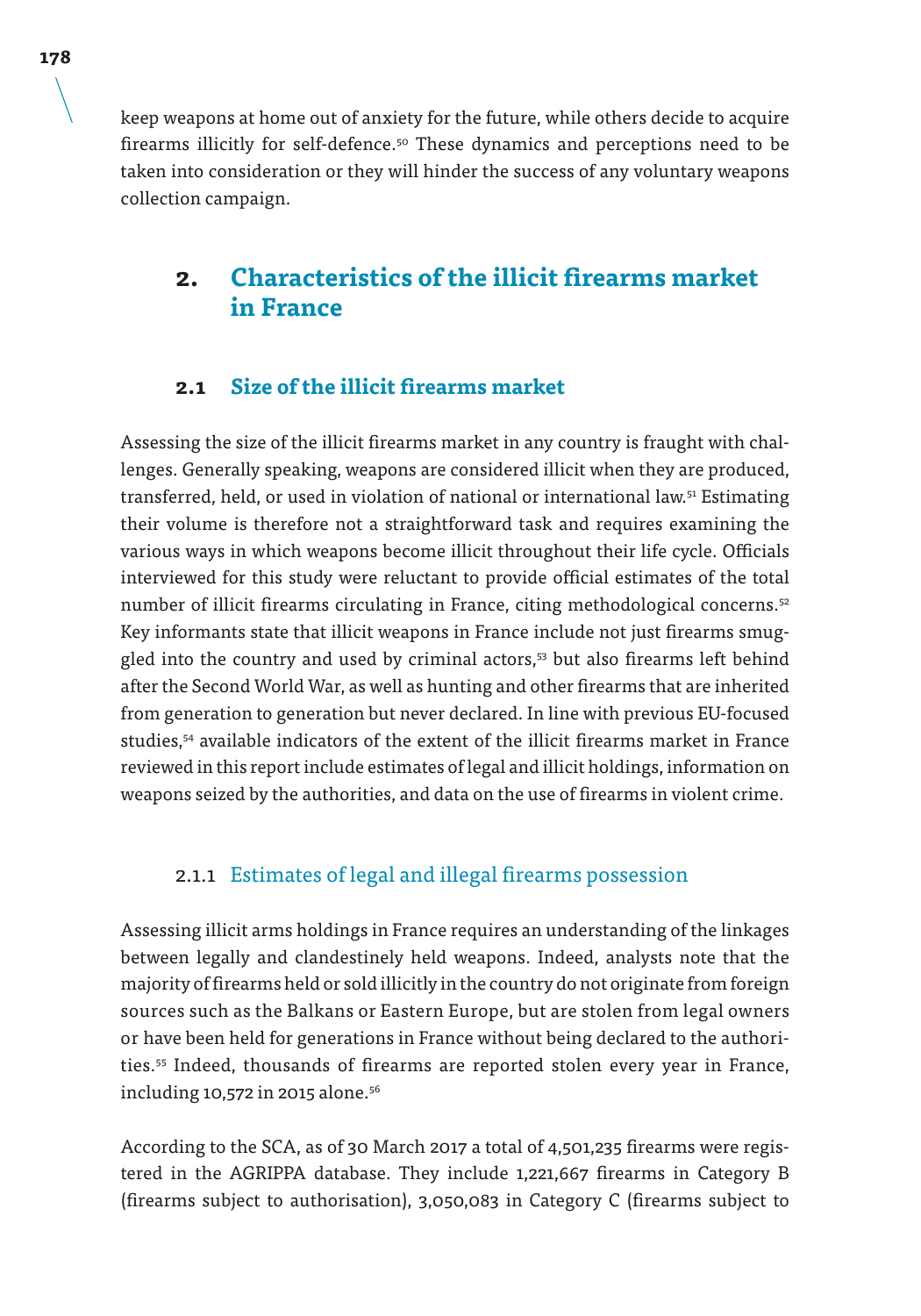declaration) and 229,485 in Category D (this figure refers specifically to sub-category D1a: shoulder-fired, single-shot, smoothbore firearms registered since December 2011).<sup>57</sup> In addition, the SCA notes that an estimated 2-3 million firearms that belong to sub-category D1 (single-shot, smoothbore, shoulder-fired weapons and shotguns) are not subject to declaration, because they were held or acquired before the declaration requirement introduced in December 2011.<sup>58</sup> The reliability of this estimate of legally held but unregistered firearms is difficult to assess.59 Moreover, this situation hinders the tracing of such unregistered firearms if and when they are used for criminal purposes, and affects the reliability of statistics on both legal and illicit firearms in France.

The pools of illicit firearms are possibly significant, but difficult to estimate. For instance, according to the president of the Syndicat des Armuriers, based on the number of arms typically held by hunters, France's 1-1.5 million holders of hunting permits can be estimated to own about 6 million hunting rifles and shotguns, both registered and unregistered.<sup>60</sup> The AGRIPPA register currently does not make it possible to determine how many of the almost 3.3 million registered Category C and D shotguns and rifles are owned by hunters, however.<sup>61</sup> As a result, estimating unregistered hunting firearms is currently difficult.

Some insights into overall gun ownership can be gained from representative household surveys and opinion polls that ask respondents if they or their household own a firearm. Generally, survey methodology is likely to result in the under-reporting of firearms ownership – especially illegally held weapons.<sup> $62$ </sup> Yet it provides important comparative data to supplement existing official data and expert knowledge. According to the most recent survey carried out in the EU, France has the eighthhighest rate of gun ownership in Europe, suggesting significant total holdings. In 2013, 7% of respondents declared that they personally owned a firearm to the Flash Eurobarometer 383 survey.<sup>63</sup> Extrapolating these results to France's population of aged 15 or more of 52.7 million in 2015.<sup>64</sup> this suggests that there are 3.7 million individual gun owners in France who each own one or several firearms.

Expert estimates' on the total number of firearms in France are rather scarce and tend to vary greatly. In 2017, for instance, the president of the Syndicat des Armuriers reiterated earlier assessments that the total of civilian-held firearms stands at about 10 million, based on his above-mentioned calculation of the rifles and shotguns owned by hunters.<sup>65</sup> Other experts have given numbers as high as 20 million in the past, but no details are available on the methodology used to arrive at this figure.<sup>66</sup>

The wide range of estimates of total civilian firearm holdings in France highlights the current challenges in assessing gun ownership more generally in the country.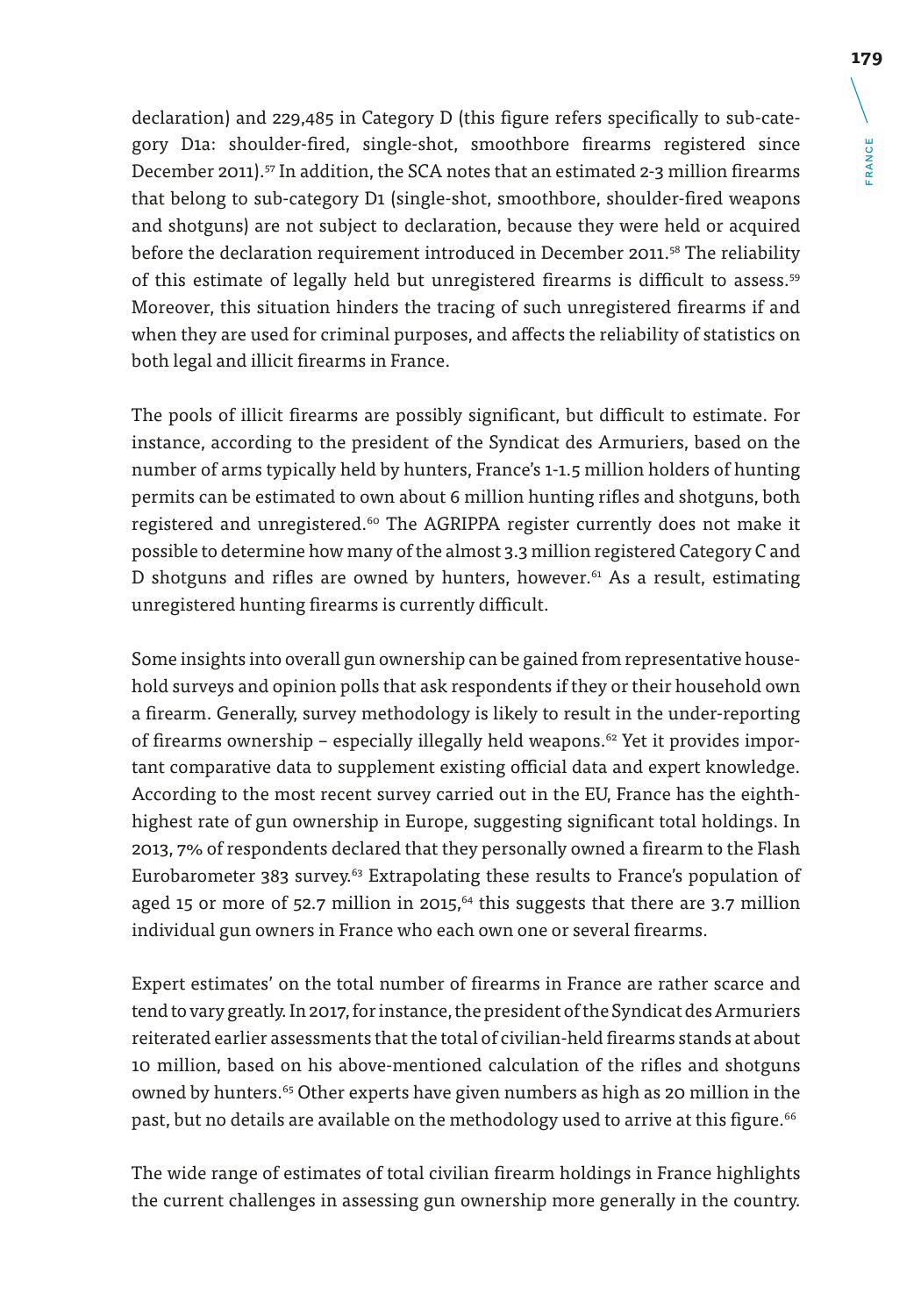The ongoing reform of the national AGRIPPA register, additional polling, and research into gun ownership patterns among the principal categories of gun owners are needed to shed further light on both undeclared and illicit holdings in France.

### 2.1.2 Seizures of firearms

Data collated from official and media sources show that the police and gendarmerie regularly seize thousands of firearms every year (Table 1). The extent to which aggregated seizure data reflect the size of the illicit firearms market is subject to caveats, however. An increase in the number of weapons seized may instead be the result of the authorities' dedicating more resources to seizing illicit weapons, or of changes in data-recording practices. The SCAEMS – which keeps track of firearms seized by the police and gendarmerie – notes that reforms implemented in 2002 and 2006, followed by the adoption of new software in 2010, contribute to the variations in reported annual seizures. Moreover, the apparent surge in the number of weapons seized in 2016 is to be nuanced by the fact that at the time they were cited by the minister of the interior, the 2016 data had not been fully cleaned and verified by the SCAEMS and may include cases of double counting.<sup>67</sup>

| Year | Police and gendarmerie <sup>68</sup> | Customs <sup>69</sup> |
|------|--------------------------------------|-----------------------|
| 2000 | 8,500                                | N/A                   |
| 2005 | 4,400                                | N/A                   |
| 2006 | 4,000                                | N/A                   |
| 2007 | 3,400                                | N/A                   |
| 2008 | 4,000                                | N/A                   |
| 2009 | 1,463                                | N/A                   |
| 2010 | 2,722                                | N/A                   |
| 2011 | 3,910                                | N/A                   |
| 2012 | N/A                                  | 401                   |
| 2013 | N/A                                  | 823                   |
| 2014 | 5,300                                | 828                   |
| 2015 | 6,145                                | 1,158                 |
| 2016 | 9,845                                | 860                   |

#### **Table 1: Firearms seized by the police, gendarmerie and customs, available years**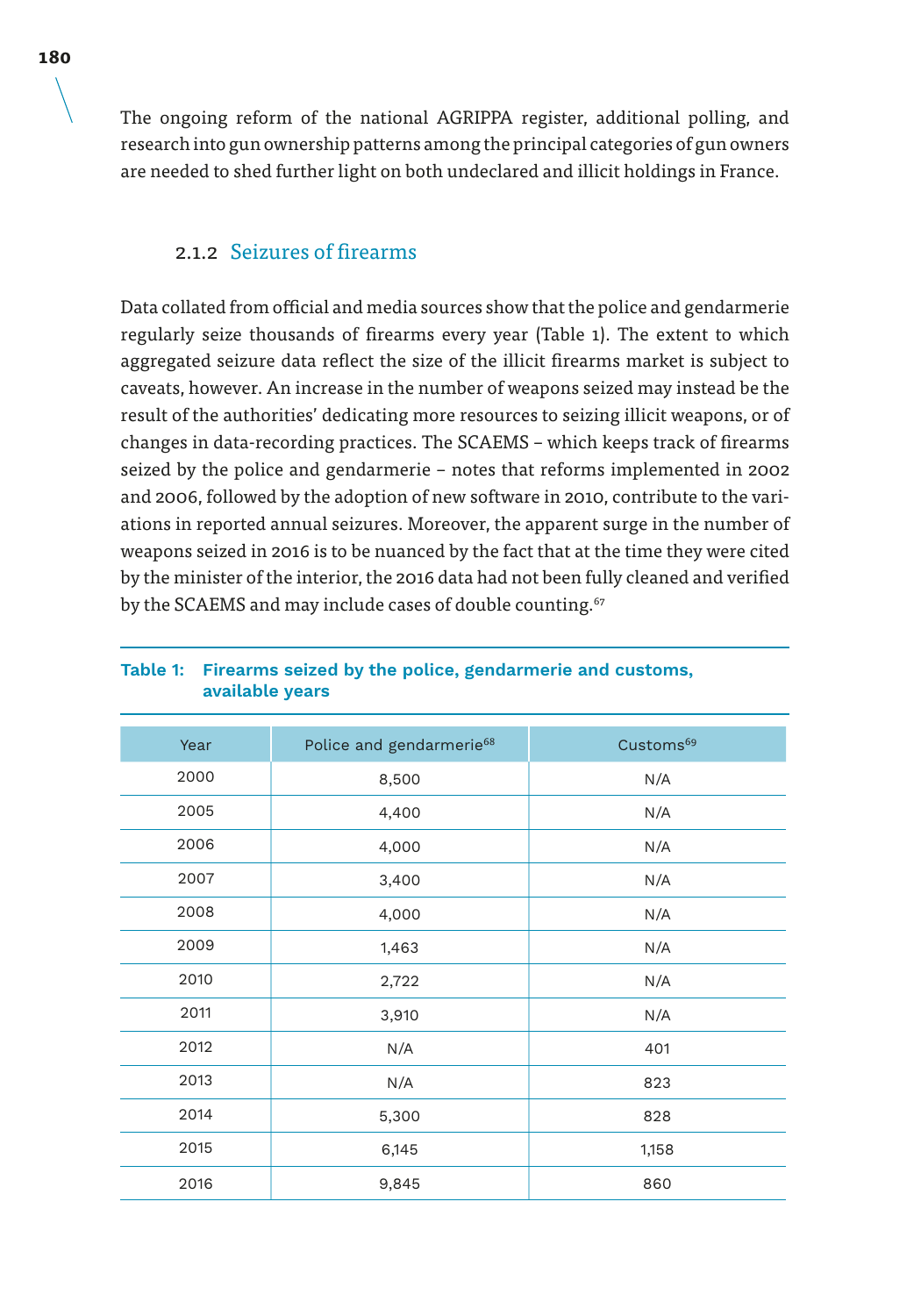Moreover, not all of the seized weapons were necessarily trafficked: they could also have been seized as a result of their links with other types of criminal offences, or because of administrative violations, such as the lack of a licence or the failure to register a weapon.70 While the SCAEMS reported that 1,300 firearms (about 20%) were seized in 2015 in the context of drug-related cases,  $71$  current software limitations do not make it possible to further break down the number of seizures by the specific type of crime and offence.<sup>72</sup> Moreover, current record-keeping by officers in the field does not allow the SCAEMS to determine the proportion of seized weapons that feature in the AGRIPPA database of registered firearms.<sup>73</sup>

In addition to the French police and gendarmerie, French customs officers annually seize several hundred firearms being imported, exported or transiting illicitly in the country (see Table 1). Customs officials seize these firearms not only at the country's ports of entry, but in fact primarily in people's homes or vehicles (during traffic control checks) and throughout the national territory.74 When seizures are linked to other offences, the majority of cases relate to drug-related charges, with a more marginal number of cases of counterfeiting and forgery. Weapons seized by customs are not systematically cross-checked with the AGRIPPA register of legally held firearms; in cases where registered weapons were seized, they were usually held legally, but were confiscated together with illicit firearms.<sup>75</sup>

Officials explain that the peak in customs seizures observed in 2015, when almost 1,200 firearms were seized, is primarily due to one exceptional incident.<sup>76</sup> They consider the overall number of arms seizures to have remained stable since 2014, noting even a decrease in the number of Category A firearms seized between 2015 and 2016. In contrast, customs seizures of ammunition increased significantly from 67,848 units in 2014, to 110,649 in 2015, to 412,624 in 2016.77 Much of this increase is attributable to a sharp rise in seizures of Category D ammunition, and in particular 12-gauge shells. While 12 gauge is the most common firearms calibre in France, customs officials could not identify a specific reason for its increased prominence in ammunition seizures.78

It appears clear that many weapons are seized by the police and gendarmerie in the context of violations of the country's firearms legislation. The IRCGN, which performs forensic analyses for the gendarmerie, for instance, reports that 82% of the 930 firearms79 it examined between November 2015 and October 2016 were linked to cases of violations of firearms legislation (coded as 'ILA'). The remainder are distributed among attempted acts of violence, homicides and attempted homicides; participation in a criminal association; and armed robberies.<sup>80</sup> Category ILA can include a variety of offences, ranging from the possession of an illicit weapon to the illicit carrying or use of an otherwise perfectly legal firearm. More detailed data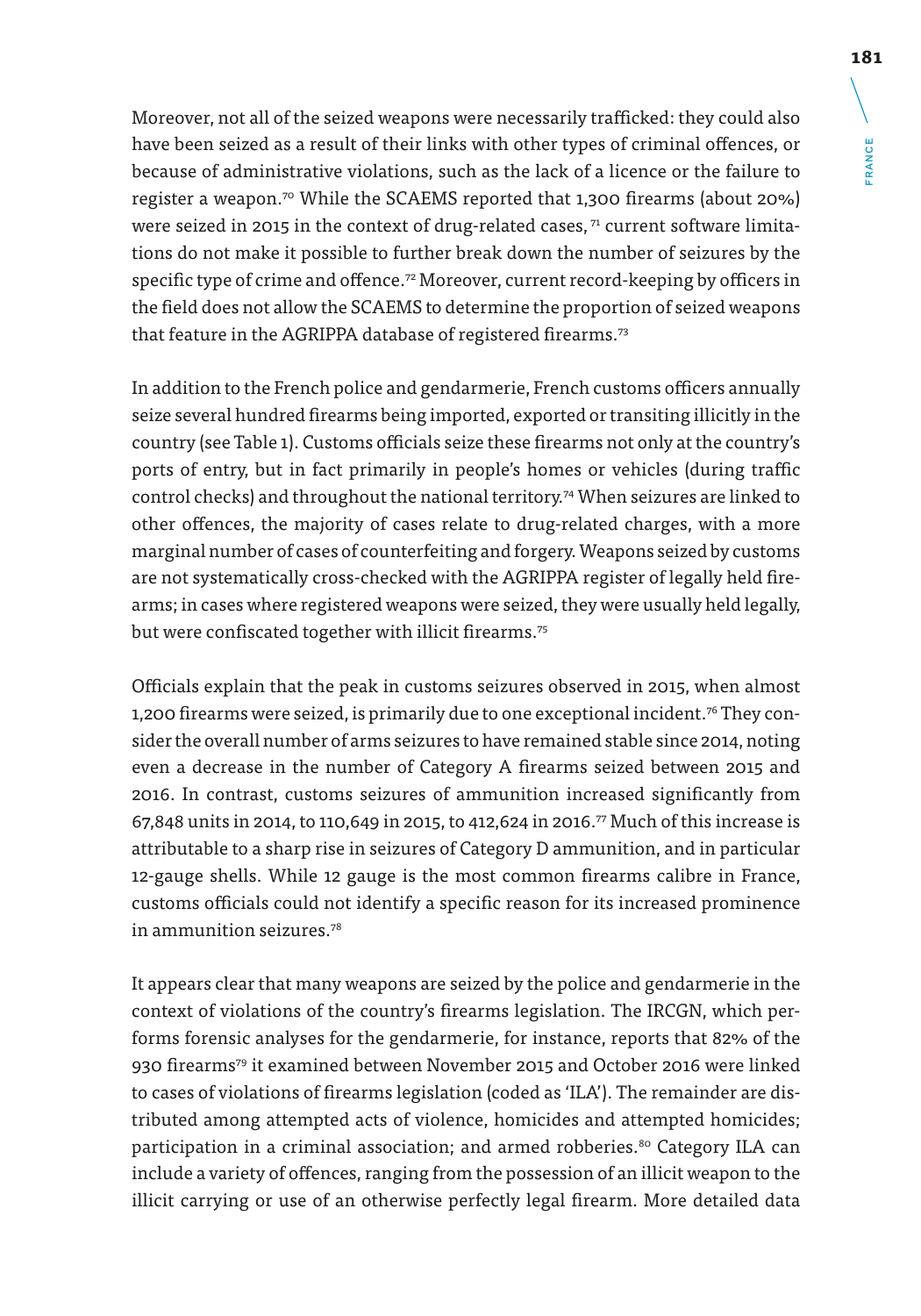would be helpful for determining more precisely the circumstances of the seizures and for excluding cases of minor administrative violations that do not constitute trafficking (e.g. failure to register an inherited firearm).

Bearing these caveats in mind, the geographical distribution of police and gendarmerie seizures in 2015 is presented in Map 1. Seizures appear to be concentrated in large population centres, including Paris and its surrounds, the north-eastern regions bordering Belgium and Germany, Lyon and its surrounds, and the Mediterranean coast. The picture is slightly different when taking into account population density: Corsica (46 firearms seized per 100,000 people) and the Pyrénées Orientales (39 per 100,000) stand out as the *départements* with the highest rates of seized firearms per 100,000 people (Map 2).<sup>81</sup> In the case of Corsica, the high rates of seizures correspond to an average homicide rate of 6.45 per 100,000 people for the period 1996-2015, which far exceeds those seen in the large cities of Marseille (3.81) and Paris (2.77).<sup>82</sup> The high seizure rate for the Pyrénées Orientales, located on the Spanish border, is more unusual, and appears to be the result of a single seizure involving dozens of firearms during 2015.<sup>83</sup> Taking these observations into consideration, it appears clear that firearms seizures are mostly concentrated in the northeastern border regions, Paris, Lyon, the Mediterranean coast and Corsica.

#### **Map 1: Number of firearms seized by police and gendarmerie in 2015, by départementI**



Source: SCAEMS<sup>84</sup>

I The zoomed in departements on the left-side of the map are those of the 'Ile de France region'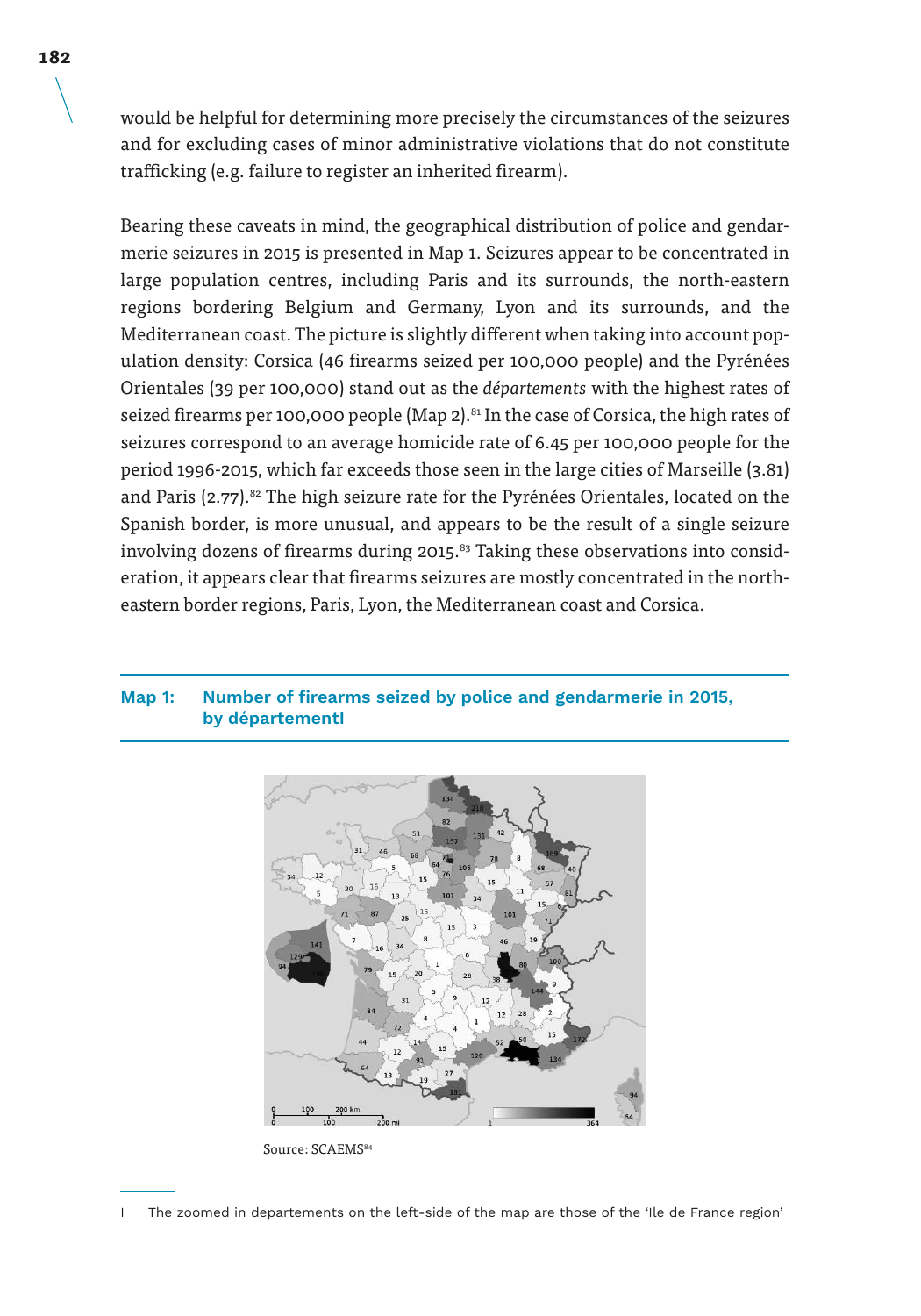#### **Map 2: Rate of firearms seized by police and gendarmerie**  per 100,000 people in 2015, by département<sup>I</sup>



Sources: SCAEMS, INSEE85

### 2.1.3 Illicit use of firearms

The Ministry of the Interior publishes statistics on the number of offences related to 'carrying or holding prohibited weapons'. These are incidents recorded by police and gendarmerie units in each *département* and compiled in the so-called 'Etat 4001' database. Not all these cases involve firearms, however: an undetermined proportion involve the illicit carrying of blunt weapons, teargas self-defence weapons and electric batons.<sup>86</sup> Figure 1 shows a steady increase in these offences between 1996 and 2010, after which they stabilised until early 2017 above 2,500 incidents per month. Disaggregating these available data by type of weapon would help shed further light on trends in prohibited firearms carrying or holding.

FRANCE

**FRANCE** 

I The zoomed in departements on the left-side of the map are those of the 'Ile de France region'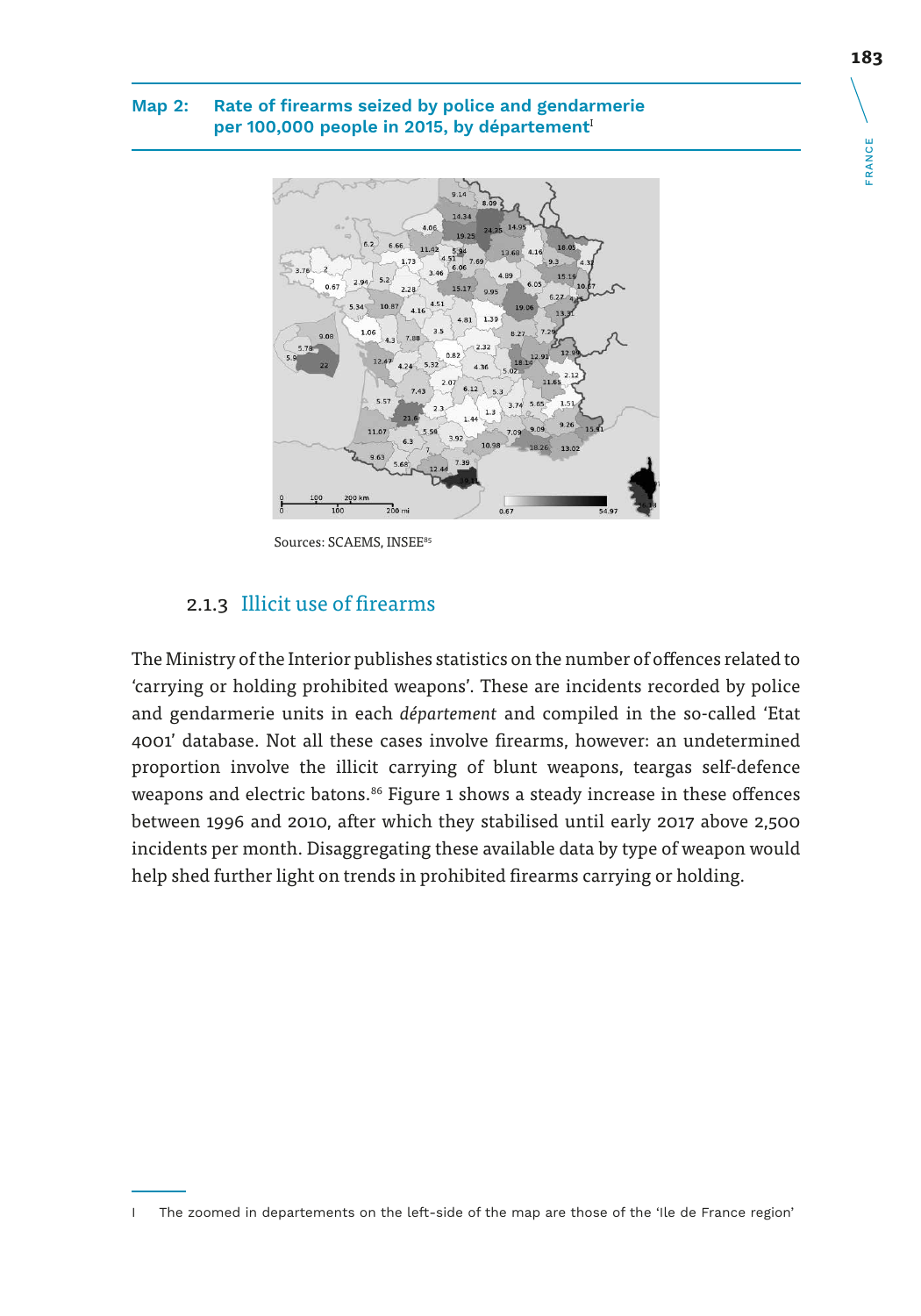

### **Figure 1: Monthly incidents of carrying or holding prohibited weapons, January 1996-March 2017**

What is clearer is that, compared with other European states, the use of firearms in lethal violence in France is relatively moderate. Homicide rates in France have been decreasing in the last 20 years, from more than 1,500 in 1996 to less than 1,000 in 2014.88 Significantly, the proportion of homicides in Paris that involved the use of a firearm decreased from 30% for the period 1994-2003 to 24% for 2004-2013.<sup>89</sup> For the period 2010-2015, about 17% of intentional homicides in all of France involved the use of a firearm, slightly lower than the 21% Western European and 24% European average.90 France experienced an average of 138 firearm homicides per year for the period 2010-2015, or a rate of 0.2 per 100,000 people. This is roughly equal to the average in Western European states more generally and only about half the average rate for all European states.<sup>91</sup> Data on the types of firearms used to perpetrate homicides are not available nationally, however. Moreover, it is not currently possible to access statistics on the proportion of guns used in homicides that were registered and those that were illicit.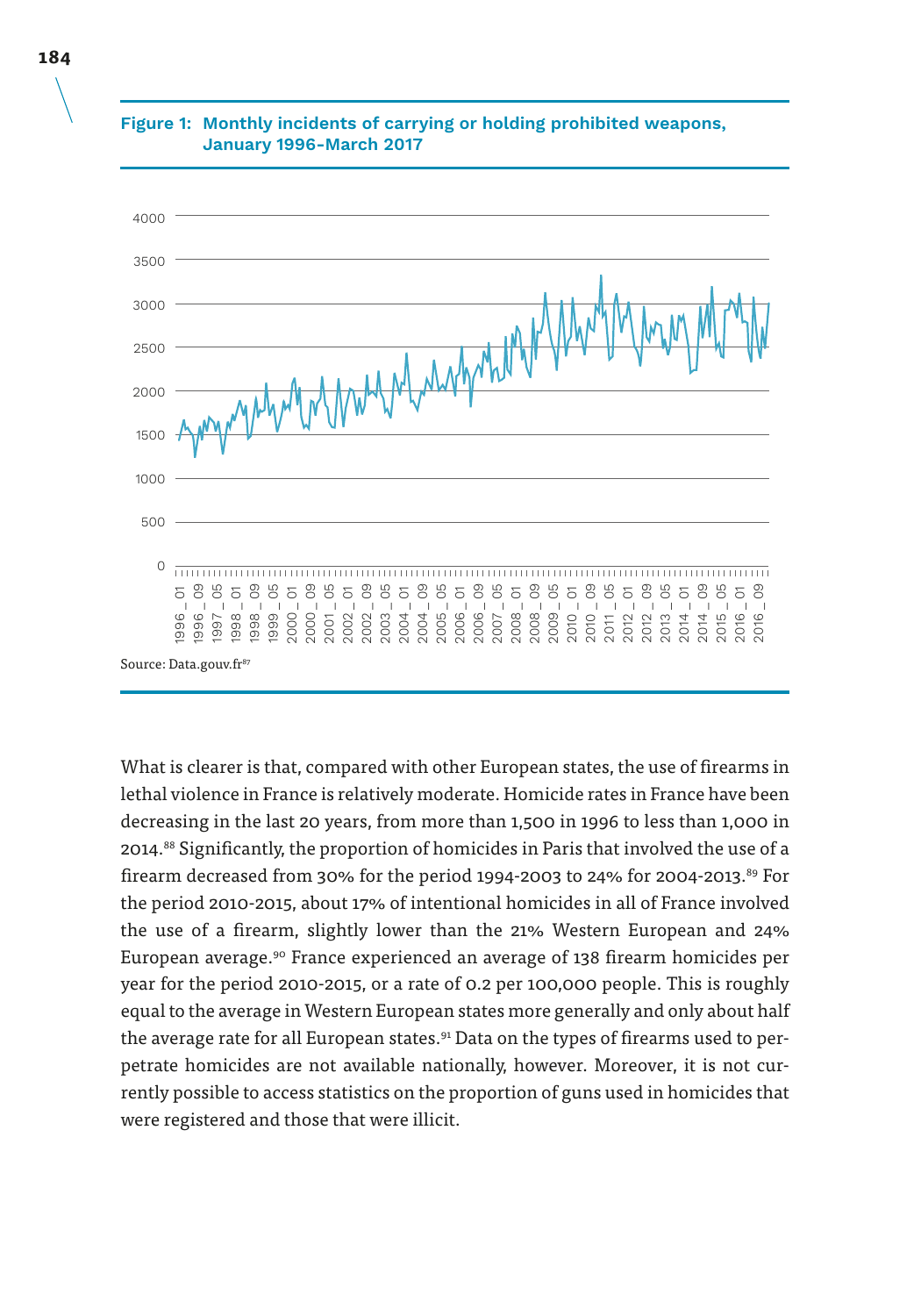**FRANCE** FRANCE

While nationwide statistics on the extent of the use of firearms in lethal violence are generally encouraging, the way these weapons are used can illustrate situations of extreme violence in specific regions. The Institut Médico-Légal in Marseille provided autopsy data on 105 cases of firearm homicides that occurred in the city and its surrounds in the period 2011-2017. This dataset reveals that in 15% of cases the injuries were caused by not one but two firearms (often a 9 x 19 mm firearm together with a shotgun or a 7.62 x 39 mm AK-pattern rifle). The data also make it possible to calculate the number of bullet paths per case, revealing how many shots hit each victim. As Table 2 illustrates, on average there were 10.5 bullet paths per body for each case involving 7.62 x 39 mm firearms, 7.1 for cases involving 9 x 19 mm guns, and 2.3 for cases involving shotguns. Moreover, it could be determined that in at least 19 of these 105 cases, one or more shots were fired from a distance of less than 2 metres from the victim.92

#### **Table 2: Number of bullet paths on victims of firearm homicides examined at the Institut Médico-Légal in Marseille, by calibre, 2011-2017**

| Calibre             | Number of cases | Average number of<br>bullet paths per body |
|---------------------|-----------------|--------------------------------------------|
| $7.62 \times 39$ mm | 21              | 10.5                                       |
| $9 \times 19$ mm    | 18              | 7.1                                        |
| Shotgun             | 14              | 2.3                                        |

Source: Institut Médico-Légal, Marseille<sup>93</sup>

Indicators for other types of violent crime involving the use of a firearm highlight inconsistent trends. One such indicator is the number of '*règlements de compte*', or incidents of score settling between criminals, most of which involve the use of a firearm.<sup>94</sup> As Figure 2 illustrates, while the monthly incidence of such score settling appears to have increased in late 2016-early 2017, current levels remain much lower than the previous peaks experienced in 2002 and 2008.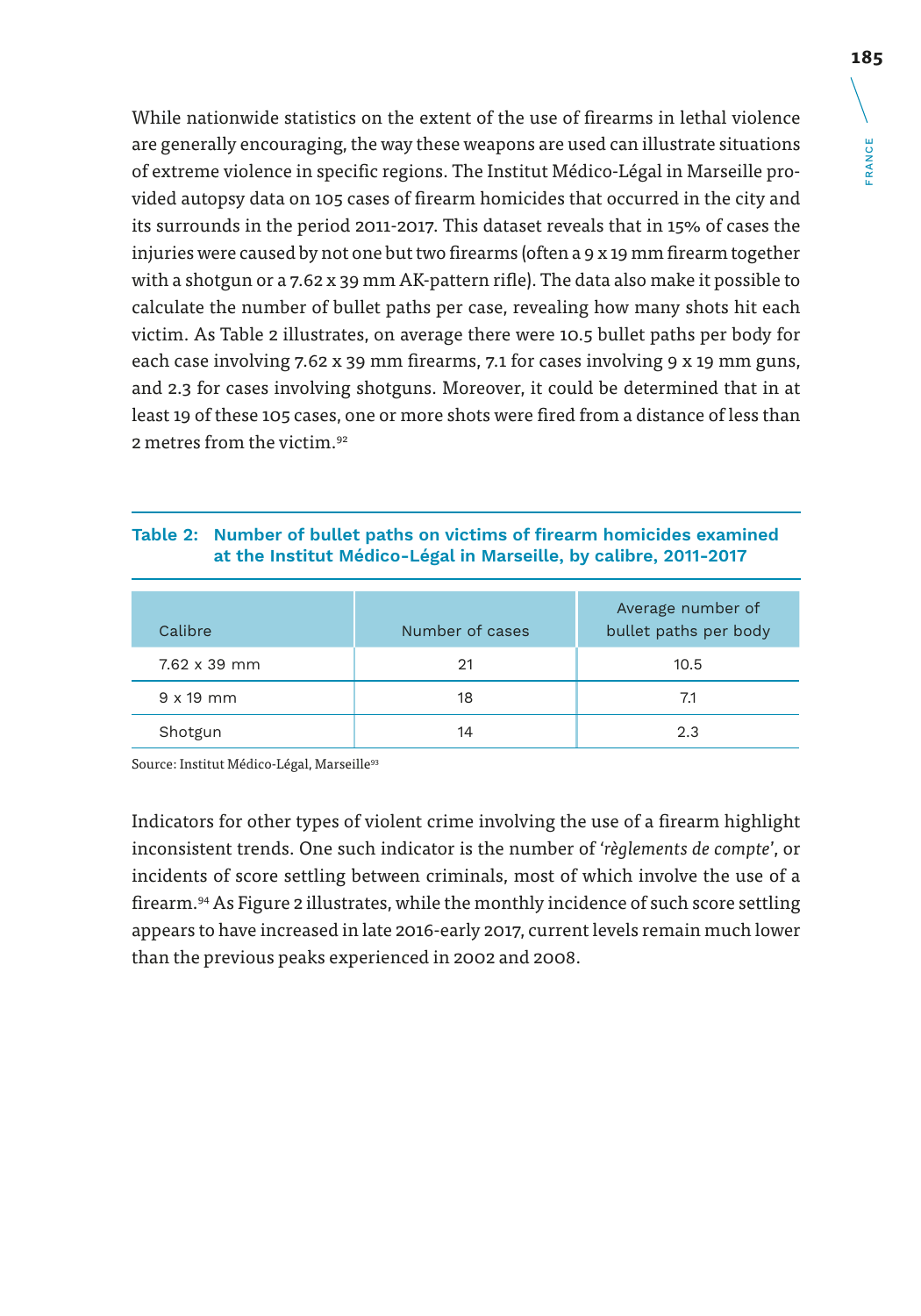

#### **Figure 2: Monthly incidents of score settling by criminals, January 1996-March 2017**

Source: Data.gouv.fr<sup>95</sup>

On the other hand, monthly armed robbery statistics reveal a steady decline since 1996 (Figure 3). According to the ONDRP, the reduction in robberies involving a firearm observed since 2013 can be seen across categories of victims. Yet it has benefited businesses (especially jewellery shops, petrol stations and tobacco shops) more than private individuals, who represented 45% of armed robbery victims in 2015.<sup>96</sup>



**Figure 3: Monthly incidents of armed robberies, January 1996-March 2017**

Source: Data.gouv.fr<sup>97</sup>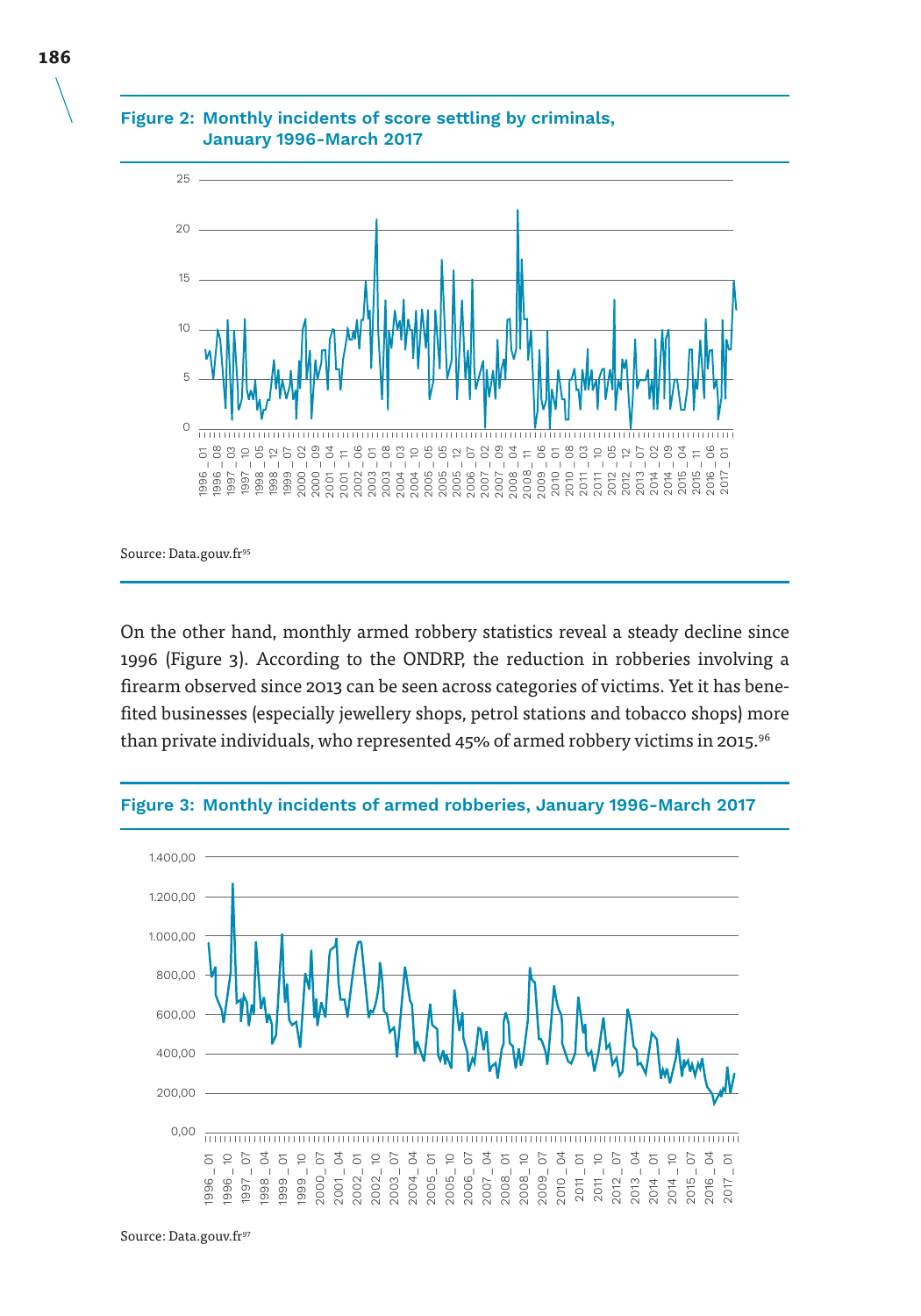**FRANCE** FRANCE

Overall, indicators point to relatively moderate levels of illicit firearms use in France, which appear relatively stable, or in several cases to be even decreasing. Similar to weapons seizures, however, rates of violence are unevenly distributed on the national territory, with the Corsica, Marseille and Paris areas emerging as 'hotspots' for firearms crime.98 Furthermore, available data show that when firearms are used, they can involve significant violence and the firing of multiple shots at the victims.

## **2.2 Typology of available illicit firearms**

Given the seemingly large pool of illicit firearms circulating in France (see above), it is crucial to examine the types most commonly encountered in the illicit sphere. What appears clear from the available firearm seizure data is that only a minority of illicitly held firearms can be considered 'weapons of war'. The vast majority of illegal firearms in France belong to categories that are legally accessible to the general population, but are not adequately registered with, declared to, or authorised by the authorities. The following paragraphs will elaborate on this finding by presenting the available seizure data from customs, the police and the gendarmerie; forensic and ballistics data; and autopsy data. From the analysis of these different types of available datasets it can be concluded that the primary calibre for illicit firearms is 12 gauge (in use with shotguns), followed in varying order of importance, depending on the nature of the dataset, by 9 x 19 mm ammunition (typically in use with handguns and some submachine guns), .22LR (a popular calibre for rifles in France), and 7.65 mm Browning (a popular pistol calibre). Converted replica firearms are of concern, and appear more prominently in the reviewed datasets than reactivated firearms, although the importance of the latter may be under-represented, given their resemblance to original firearms. Also of note is the absence of 7.62 x 39 mm (that of standard AK-pattern assault rifles) in the top calibres of several datasets, although its use is more prominent in the context of the most serious crimes and offences.

### 2.2.1 Seizure data

According to customs officials, the most prominent illicit firearms are, by order of importance, single-shot hunting shotguns, semi-automatic hunting rifles, pistols and revolvers.99 In 2016, 38% of customs seizures involved Category B firearms (firearms subject to authorisation, including semi-automatic handguns and semi-automatic shoulder-fired weapons with a magazine capacity greater than three rounds), 31% were in Category C (firearms subject to declaration, including semi-automatic firearms with a magazine capacity of less than three rounds), 22% were in Category D (other firearms, including single-shot, smoothbore, shoulder-fired weapons, antiques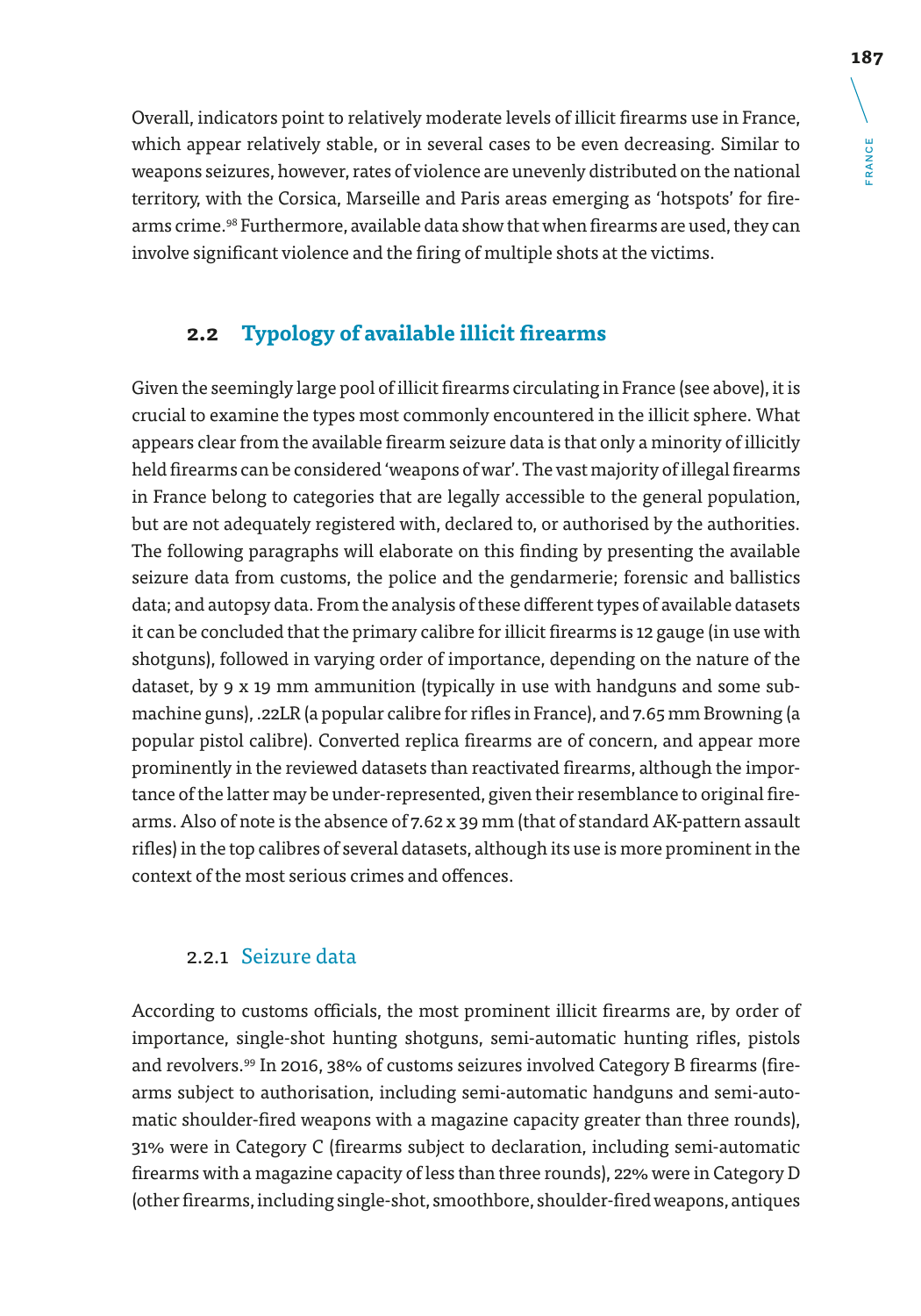and deactivated firearms). Only 9% of custom seizures of firearms involved Category A firearms (prohibited weapons, including automatic firearms).<sup>100</sup>

A similar result can be observed when analysing the data provided by the SCAEMS. These data show that among the 6,145 firearms seized by the police and gendarmerie in 2015, only 5% belonged to Category A. In contrast, 34% belonged to Category B, 31% to Category D, and 17% to Category C, with the remainder unspecified.<sup>101</sup> Categories D (55%) and C (26%) also dominate the statistics for firearms reported stolen, although these also include a significant number of Category B weapons (10%) (Figure 4). The fact that weapons stolen in 2015 outnumbered those that were seized by the authorities suggests that the pool of illicit arms is growing, even more so if one adds undetermined numbers of weapons entering the country illicitly. It is nevertheless more encouraging that seizures for the more restricted categories of firearms – A and B – vastly outnumber thefts by a ratio of two to one.



#### **Figure 4: Number of firearms seized by and reported stolen to the police and gendarmerie, 2015, by category**

Source: SCAEMS<sup>102</sup>

### 2.2.2 Forensic and ballistics data

The French forensic laboratories of the gendarmerie and police examine almost half of all weapons seized by these agencies. The information they collect is particularly useful because firearms confiscated due to administrative violations are less likely to be included in forensic datasets, which tend to be more representative of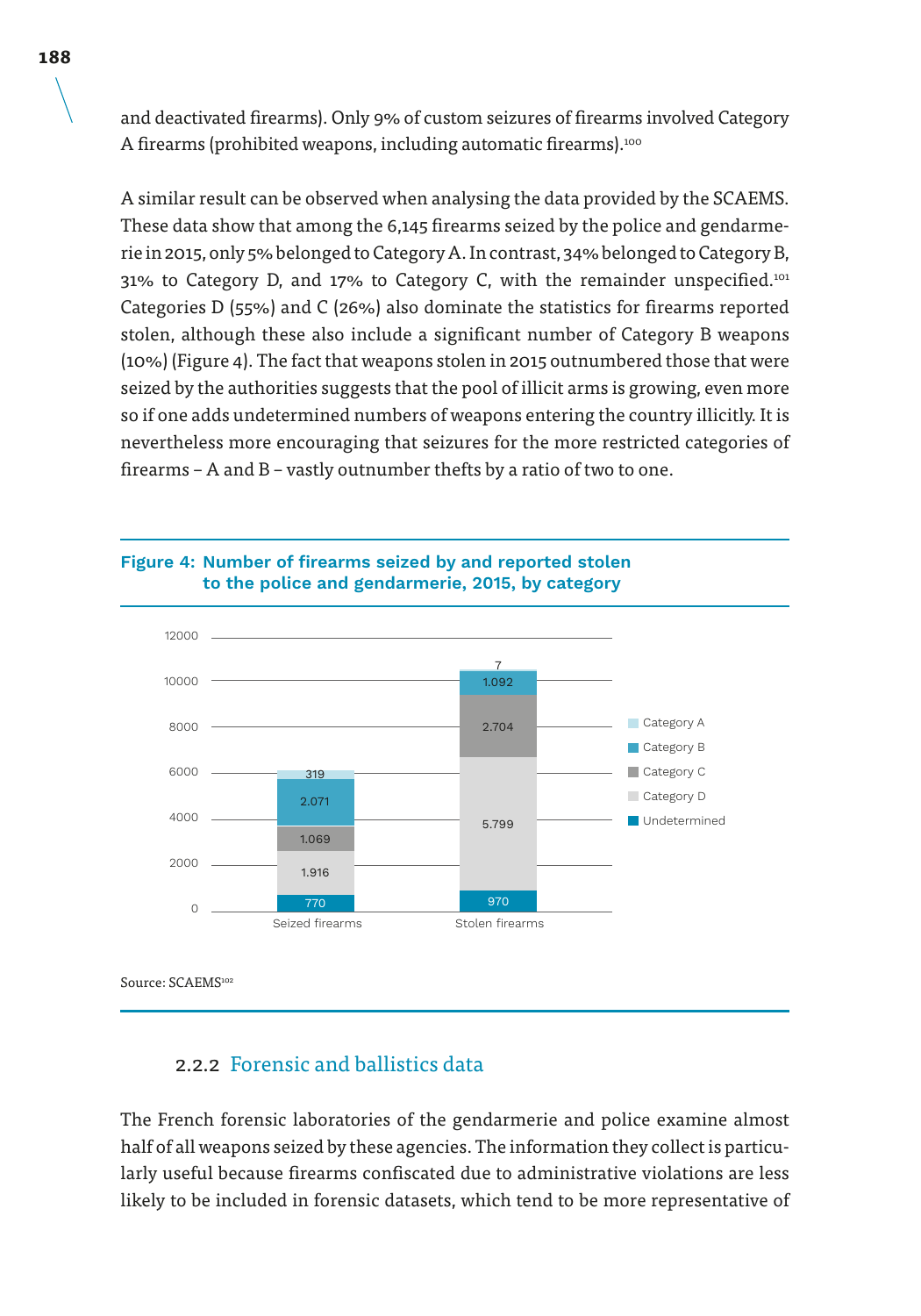actual 'crime guns' – although there are exceptions to this rule.<sup>103</sup> The data – shown in tables 3 and 4 – illustrate the prominence of 12 gauge and .22LR among the observed firearms, which are common calibres for shotguns and sports-shooting rifles that can be legally held in France. It also reveals the presence of calibres in use with replica firearms (8 and 9 mm alarm) as well as makes of replica or trauma firearms (Baïkal, Bruni, Reck, Umarex). The presence of replica firearms in forensic datasets suggests that they were either used in crime or illicitly converted to fire live ammunition. It is also interesting to note the presence of calibres such as 6 mm '*à bille*' that are not considered firearms under French law, but whose presence in seizure data suggests they were used in criminal acts.

| Calibre                                     | Number of firearms | Percentage |
|---------------------------------------------|--------------------|------------|
| 12 gauge                                    | 2,352              | 15.2       |
| .22LR                                       | 1,540              | 9.9        |
| 4.5 mm ( <i>métal</i> )                     | 811                | 5.2        |
| 9 mm alarm                                  | 643                | 4.2        |
| $9 \times 19$ mm                            | 419                | 2.7        |
| 7.65 mm                                     | 362                | 2.3        |
| 16 gauge                                    | 317                | 2.1        |
| Other 9 mm (e.g. Mauser, Winchester Magnum) | 272                | 1.8        |
| 6 mm ('à bille' – airguns)                  | 256                | 1.7        |
| 9 mm Annulaire Flobert                      | 216                | 1.4        |
| 6.35 mm                                     | 184                | 1.2        |
| 7.65 mm Browning (.32 ACP)                  | 180                | 1.2        |
| .45 ACP                                     | 176                | 1.1        |
| .357 Magnum                                 | 175                | 1.1        |
| 7.62 x 39 Kalashnikov (AK-47)               | 172                | 1.1        |
| 12/50 SAPL                                  | 165                | 1.1        |
| 8 mm Alarm                                  | 145                | 0.9        |
| .38 Special                                 | 111                | 0.7        |
| $12 \, \text{mm}$                           | 99                 | 0.6        |
| 14 mm                                       | 88                 | 0.6        |

#### **Table 3: The 20 most common calibres among the firearms examined by police and gendarmerie forensic laboratories, 2014-2015**

Source: SCAEMS104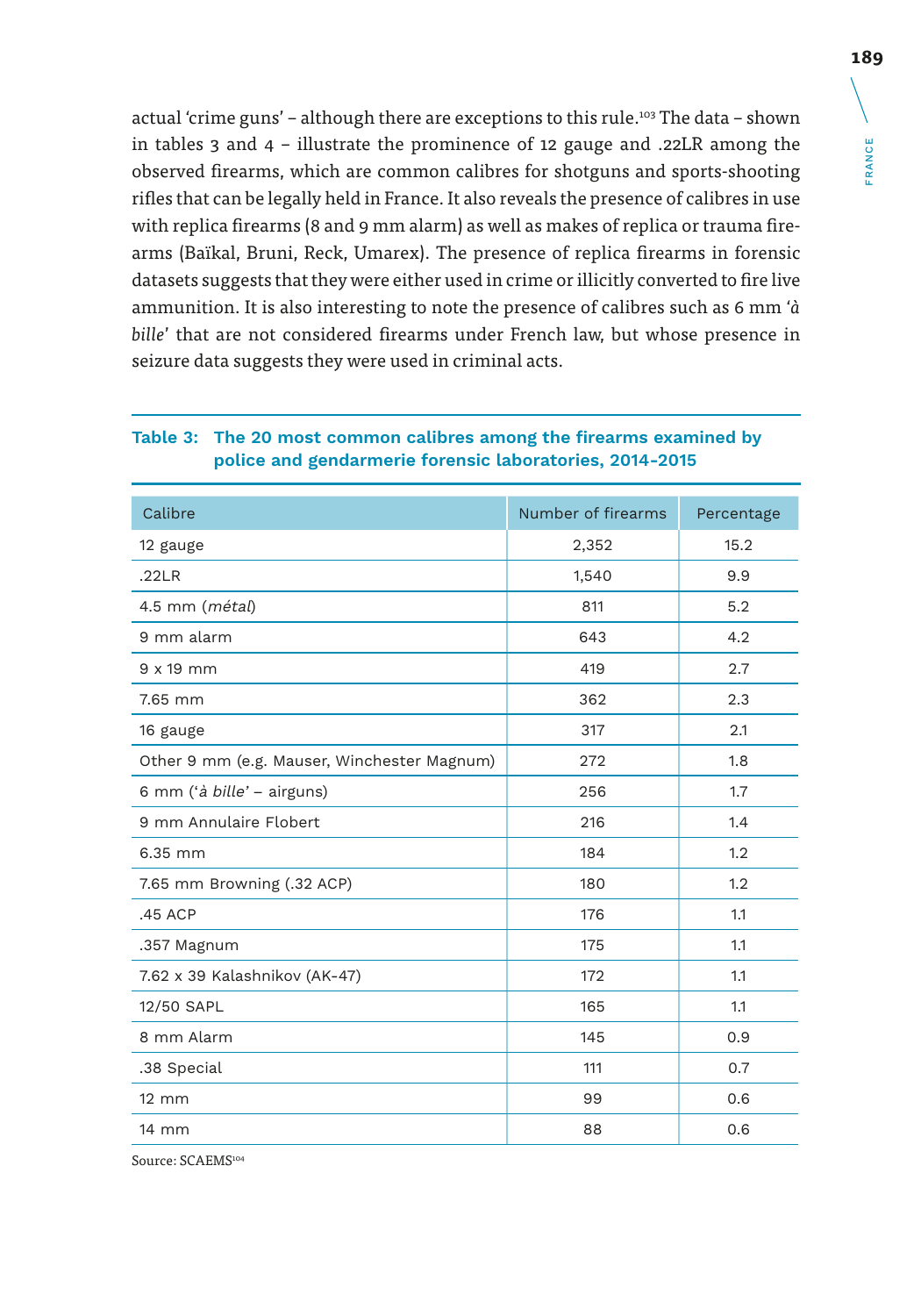#### **Table 4: The 20 most common makes among the firearms examined by police and gendarmerie forensic laboratories, 2014-2015**

| Make                                | Number of firearms | Percentage |
|-------------------------------------|--------------------|------------|
| Beretta                             | 284                | 1.8        |
| Winchester                          | 276                | 1.8        |
| Browning                            | 249                | 1.6        |
| Baïkal                              | 245                | 1.6        |
| Smith & Wesson                      | 220                | 1.4        |
| Mauser                              | 206                | 1.3        |
| Manufrance                          | 196                | 1.3        |
| Remington                           | 192                | 1.2        |
| <b>MAS</b>                          | 181                | 1.2        |
| <b>Bruni</b>                        | 178                | 1.2        |
| CZ (Ceska/Ceskoslovenska Zbrojovka) | 172                | 1.1        |
| Verney-Carron                       | 169                | 1.1        |
| Kimar                               | 164                | 1.1        |
| Colt                                | 152                | 1.0        |
| Glock                               | 139                | 0.9        |
| Gamo                                | 136                | 0.9        |
| Walther                             | 133                | 0.9        |
| SAPL                                | 132                | 0.9        |
| Reck                                | 121                | 0.8        |
| Umarex                              | 109                | 0.7        |

Source: SCAEMS105

Nationwide ballistics data provide further insights into the main calibres of firearms involved in or collected at the scenes of various crimes and offences.I The FNIB, created in early 2016, centralises ballistics information collected by the forensic laboratories of the Gendarmerie Nationale, Police Nationale and Police Judiciaire. As of 31 December 2016 the database included 16,576 ballistics entries<sup>106</sup> associated with

I This includes information on both:

<sup>•</sup> 'retrieved firearms', which are weapons that were found at crime scenes or during the subsequent investigations, and with which the laboratories perform ballistics testing; and

<sup>•</sup> 'inferred firearms', meaning weapons that were not recovered, but were nevertheless entered into a ballistics database on the basis of the unique marks they left on spent ammunition retrieved at the crime scene.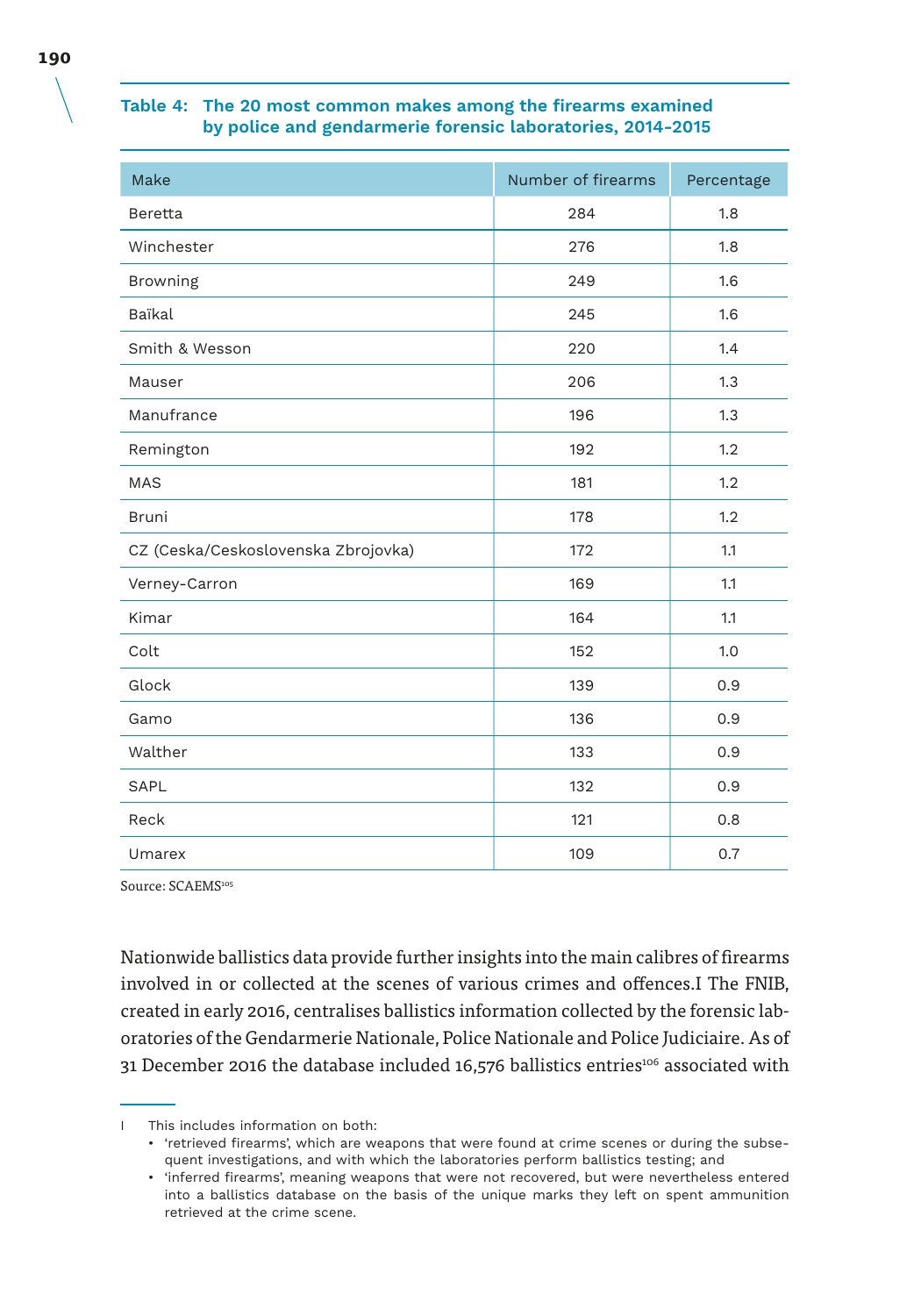4,764 cases ('saisines'). Among these, 4,870 ballistics entries are associated with 1,451 cases that were opened in 2016. Sixty per cent of the 2016 cases relate to offences, 84% of which are categorised as 'ILA' (violations of the firearms legislation). The remaining 40% were associated with crimes, mainly acts of violence committed with a firearm (30%), homicides (25%) and attempted homicide (25%).<sup>107</sup> In 2016 the most commonly identified calibres in FNIB were 12 gauge, 9 x 19 mm, 7.65 Browning, .22LR, 7.62 x 39 mm, and .38 Special/.357 Magnum (Figure 5).

#### **Figure 5: The five calibres most commonly observed in the FNIB ballistics database in 2016 (%)**



I For this bar graph cases were taken from the FNIB database and correspond to a unique firearm that was either retrieved and examined by the laboratories or not retrieved but uniquely identified (or inferred) through traces left on spent ammunition found at the crime scene (written communication with the INPS, 29 May 2017).

II For this bar graph entries were taken from the FNIB database and correspond to a unique firearm that was retrieved either at the crime scene or subsequently as part of the investigation.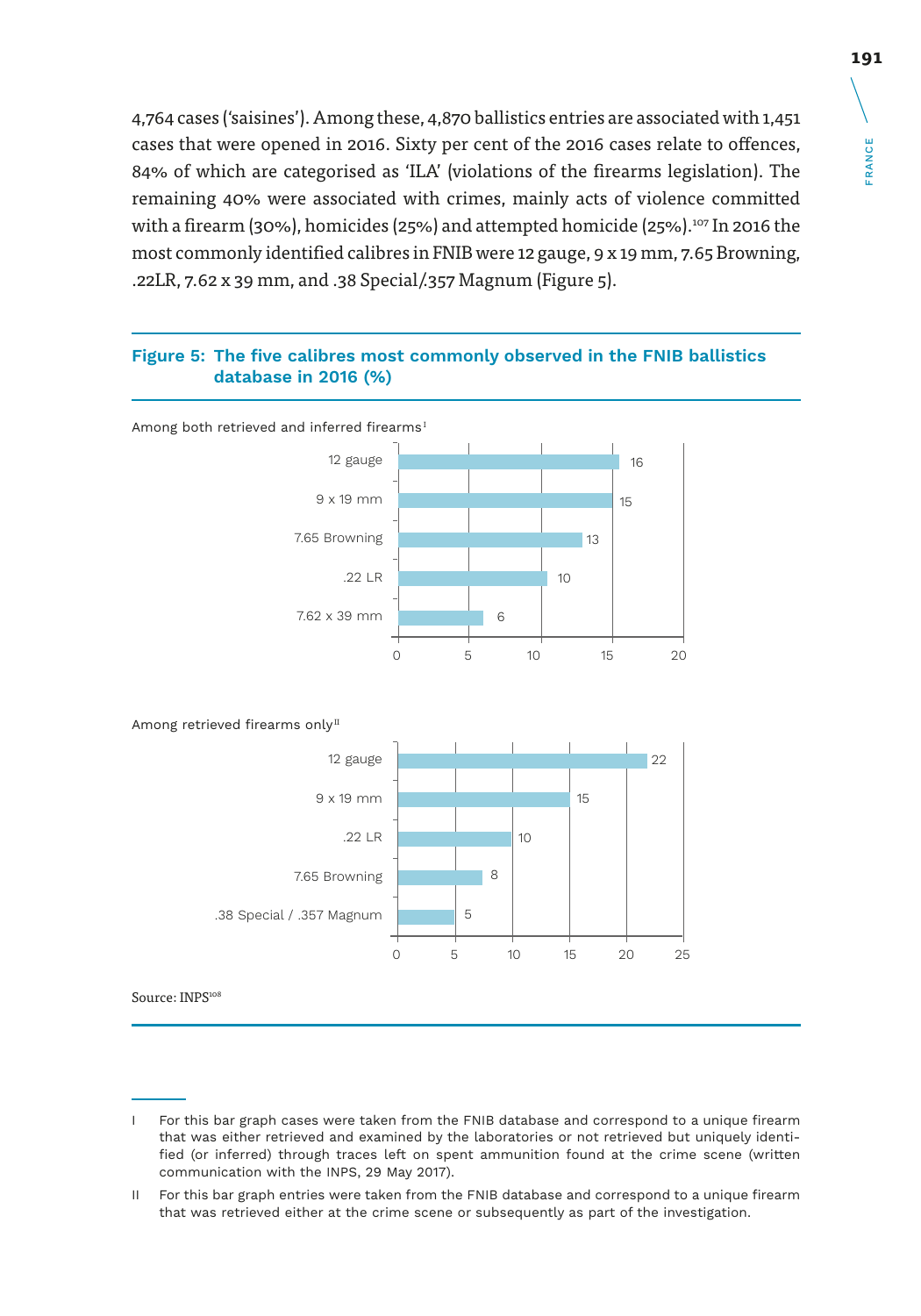The Ministry of the Interior notes that while 12 gauge dominates the entire FNIB dataset, 9 x 19 mm is the most prominent calibre for cases of delinquency/criminality. Moreover, the proportion of FNIB cases involving 7.62 x 39 mm ammunition (for use with AK-pattern rifles) is increasing, and these entries relate primarily to cases of ILA  $(31%)$ , homicides  $(19%)$  and terrorism  $(13%)$ .<sup>109</sup> Also of note is the presence of seven entries for 5.56 x 45 mm weapons in the 2016 dataset. This is the calibre for newergeneration AK-74-pattern rifles, which were previously very rarely seen in France.110

### 2.2.3 Autopsy data

Autopsy data provided by the Institut Médico-Légal in Marseille concerning 105 cases of firearm homicides that occurred between 2011 and 2017 make it possible to determine the calibre of the crime guns used in 89 of these cases. 7.62 x 39 mm calibre weapons were involved in 28% of the cases, 9 x 19 mm also in 28%, shotgun ammunition in 23% (12, 16 and 36 gauge, or 12 mm), and revolver ammunition in 9%, with the remaining calibres comprising 7.62 x 25 mm, .32 ACP and .45 ACP.111 Although these data are only representative of the Marseille region, they suggest that AK-pattern rifles, 9 mm handguns and shotguns are common firearm types used in homicides in this part of France.

### **2.3 Black market prices**

Selected black market prices gleaned from media sources, key informant interviews and online trading platforms provide a sense of the prices of different types of weapons that can be accessed on illicit or informal markets (see Table 5). Overall, pricing data reveal lower prices for weapons belonging to categories that are legally accessible to the public, as well as converted, modified or reactivated firearms.

12-gauge shotguns, which constitute the primary category of weapons seized in France, are generally available for €300-1,000, depending on the type and model. On the other hand, 9 x 19 mm handguns, also common in seizures, are more costly, with reported prices ranging between €1,000 and €3,000. Of note is that converted replica handguns sell for much lower prices than regular models, mostly in the €300-550 range, representing an affordable alternative to lethal-purpose pistols and revolvers. On the other end of the scale, prohibited Category A 'weapons of war' such as automatic rifles and rocket launchers top the price list. While prices for AK-pattern rifles in the last five years tend to oscillate between  $\epsilon$ 1,000 and  $\epsilon$ 2,500, some sources point to a great disparity of prices according to the location, with some variants quoted as low as €300-500 in parts of Marseille or on online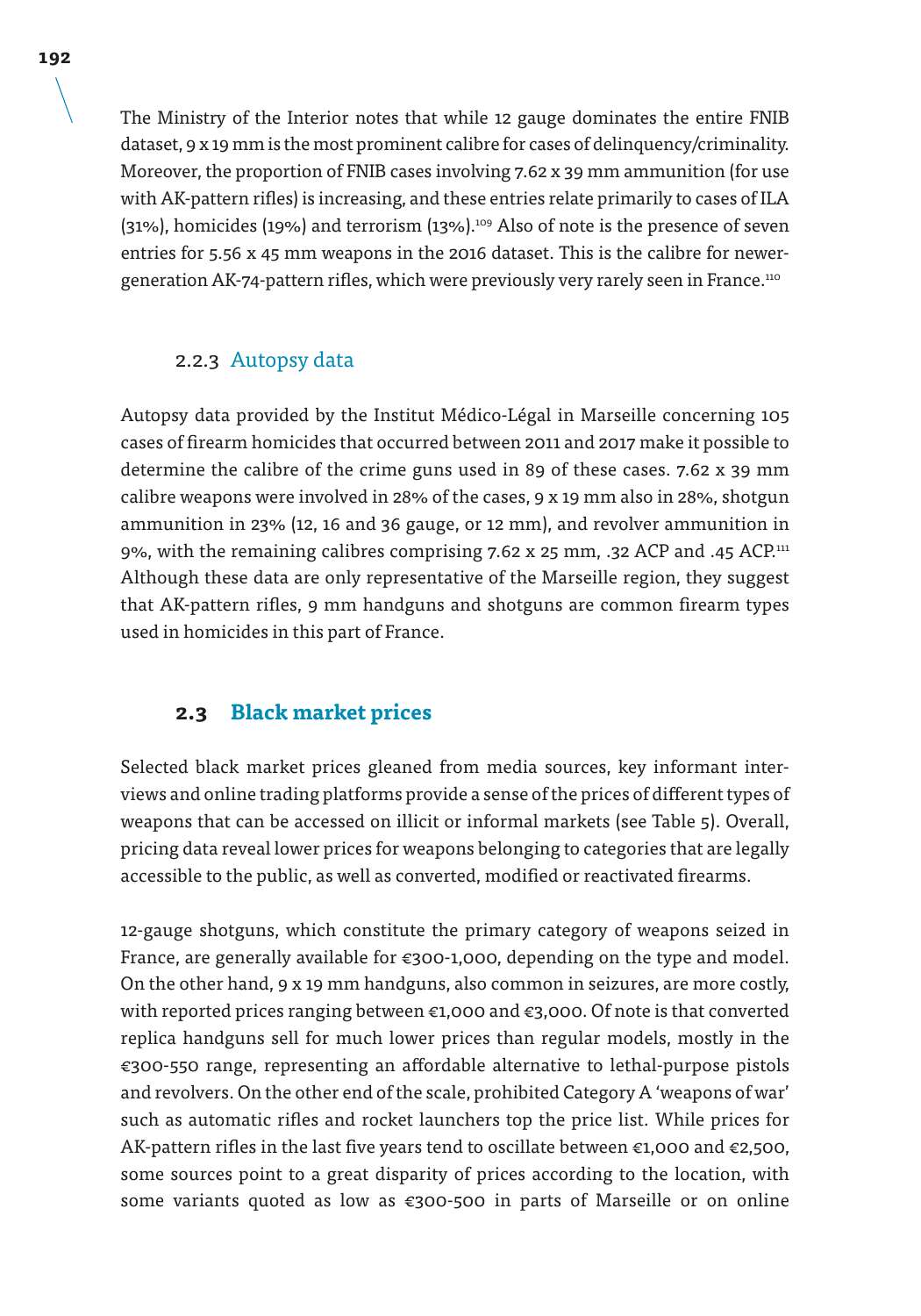platforms. Sub-machine guns also tend to be priced between €1,000 and €3,000, with a reactivated model selling for under €1,000. Other weapons of war, such as rocket launchers, are priced at several thousands euros.

| Weapon (calibre)                                        | Year      | <b>Black market</b><br>prices in<br>media and<br>research<br>sources | <b>Black market</b><br>prices<br>estimated<br>by key<br>informants | Prices on<br>online<br>platforms <sup>112</sup> |
|---------------------------------------------------------|-----------|----------------------------------------------------------------------|--------------------------------------------------------------------|-------------------------------------------------|
| <b>Automatic rifles</b>                                 |           |                                                                      |                                                                    |                                                 |
| Arsenal SLR-106UR<br>$(5.56 \times 45 \text{ mm})$      | 2014      |                                                                      |                                                                    | 1,150 113                                       |
| Unspecified AK-pattern<br>$(7.62 \times 39 \text{ mm})$ | 2002      | 150114                                                               |                                                                    |                                                 |
|                                                         | 2007      | 500115                                                               |                                                                    |                                                 |
|                                                         | 2009      |                                                                      | 1,000-3,000 116                                                    |                                                 |
|                                                         | 2011      | 400-2,000 117                                                        |                                                                    |                                                 |
|                                                         | 2012      | 1,000-2,000 118                                                      |                                                                    |                                                 |
|                                                         | 2013      | 2,500 119                                                            |                                                                    |                                                 |
|                                                         | 2015      | 250-3,000120                                                         |                                                                    |                                                 |
|                                                         | 2017      |                                                                      | 300 (e.g.<br>Marseille),<br>1,500 (e.g.<br>Lozère) <sup>121</sup>  |                                                 |
| AMD 65 (7.62 x 39 mm)                                   | 2014      |                                                                      |                                                                    | 500-1,100122                                    |
| <b>M70 AB2</b><br>$(7.62 \times 39 \text{ mm})$         | 2017      |                                                                      | 2,000-2,500123                                                     |                                                 |
| vz.58 (reactivated,<br>$7.62 \times 39$ mm)             | 2014      | 600-800124                                                           |                                                                    |                                                 |
|                                                         | 2015      |                                                                      | 1,500 125                                                          |                                                 |
| Sub-machine guns                                        |           |                                                                      |                                                                    |                                                 |
| Sten MK II (9 x 19 mm)                                  | 2014-2017 |                                                                      |                                                                    | 1,000-1,500126                                  |
| Uzi (9 x 19 mm)                                         | 2009      | 2,500127                                                             |                                                                    |                                                 |
| vz.61<br>(7.65 mm Browning)                             | 2009      | 2,500128                                                             |                                                                    |                                                 |
|                                                         | 2011      | 700129                                                               |                                                                    |                                                 |
|                                                         | 2013      |                                                                      | 3,000 130                                                          |                                                 |

### **Table 5: Black market and online prices for selected firearms (in euros)**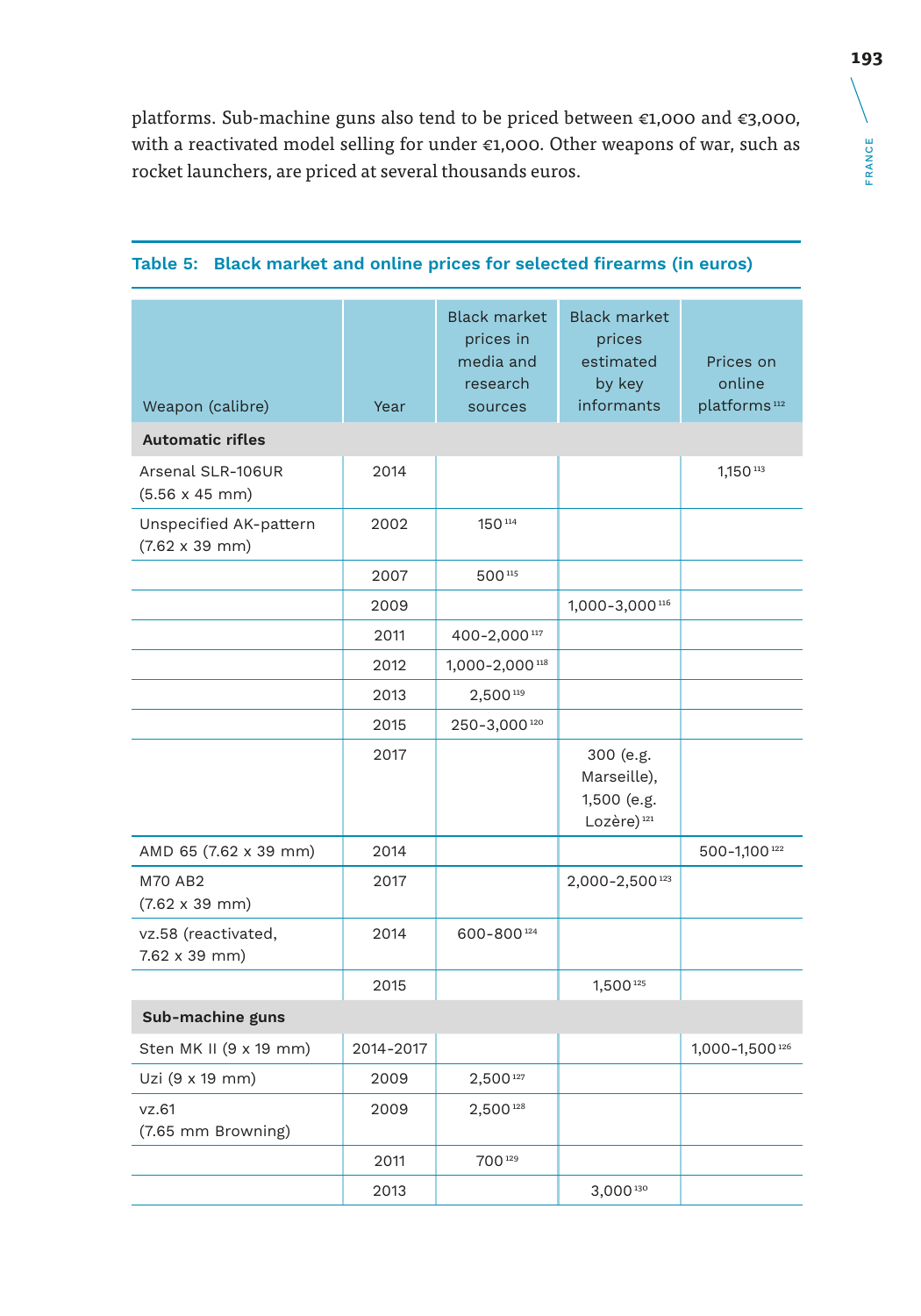|                                                                         | 2015      |                 | 1,500 131 |                            |
|-------------------------------------------------------------------------|-----------|-----------------|-----------|----------------------------|
|                                                                         | 2014-2016 |                 |           | 525-1,200 132              |
| v z.26 (reactivated,<br>$9x19$ mm)                                      | 2016      |                 |           | 850133                     |
| Shotguns (12 gauge)                                                     |           |                 |           |                            |
| Pump-action                                                             | 2014      |                 |           | 650-850 134                |
|                                                                         | 2015      |                 |           | 375-1,000 135              |
|                                                                         | 2016      |                 |           | 415-600 136                |
|                                                                         | 2017      |                 |           | 900137                     |
| Self-loading                                                            | 2014      |                 |           | 700138                     |
|                                                                         | 2016      |                 |           | 300-650139                 |
|                                                                         | 2017      |                 |           | 520-700140                 |
| Double barrel<br>side-by-side                                           | 2016      |                 |           | 320141                     |
|                                                                         | 2017      |                 |           | 230-350142                 |
| Double barrel<br>over-under                                             | 2017      |                 |           | 340-500 143                |
| Sawn-off                                                                | 2016      |                 |           | 500144                     |
| <b>Handguns</b>                                                         |           |                 |           |                            |
| Beretta (e.g. models<br>92FS, PX4, 9 x 19 mm<br>Parabellum)             | 2014-2016 |                 |           | 1,000-2,000 145            |
| CZ 75 (9 x 19 mm<br>Parabellum)                                         | 1996      | 1,200-1,700 146 |           |                            |
| Glock (9 x 19 mm)                                                       | 1996      | 1,850 147       |           |                            |
|                                                                         | 2009      | 1,500 148       |           |                            |
|                                                                         | 2014-2016 |                 |           | 1,400-3,000 149            |
|                                                                         | 2017      |                 | 1,500 150 |                            |
| Intratec Tec 22 (.22LR)                                                 | 2015      |                 |           | 900151                     |
| Rohm RG5S (converted<br>from 8 mm blank to 6.35<br>mm Browning)         | 2015      |                 |           | 45 152                     |
| Bruni Gap and Mini-Gap<br>(converted 9 mm PAK)                          | 2015-2016 |                 |           | $200 - 450$ <sup>153</sup> |
| Atak Stalker (converted<br>9 mm PAK)                                    | 2016      |                 |           | 350154                     |
| Tanfoglio GT28<br>(converted from 8 mm<br>blank to 6.35 mm<br>Browning) | 2016      |                 |           | 300155                     |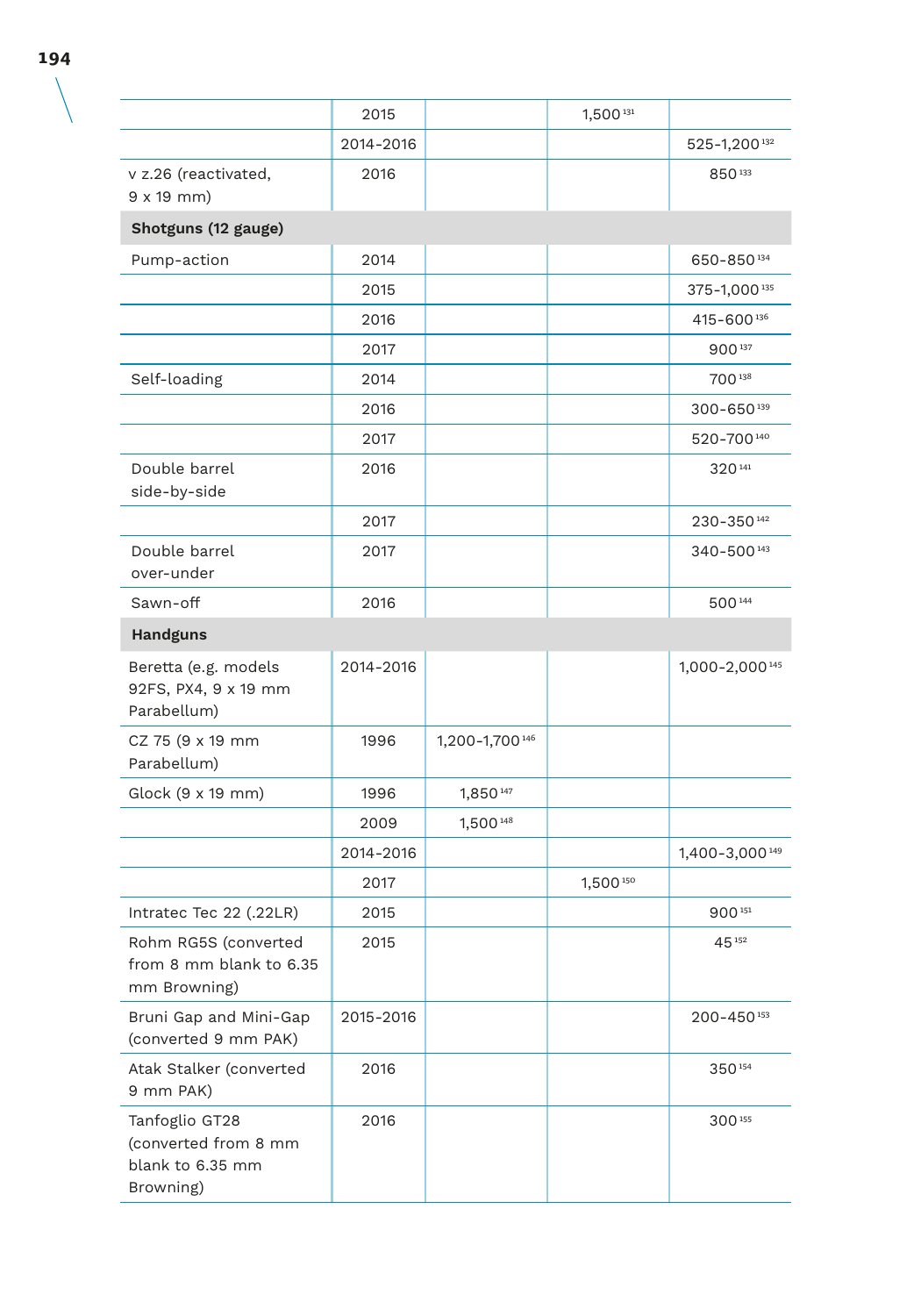| Zoraki (models M906,<br>M914, M925, converted<br>from 9 mm PAK to fire<br>modified, 6.35 mm or<br>7.65 mm Browning<br>rounds) | 2016-2017 |               | 200-550156 |
|-------------------------------------------------------------------------------------------------------------------------------|-----------|---------------|------------|
| Zoraki R1 (6 mm <b>Flobert)</b>                                                                                               | 2016-2017 |               | 220-350157 |
| <b>Other weapons</b>                                                                                                          |           |               |            |
| Single-use anti-tank<br>rocket launcher                                                                                       | 2002      | $3.000^{158}$ |            |
| M80 Zolja 64 mm<br>anti-tank rocket launcher                                                                                  | 2002      | 3,800159      |            |
| RPG-7 (with one rocket)                                                                                                       | 2009      | 4.500 160     |            |
| Pen gun (converted,<br>.22LR $)^{161}$                                                                                        | 2015-2016 |               | 150-200162 |
| Inserts to convert calibre<br>4 military flare pistols<br>into smaller-calibre<br>firearms                                    | 2011      |               | 60         |
|                                                                                                                               | 2017      |               | 70         |

It was only possible to gather limited time-series price data for this project gleaned from different sources. As a result, no solid conclusions can be drawn as to changes in the prices of specific weapons models over time. Additional research and the more systematic monitoring of the prices of both arms and ammunition have the potential to illuminate the relative accessibility of specific weapons over time and across regions, as has been done elsewhere.<sup>163</sup>

### **2.4 Sources of supply of and actors in the illicit gun market**

The SCAEMS identifies three main categories of sources of illicit firearms in France: international trafficking from outside the EU, intra-European trafficking and domestic sourcing.164 The main sub-components of these trafficking streams are reviewed below, together with specific cases to illustrate the actors involved.

FRANCE

**FRANCE**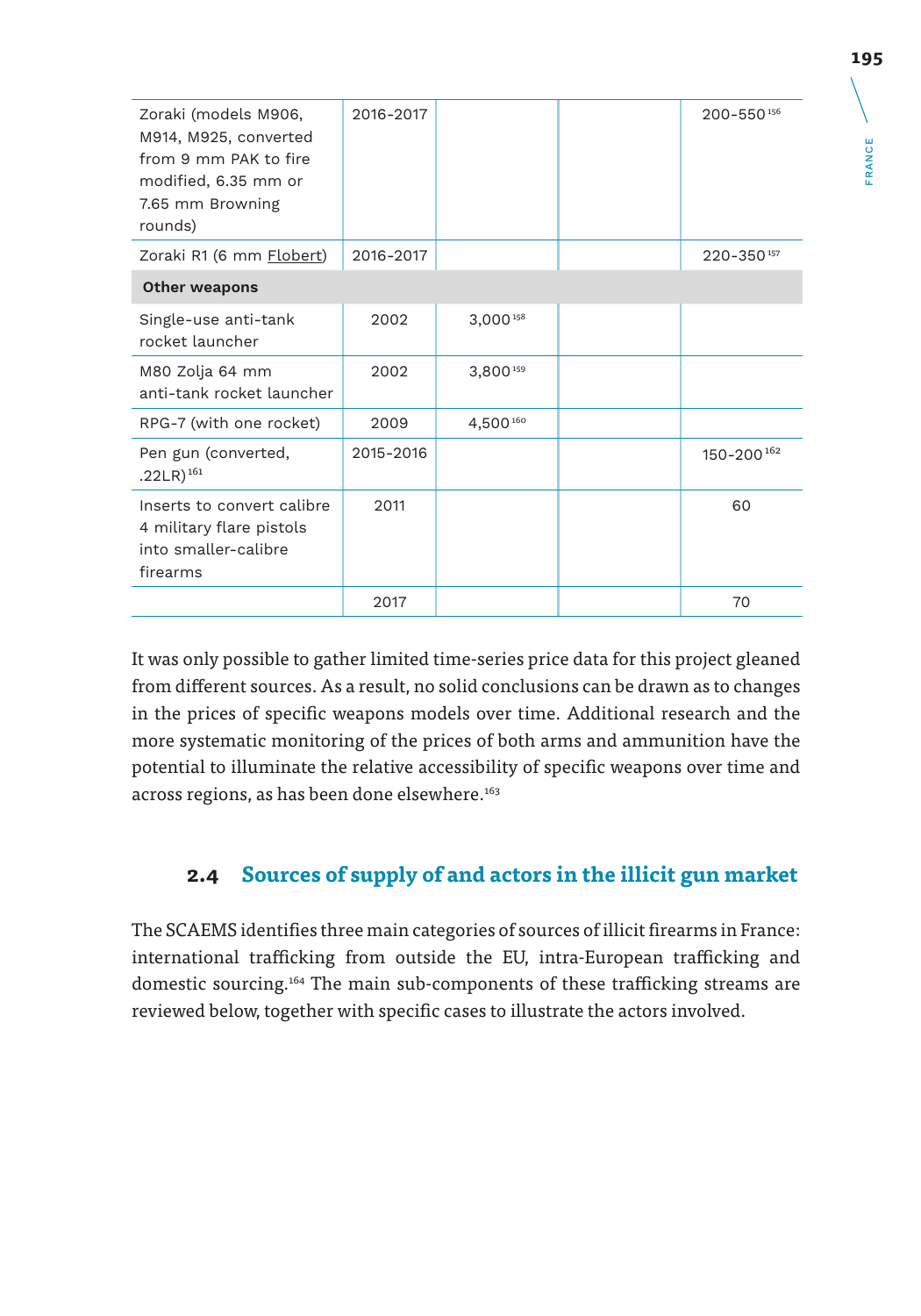### 2.4.1 International trafficking from outside the EU

#### **'Ant trade' from (post-)conflict areas**

The trafficking of 'weapons of war' from neighbouring regions, including from formerly conflict-affected countries in the Balkans such as Albania, Bosnia, Croatia (before 2013) and Serbia, is a trafficking route commonly cited in media sources, in academic reports<sup>165</sup> and by officials.<sup>166</sup> Weapons manufactured in the former Yugoslavia, such as the M70AB2 AK-pattern rifle, often feature in organised crimeand terrorism-related seizures (see section 3 of this chapter). However, they are often models produced before the conflicts of the Balkans of the 1990s, and as a result it can be difficult to determine whether they were smuggled into France recently or ten or 20 years ago. Interestingly, associated 7.62 x 39 mm ammunition observed by the authorities tends to be equally old.<sup>167</sup>

Officials speak of current trafficking from the Balkans as an 'ant trade': small transactions occurring 'on demand', often involving less than six firearms that are mainly transported by road (in private vehicles or on board buses) and that accumulate over time.168 In a recent case tried in Marseille in 2013 two French legionnaires from the Aubagne regiment and with personal connections in the Balkans were found guilty of smuggling 14 Skorpion vz.61 sub-machine guns, 24 magazines and ammunition from Croatia. They transported the weapons by car and intended to sell them in France for €3,000 per unit.169 Beyond reports of such cases, it is difficult to assess the true extent and volume of trafficking from the Balkans.

Interestingly, officials also cited the risks posed by the ongoing conflicts in North Africa, the Sahel, the Middle East and Ukraine as potential sources of illicit firearms in the future, once these conflicts have abated and the weapons are no longer in demand.<sup>170</sup>

#### **Convertible Turkish-origin replica firearms**

Replica firearms (e.g. blank-firing, alarm and trauma guns) can be used in their original state to perpetrate certain crimes; some can also be easily converted to fire live ammunition.171 Turkish-origin replicas have been of particular concern in recent years. Out of the 72 seized blank-firing firearms examined by the gendarmerie's IRCGN between November 2015 and October 2016, most were of Turkish origin (57%), and primarily of the Zoraki and Ekol makes. In addition to their cheaper market prices, the gendarmerie notes that Turkish handguns' small size and weight, as well as their superior structural strength, make them particularly attractive to criminals.172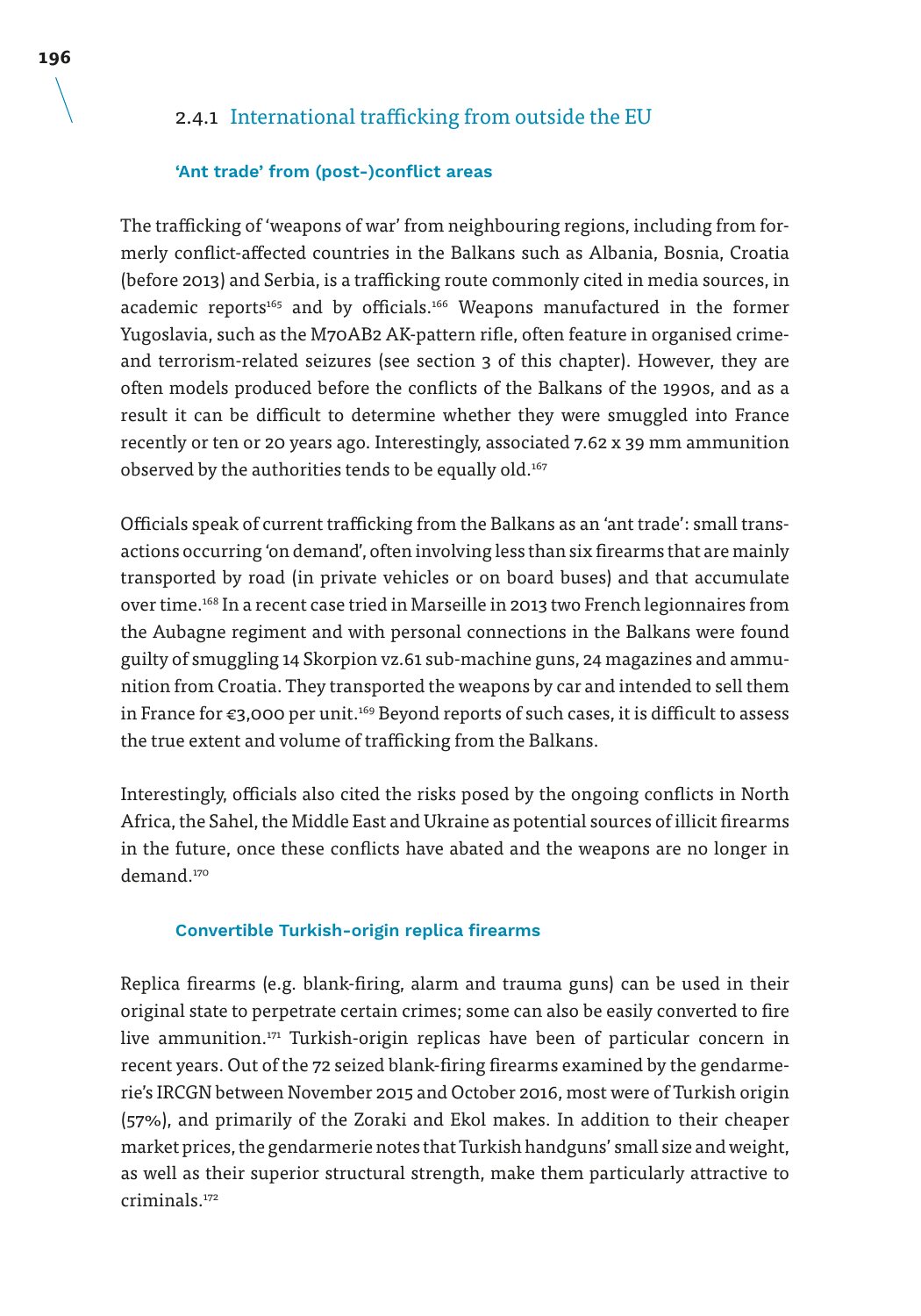Some replica firearms are illicitly converted in France: an internal gendarmerie memo states that clandestine conversion workshops are regularly dismantled on the national territory.<sup>173</sup> Others are converted abroad in workshops run by local organised crime groups, notably in Albania, Kosovo and Macedonia. Once smuggled into France, they tend to be seized in the context of road checkpoints, drug seizure operations or online sales.<sup>174</sup>

Replica firearms can usually be sold in France without restrictions – sellers only need to ask for an ID to ensure that buyers are aged 18 or more, but they are not required to keep records of each buyer's identity.<sup>175</sup> In response to the ease with which specific models could be converted, a 2016 decree classified Turkish-origin blank-firing Zoraki R1 and Ekol Voltran Arda revolvers – as well as other models featuring similar characteristics – in Category B, making them subject to authorisation (see section 1.3). Other models of Turkish replicas, including fully automatic types, are not currently restricted, however. In addition, the Banc National d'Epreuve in Saint Etienne does not proof Turkish-origin blank-firing firearms, making their direct legal importation from Turkey to France difficult.<sup>176</sup> These weapons may nevertheless be imported by and proofed in other states with which France has proofing reciprocity agreements, $177$  such as the Czech Republic, $178$  before being lawfully transferred to France.

#### **Trafficking in components from the United States**

A third international source of illicit firearms is the trafficking in firearm components from the United States. This includes trafficking in essential parts for the AR-15 rifle, such as upper and lower receivers.<sup>179</sup> In a case tried in Boston in 2015, for instance, a US citizen was indicted for exporting firearms components to other countries without the required licence or written authorisation from the State Department. The items he exported or attempted to export to France in March 2012 included four AR-15 lower receivers, four M16/AR-15 5.56 x 45 mm barrels and two M16/AR-15 flash suppressors. He organised the sales through Gunbroker.com, a popular auction website based in Atlanta that specialises in the sale of firearms, components and accessories.180 According to French customs officials, barrels for Glock pistols are also trafficked from the United States to supplement other parts acquired in Europe.<sup>181</sup>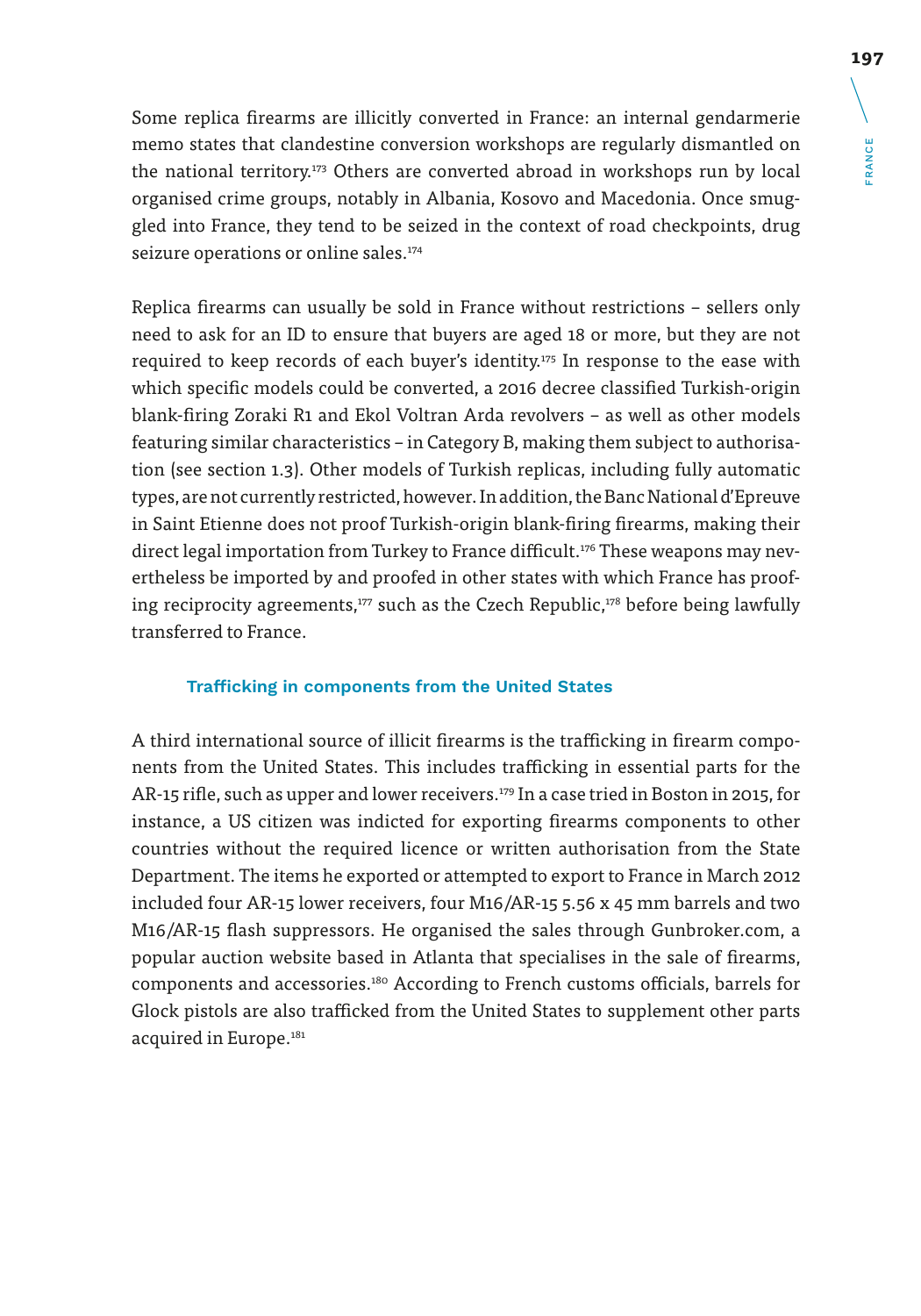### 2.4.2 Intra-European trafficking

The intra-European trafficking of firearms is strongly connected to differences in legislation. Not surprisingly, intra-European sources of illicit firearms destined for France include neighbouring countries with looser firearms regulations,<sup>182</sup> such as Belgium and Switzerland. One Swiss case referred to by the police in Marseille involved a French national who trafficked some 400 handguns from 2012 onwards, which he smuggled in small numbers by visiting his supplier near Geneva twice a month. He was arrested in 2016 on drug-dealing charges, which revealed his firearms-smuggling operation.<sup>183</sup> Trafficking from Belgium has received prominent attention in the context of the 2015 terror attacks in France (see section 3). Interlocutors met further stressed the smuggling of sports-shooting ammunition, given the fewer restrictions in Belgium placed on the quantities of ammunition an individual can legally buy (in France, this may not exceed 2,000 rounds per year for each Category B firearm held, for instance).<sup>184</sup> A further source of illicit firearms is the trafficking in essential firearms components that are classified as restricted in France but easier to access in other European countries. Officials note, for instance, that it is possible to purchase the slide for a Glock pistol in Austria, its receiver in Luxembourg and the barrel in the United States. Firearms parts are typically shipped using regular mail and courier services, concealed in packages that contain old electronics material. Their lower weight makes them harder to detect.<sup>185</sup>

A key intra-European source of illicit firearms are weapons that were deactivated in other European countries and then reactivated illicitly before their transfer to or use in France. Reactivated weapons are of particular concern, because they include not only handguns, but also automatic rifles and sub-machine guns. Recent attention has focused on trafficking in so-called acoustic expansion weapons of Slovakian origin, and notably Arrow PS97 pistols, Vz.58 rifles and Vz.61 sub-machine guns. These firearms, many of which originated from surplus military stocks, were modified in Slovakia to function as blank-firing weapons and therefore sold without restrictions, including on Slovakian gun retailers' websites. The ease with which they could be reconverted to fire live ammunition led to the trafficking of hundreds – and possibly thousands – of these weapons in Europe,<sup>186</sup> as well their use in recent terrorism cases in France (see section 3). Intelligence sources state that AFG Security – one of the Slovakian companies that sold such firearms online – sent more than 4,000 packages to 24 EU member states between January 2013 and November 2014, including more than 740 to France. These figures are difficult to interpret, however, because it is possible that some packages only contained accessories, while others may have included several firearms.<sup>187</sup>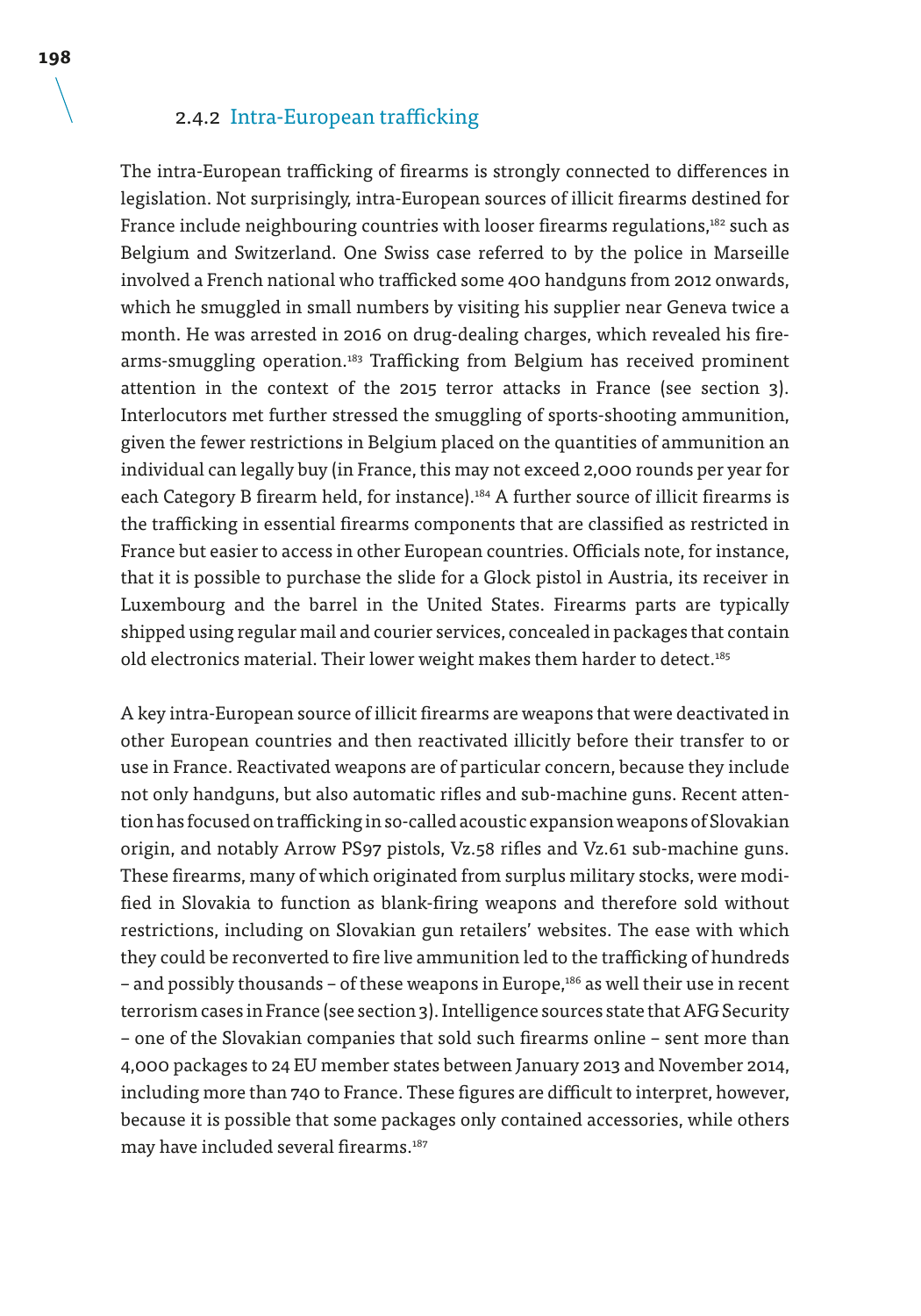**FRANCE** FRANCE

In the last decade traffickers have exploited similar gaps in deactivation standards in several other European countries. From 2008, for instance, easily convertible Walther and Norinco pistols were being sourced in Austria at a gun shop.<sup>188</sup> According to police sources, the company bought as many as 2,900 firearms – primarily from Czech surplus stocks – including some 300 automatic weapons. While the retailer sold these weapons as deactivated ones, in reality the deactivation measures were either insufficient or even non-existent.<sup>189</sup> The first high-profile case involving such a weapon was the use of a reactivated Walther P22 pistol in the murder of a Swedish student outside Paris in April 2008.190

While the countries cited above have taken measures to address the issue, and in spite of the entry into force of a new EU regulation on deactivation, officials noted that reactivated acoustic expansion weapons of Slovakian origin were still entering French territory.191 The IRCGN and SCAEMS also expressed concern over the recent appearance of firearms that are modified to fire 6 mm Flobert ammunition – notably in Slovakia – and which may be easily reactivated.<sup>192</sup> Converting weapons to this unregulated calibre means that they can be sold without restriction – a loophole that traffickers could potentially exploit.

### 2.4.3 Domestic sources

While much attention is commonly paid to foreign sources of firearms, it is clear that a significant share of illicit arms in France are procured nationally. Prohibited Category A firearms, including AK-pattern rifles, that currently circulate in France were not all necessarily trafficked recently from abroad. Instead, in Marseille some have been held and used for years by various individuals linked to the same gang.<sup>193</sup> Analysts have noted an upsurge in the use and pooling of local firearms arsenals rather than a constant growth in their numbers.<sup>194</sup> Ballistics data for 2016 tend to support this assessment: when a single firearm is found to be used in two separate criminal cases, the average distance between the crime scenes is only 7 km, and the average time that elapsed between the two cases is less than one year (274 days on average).195

The three main domestic sources for the firearms that ended up on the black market in France are theft, the conversion of replica and deactivated firearms, and online sales.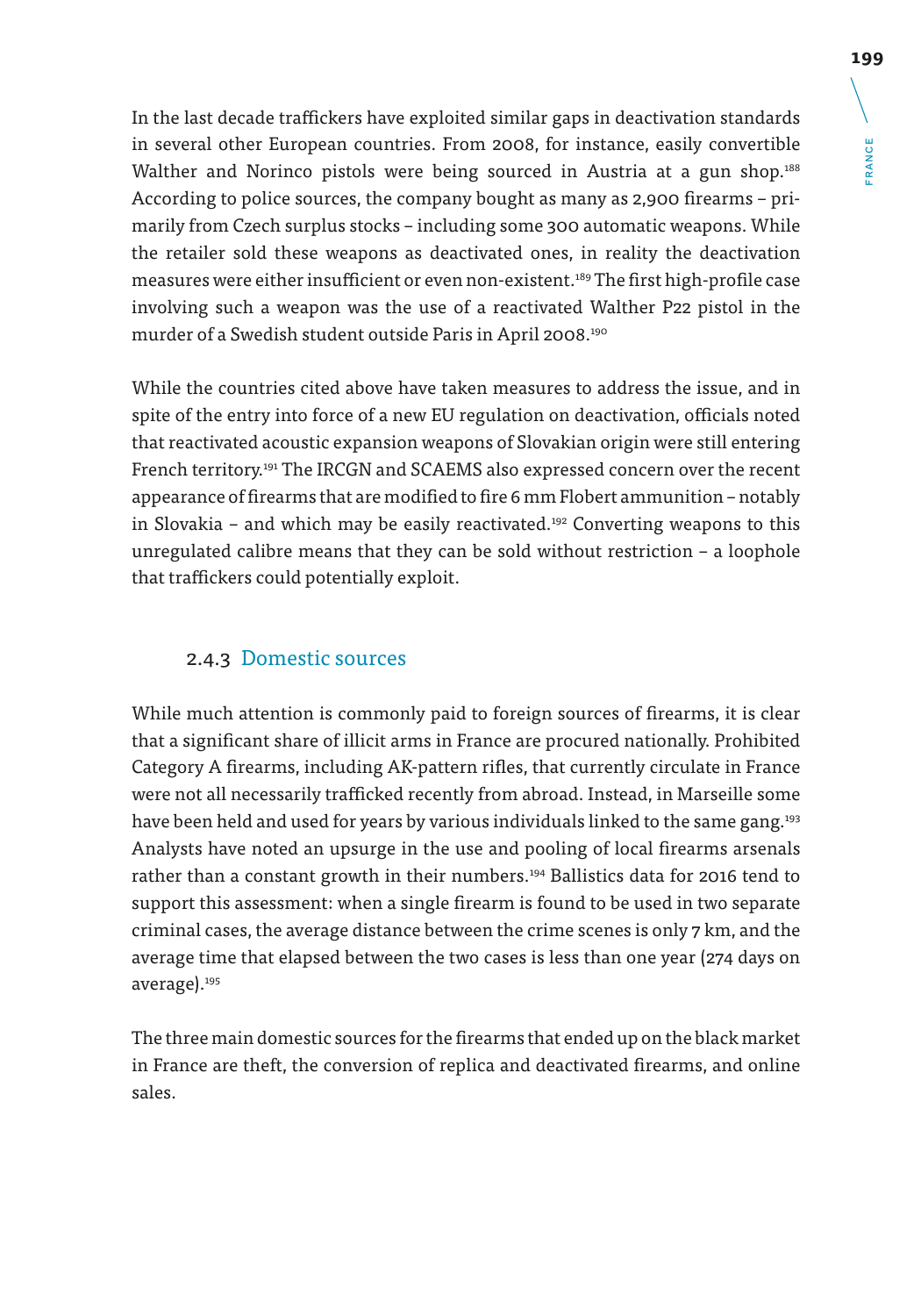#### **Theft**

Gun theft from legal owners probably represents the most significant domestic source of illicit firearms in France, with 10,572 weapons reported stolen in 2015 alone (Figure 4). Among them, almost three-quarters (7,800) were stolen from individual gun owners and gun shops.196 Statistics show that the majority of stolen weapons belong to categories D and C, indicating a large proportion of thefts of hunting rifles and shotguns. Gun thefts are not limited to hunting weapons, however: more than 1,000 Category B weapons, which include semi-automatic handguns and higher capacity rifles, were reported stolen in 2015 (Figure 4).

Gun-theft statistics need to be treated with caution, however. Indeed, officials note that there have been cases of 'embezzlement' whereby legitimate firearm owners decide to declare certain weapons as lost in order to keep them illicitly, especially following the adoption of new regulations aimed at reclassifying and 'over-restricting' certain models.197 Quantifying the extent of this practice is difficult, but it appears to also exist in other European countries such as Belgium (see section 2.3.5 in the chapter on Belgium).

Reports of thefts from legal gun retailers are relatively frequent. In February 2017, for instance, a 15- and 17-year-old used a stolen pick-up vehicle to break into a gun shop in Arandon-Passins, a town in Isère, and stole more than forty hunting shotguns and rifles and ammunition.<sup>198</sup> Officials further noted that thefts can occur at arms fairs.199 Associations of hunters, sports shooters, and First and Second World War memorial and municipal associations organise more than 300 arms fairs in France annually. According to the gendarmerie, there are frequent reports of local criminals stealing some of the firearms on display at such events, while some sellers have been caught displaying prohibited Category A firearms, including magazines and grenades.<sup>200</sup> Recent cases have also highlighted cases of theft and the improper storage of firearms held by movie companies, which have included AK-74 rifles, PPSH41 sub-machine guns, Famas rifles and pistols.<sup>201</sup>

Individual gun owners with sizeable collections represent another possible source of high-calibre firearms for criminal groups. In June 2011, for instance, near Toulouse, well-informed thieves stole two crates from a professional sports shooter, one containing more than 80 kg of firearms, the other filled with ammunition. Among the stolen goods was the Colt .45 pistol that Mohamed Merah used during the 2012 attacks in Toulouse and Montauban (see section  $3$ ).<sup>202</sup> The sometimes excessive and illegal arsenals accumulated by so-called 'compulsive collectors' also represent valuable loot for gun thieves. Many official press releases and media reports relate cases of seizures of caches of several dozens of weapons – including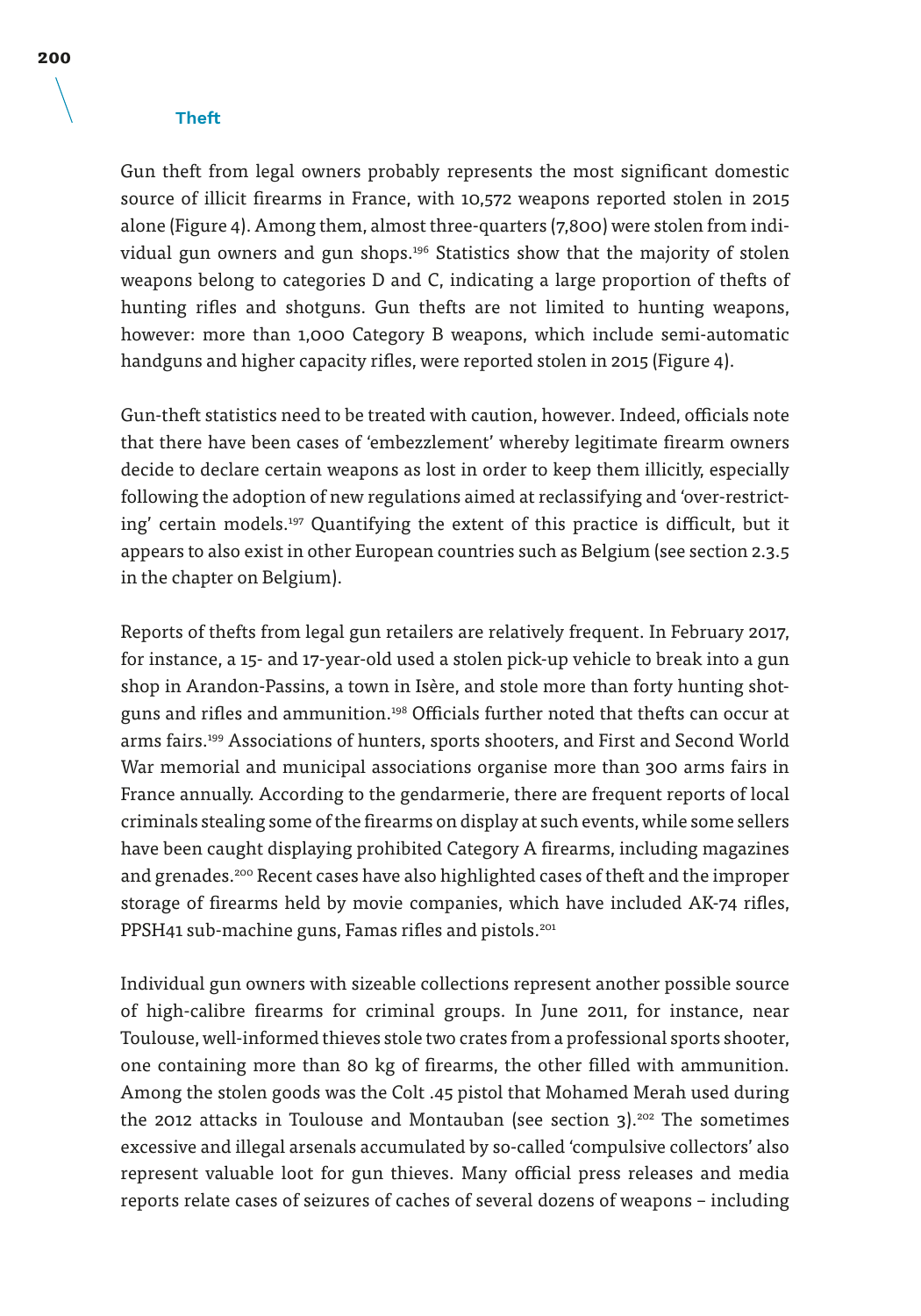prohibited items such as rocket launchers and mortars – stashed in the homes of individuals presenting themselves as avid collectors or sports shooters.<sup>203</sup>

Lastly, media reports show that criminals also target the security forces to steal their weapons. For instance, on 2 February 2017 two assault rifles and ammunition were stolen from an unmarked military vehicle in Isère. The small truck, part of a convoy of several military vehicles, was parked at a restaurant while the drivers were having lunch inside.<sup>204</sup> In another case in Essonne a gendarme was found to loan service weapons to local armed robbers, replacing them in his unit's armoury after use.205 In the absence of nationwide statistics, the scale of such diversion from the national stockpile is difficult to assess, however.

#### **Conversion of replica and deactivated firearms**

Sizeable reactivation workshops have been discovered on French territory. In June 2007, for instance, such a workshop run by three men aged 20, 30 and 50 and that reactivated and sold 15-20 Eastern European weapons per week was dismantled in the Hauts-de-Seine.206 In October 2014 the 49-year-old owner of a firearms business was found guilty of reactivating firearms and selling them to individuals linked to Corsican organised crime, including AK-pattern rifles and a Skorpion sub-machine gun.207 In another case, a Marseille-based retiree was sentenced to four years in jail in 2014 for purchasing 132 deactivated handguns – including 75 Glock pistols – from a shop in Barcelona, Spain, over several years. He reactivated the guns at home by simply replacing the barrels with others purchased online from the United States and sold them to individuals linked to criminal circles. Several of these reactivated firearms were subsequently used in murder cases.<sup>208</sup>

The Banc National d'Epreuve in Saint Etienne is the only institution authorised to deactivate firearms in France, and already implements the new European deactivation regulation. While it deactivates thousands of firearms per year (including 3,046 in 2016), the authorities seize very few – in the range of 60-80 per year – in reactivated form.<sup>209</sup> A recent case nevertheless illustrates how ingenious individuals can reactivate firearms at home – even weapons that were deactivated according to reputedly stringent standards. On 25 April 2013 a 19-year-old man shot three people dead in Istres using a Romanian AIM AK-pattern-rifle that had been deactivated in Germany – a country known for its high deactivation standards. The investigation revealed that the perpetrator had purchased the rifle for  $\epsilon$ 267 through a German website in 2012,<sup>210</sup> and that he reactivated the rifle himself using a hydraulic press and instructions he found on specialised online forums.211 He used ammunition he reloaded himself using old East German primered steel cases that he purchased from another German website.

FRANCE

**FRANCE**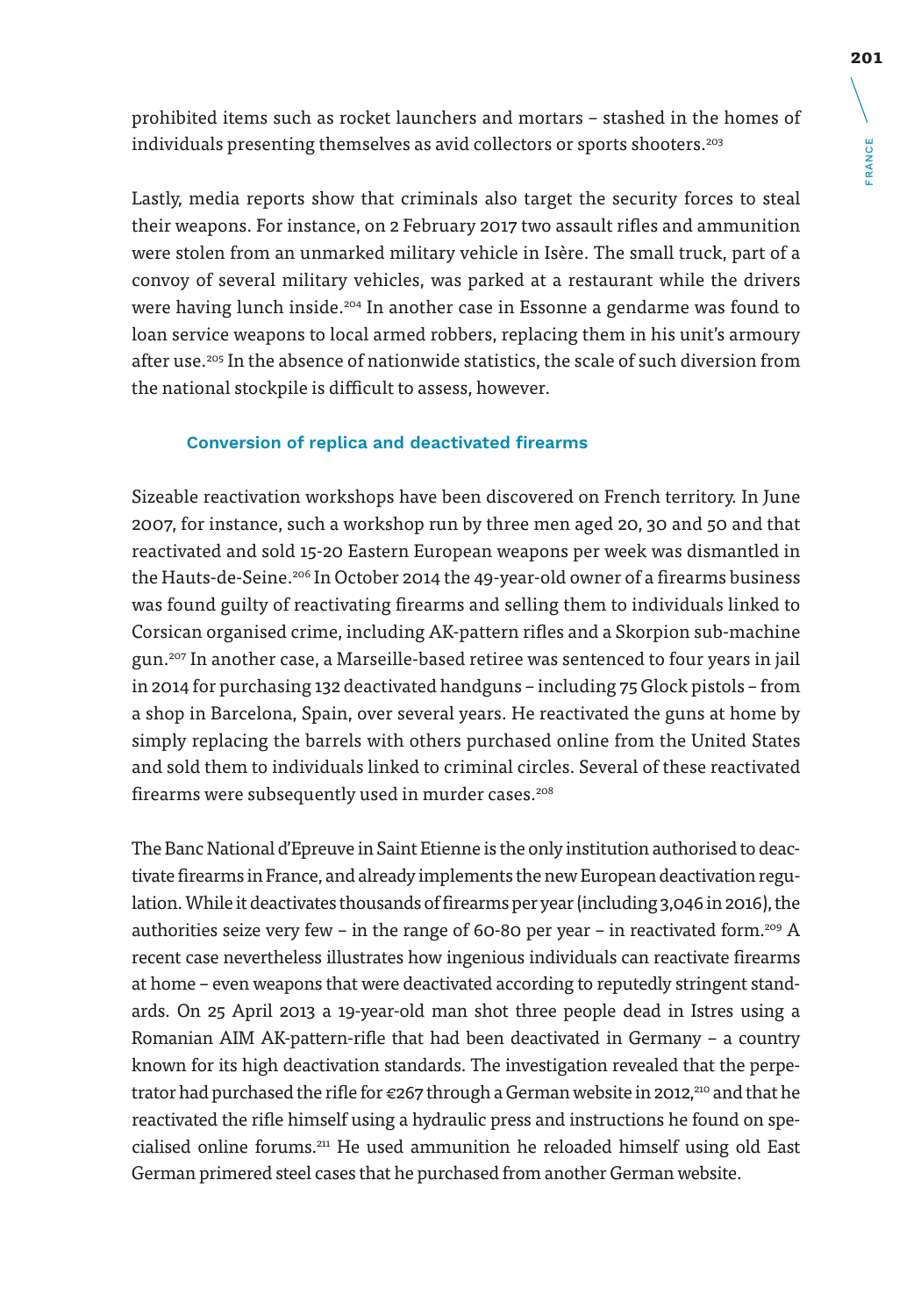#### **Internet**

Online sales of firearms are legal in France when the gun is an antique weapon (which can be traded without restriction)<sup>212</sup> or when the seller is a registered retailer.<sup>213</sup> Online sales of Category B firearms between individuals are strictly prohibited, as such purchases must be made in the presence of a law enforcement official who must keep a record of the transaction and check that both buyer and seller have all the required documents.214 Individuals can sell Category C and D1 firearms online, however. In such cases they are themselves responsible for ensuring that they have the proper documentation and must subsequently inform the authorities of the transaction<sup>215</sup>

Several cases mentioned above have shed light on the use of the internet for selling and buying firearms, including restricted models and components. Research for this report has revealed the presence of numerous posts offering such firearms for sale – many without adequate reference to the relevant regulatory requirements – on several open trading platforms (see Table 5). A range of deactivated firearms (including Vz.58 rifles, CETME 7.62 x 51 mm rifles and Vz.61 sub-machine guns), replica firearms (some converted) and tools for modifying firearms are also found on display. For instance, one post dated July 2016 offered a reactivated blank-firing Sa. vz.26 sub-machine gun for €850.<sup>216</sup>

Customs and gendarmerie experts state that they closely monitor these platforms to identify suspicious individuals and build up files on the main protagonists. Generally speaking, the authorities claimed to be satisfied with the cooperation they received from the companies running these websites. Customs and the gendarmerie also monitor the dark web. While it is potentially an increasing source of illicit firearms, officials currently consider the dark web to be mainly a space where contacts for acquiring firearms can be found, and where technical knowledge and advice are shared, for instance for modifying or converting firearms.<sup>217</sup>

### 2.4.4 France as a transit country for trafficking to other destinations

While France is mainly a destination country for trafficked weapons, some weapons and ammunition are also smuggled from or transit through the country to other destinations, mainly the United Kingdom (UK). This includes, for instance, the regular shipping or smuggling of small quantities (a few dozen at a time) of Category B ammunition across the Channel, where handgun ammunition in particular is tightly regulated.<sup>218</sup>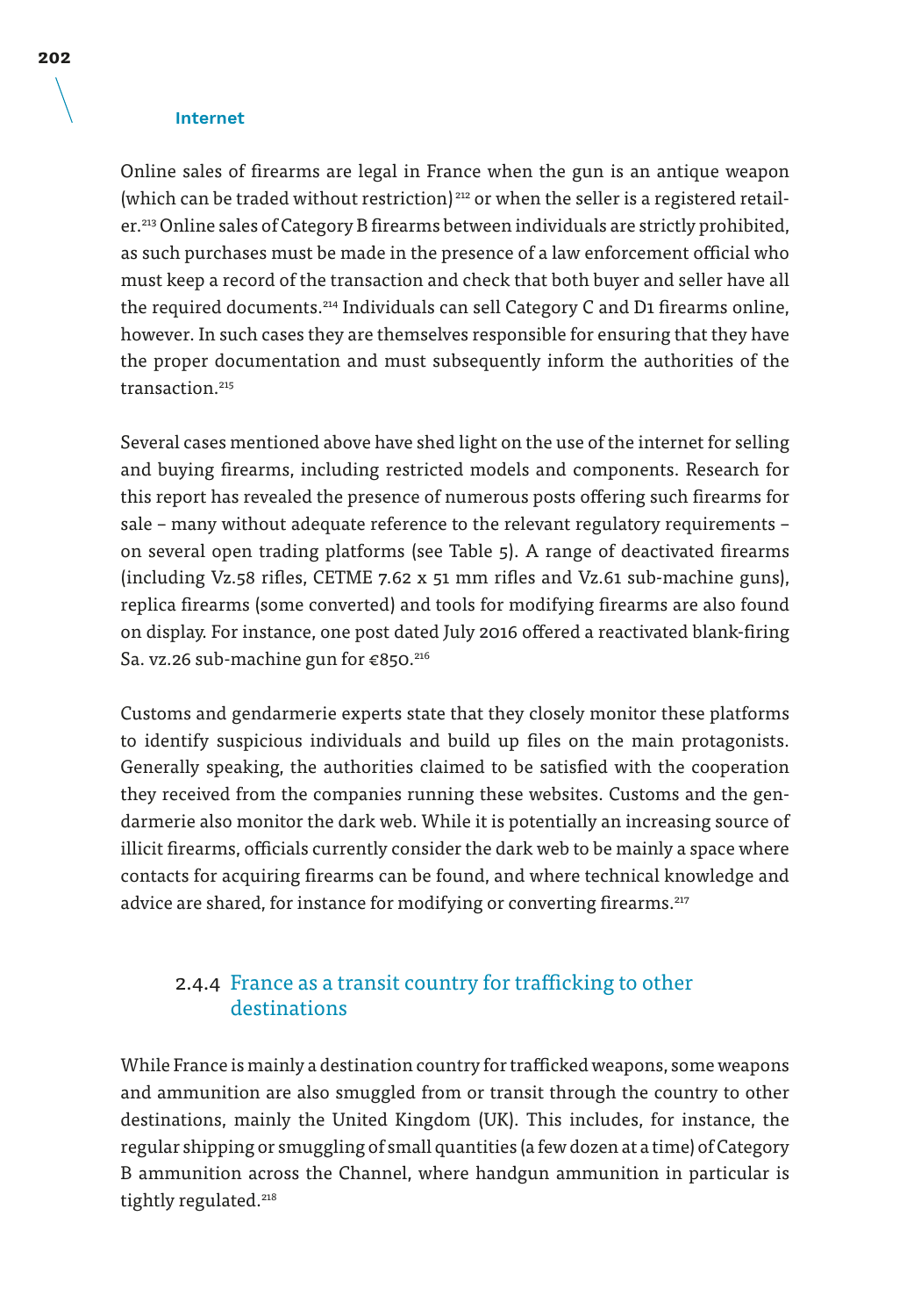A prominent case of illicit firearms transiting through France is the August 2015 seizure of 22 Czech-made vz.58 automatic rifles, nine vz.61 sub-machine guns, 58 magazines, more than 1,000 rounds of ammunition, and two silencers near Kent in the UK. The seized weapons had been sold in the previous year as acoustic expansion weapons in Slovakia, converted back to live-firing firearms, and transported overland from Eastern Europe to Boulogne-sur-Mer, France, where they were then transported by ship to the UK (for more details, see section 2.3.4 of the chapter on the UK).<sup>219</sup>

In addition, the gendarmerie highlighted the smuggling since 2012 of sub-machine guns from Croatia to the UK, transiting through Slovenia, Austria, Germany, Belgium, the Netherlands and France. Marked with the name of a seemingly fictitious company, 'R9-ARMS CORP USA', it appears that the weapons were produced illicitly in Croatia. In early 2015 Croatian authorities arrested two truck drivers who worked for a Croatian transport company in the possession of bags containing 14 of these 9 x 19 mm pistols; they were scheduled to drive a refrigerated truck to deliver cosmetics in the UK. In France, these weapons were seized in the context of two judicial cases in 2015.<sup>220</sup>

## **3. Access by terrorists to firearms on the illegal market in France**

Under the French Penal Code, acts of terrorism refer to cases of breaches of the law – including killings, kidnappings, hijackings, providing support to combat groups, weapons-related offences and money laundering – that are undertaken with the purpose of disrupting public order through intimidation or terror.<sup>221</sup> Within this broad definition, terrorism has taken a number of different forms and inflicted a heavy toll in France in the last 25 years. Not all terror events in France have involved the use of firearms,<sup>I</sup> yet firearms have nevertheless been a recurring tool used by a variety of perpetrators of acts that aimed at causing maximal civilian casualties or disrupting symbols of the French state. Some were claimed by foreign jihadi armed groups, or linked to Corsican nationalist or Basque separatist organisations. Others were perpetrated by social outcasts, some of whom adhered to left-wing ideologies. A non-exhaustive list of terrorist attacks with firearms since the 1990s can be found in Box 2.

FRANCE

**FRANCE** 

I The terrorist incidents that did not involve firearms were not necessarily less deadly. In 1995 a wave of bombings was attributed to the Groupe Islamiste Armé in retaliation for French support of the Algerian government. The 25 July 1995 attack involved the detonation of a makeshift bomb that killed eight people and injured 117 at the Saint Michel RER train station in Paris. See, for example, 'Retour sur 35 ans d'attentats en France', Libération, 15 July 2016 and 'Charlie, Bataclan, Nice … et maintenant une église: le (très) lourd bilan du terrorisme en France', Capital, 15 July 2016.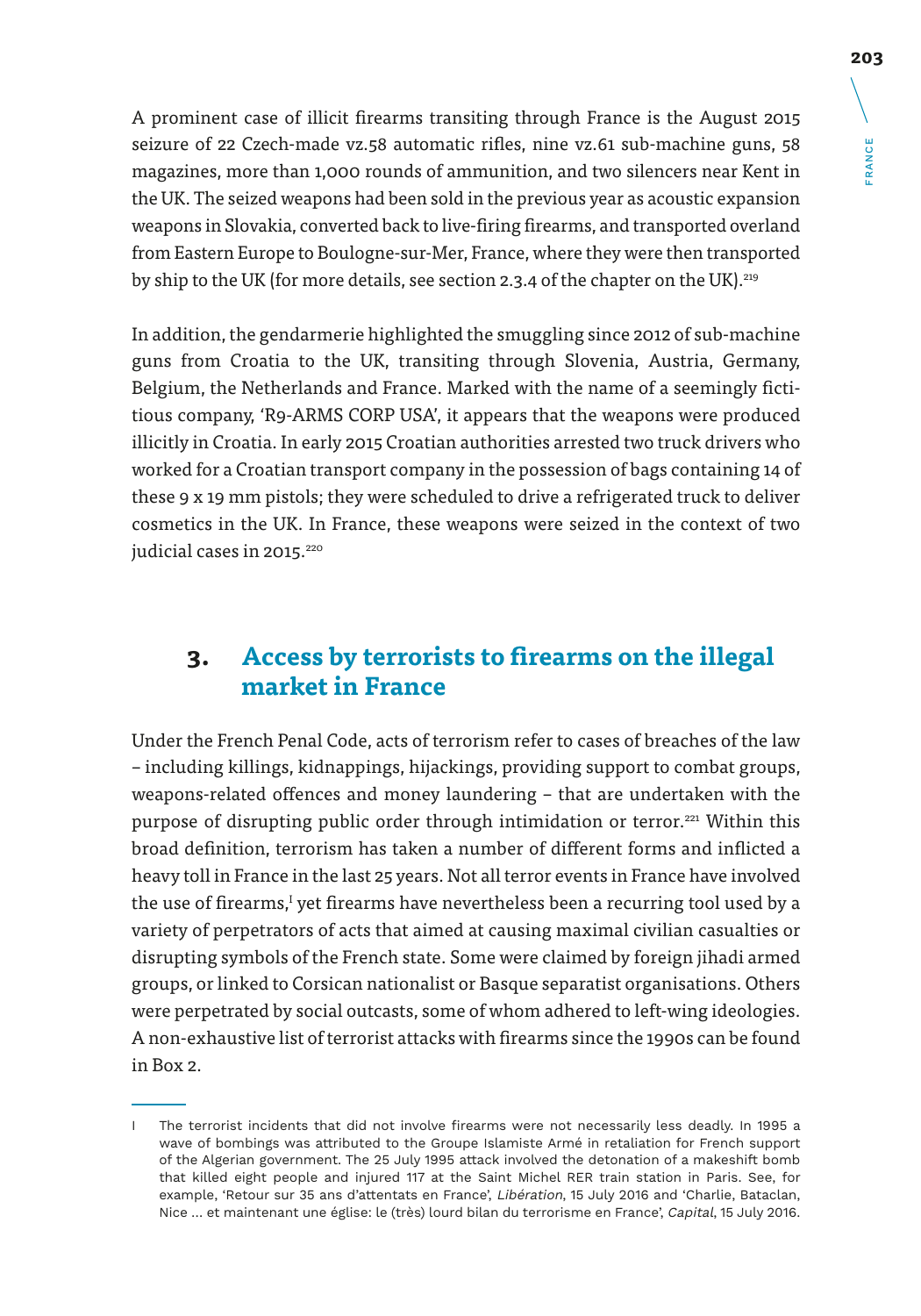**Box 2: High-profile terrorist attacks with firearms in France in the past 25 years**

In Paris on 4 October 1994 two anarchist activists, Florence Rey and Audry Maupin, killed three police officers and a taxi driver using pump-action shotguns, one of which they bought in a department store. The attackers initially targeted the armed guards of a car pound in order to steal their revolvers, which they intended to use to carry out bank robberies to fund their activities. In the car chase that followed they killed the driver of the taxi they had car-jacked and three police officers.<sup>222</sup>

In Ajaccio on 4 February 1998 Yvan Colonna, a member of the Front de Libération Nationale Corse (FLNC), killed the local préfet, Claude Erignac, using an MAS G1 pistol that had been previously stolen during an attack on a gendarmerie station. The victim was shot in the back at close range.<sup>223</sup>

In Nanterre on 26 March 2002 Richard Durn, a 33-year-old who lived off social benefits at his mother's house, opened fire during a city council meeting, killing eight and injuring 19 councillors. He used a Glock pistol and a Smith & Wesson revolver that he had bought legally, but for which the licences had expired.<sup>224</sup>

In Cap-Breton on 1 December 2007 Mikel Carrera Sarobe, a member of the Basque separatist group Euskadi Ta Askatasuna (ETA), killed two undercover Spanish Guardia Civil officers in their car after encountering them 'by chance' in a restaurant. He used a Smith & Wesson MP9 pistol that had been reported stolen from a firearms import company together with some 400 other handguns.<sup>225</sup>

In a series of shootings that took place in the period 11-19 March 2012 Mohamed Merah killed three French soldiers in Toulouse and Montauban, as well as three students and a teacher at a Jewish school in Toulouse.<sup>226</sup> Among the firearms used by the shooter was a Colt .45 pistol that had been reported stolen the previous year from a professional sports shooter's home.<sup>227</sup>

On 15 November 2013 a man armed with a shotgun entered the hall of news channel BFM-TV and threatened its staff. Three days later the same individual burst into the office of the Libération newspaper and shot and injured an assistant photographer, before firing random shots in the La Défense district and hijacking a vehicle.228 While the crime weapon was never found, video

**204**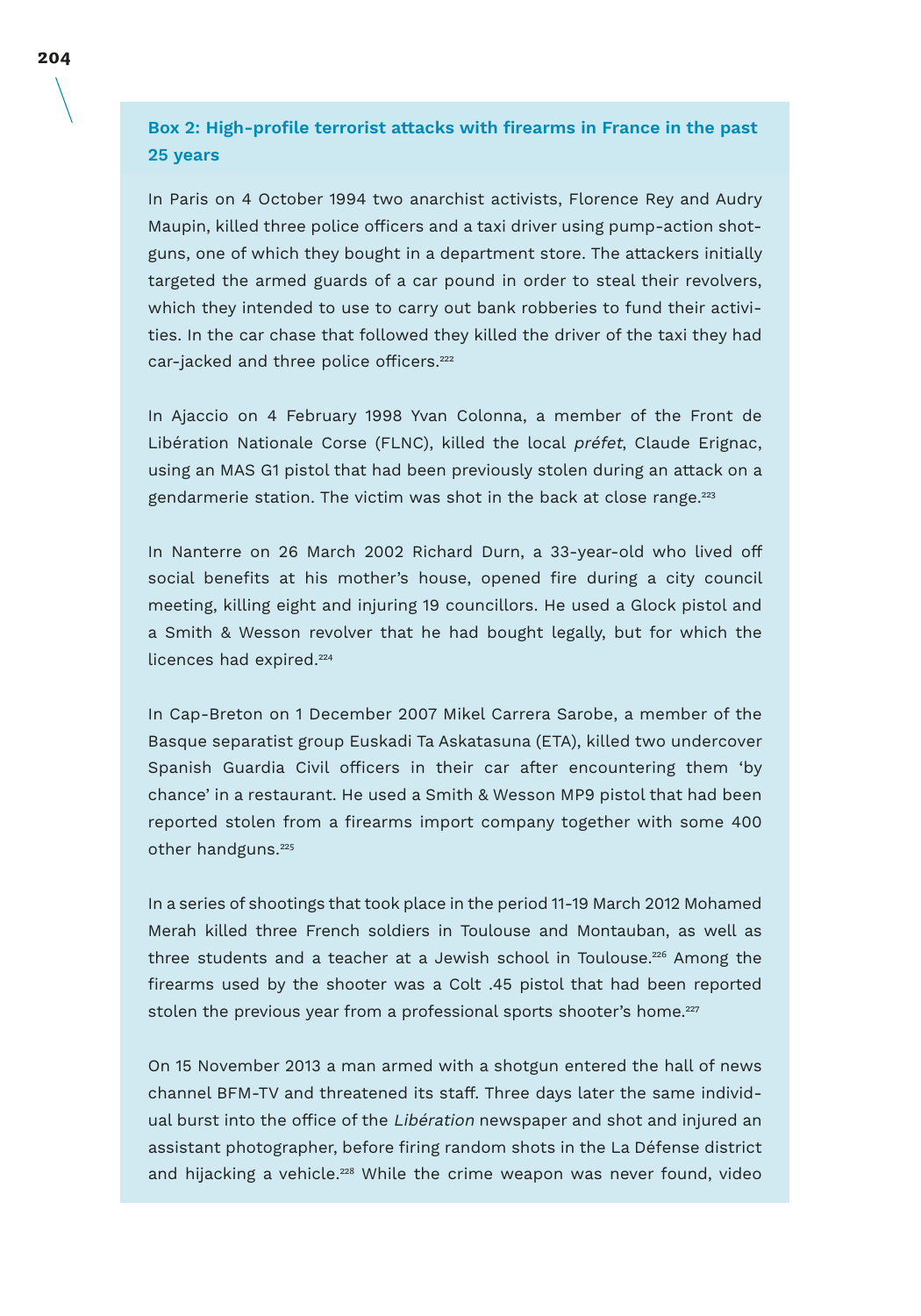recordings of the incident show a pump-action shotgun, with the buttstock either sawn off or replaced by a pistol grip. Two spent 12-gauge ammunition cases were retrieved by the police, with ballistics marks matching those of a Winchester Defender shotgun.<sup>229</sup> The shooter, born in 1965, had previously been involved in the 1994 Rey and Maupin case (see above), helping the perpetrators to acquire one of their shotguns.<sup>230</sup>

Between 7 and 9 January 2015 several connected terrorist shooting incidents took place in and around Paris, resulting in 17 deaths. The brothers Saïd and Chérif Kouachi, armed with East European automatic rifles, killed 11 people at the French satirical magazine Charlie Hebdo editorial office, as well as a police officer. During the search for the Kouachi brothers, Ahmédy Coulibaly, armed with vz.58 automatic rifles and Tokarev 33TT pistols, entered a Jewish Hypercacher supermarket at the Porte de Vincennes, shot four people dead and held hostage more than 20 people for several hours. Coulibaly had previously shot a young female police officer dead and wounded another person in the street in Montrouge.<sup>231</sup>

On 13 November 2015 terrorist attacks resulted in 130 people being killed and more than 400 wounded in Paris. Ten perpetrators divided into three teams coordinated attacks targeting the Stade de France, busy restaurant terraces in the 10th and 11th arrondissements, and the Bataclan theatre. While the suicide bombings at the Stade de France were largely unsuccessful, the two other teams used automatic rifles and claimed all but one victim. Several of the perpetrators had fought in Syria and/or Iraq; they were also later found to have ties with the perpetrators of the March 2016 attacks on Brussels Airport and metro in Belgium, which resulted in 32 deaths (see the chapter on Belgium).<sup>232</sup>

Since 2015, and the deadly assaults carried out in that year under the banner of radical Islam, terrorism has taken on a new dimension in France and become primarily associated with religiously motivated mass killings. France is by far the Western European country most affected by the recent wave of jihadi terrorism: from 2013 to 2016 it was the target of ten such terrorist attacks (out of 24 for all of Western Europe), four failed attacks (out of six), and 28 plots (out of 64).<sup>233</sup> A total of 147 people were killed and hundreds injured in the context of the 7-9 January and 13 November 2015 Paris incidents,<sup>234</sup> which were claimed by foreign terrorist groups al-Qaeda and the so-called Islamic State. Firearms – primarily automatic AK-pattern assault rifles and handguns acquired from intra-European criminal sources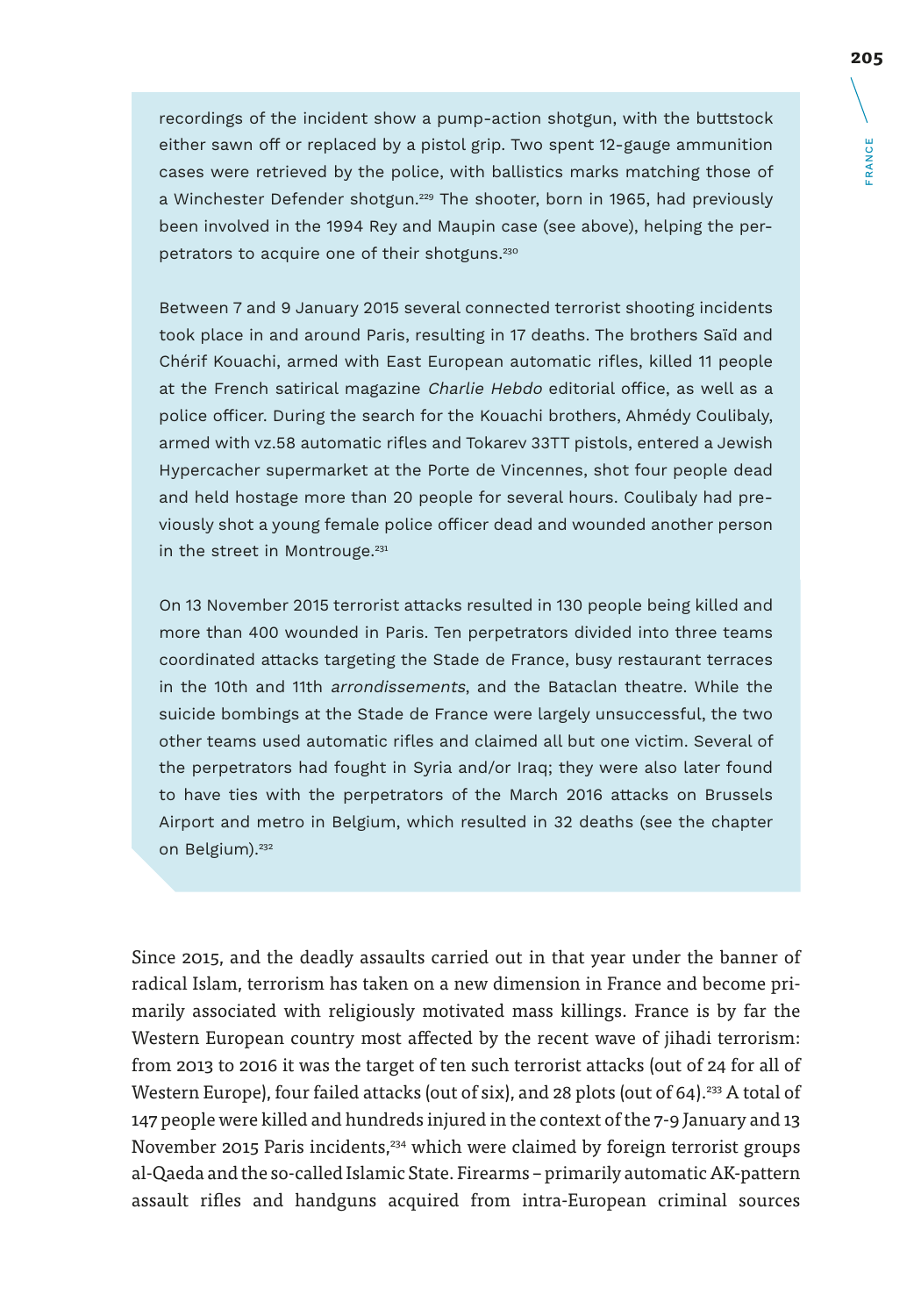– caused the vast majority of these casualties.<sup>235</sup> In the aftermath of these attacks acts of right-wing terrorism targeting Muslim targets increased, including some involving the use of firearms. Although no fatalities were recorded, shots were fired at six mosques in various French localities following the January 2015 attacks, for instance<sup>236</sup>

Recent events have underscored the devastating effects of terrorist attackers wielding fully automatic AK-pattern rifles in crowded venues. Yet as the listed events in Box 2 illustrate, attackers have also relied on handguns and shotguns in a number of high-profile incidents, suggesting access to a more diverse arsenal than typically portrayed.

Ballistics data from the national FNIB database contain information on the calibre of firearms and ammunition observed by French forensic laboratories in the context of terrorism-related cases. These may be firearms or ammunition used in actual attacks, or seized from the caches of armed organisations and during arrests of their members. As such, the data are potentially illustrative of the wider range of firearms used in terrorist activities and are not limited to high-profile events. While most recent terrorism-related ballistics evidence collected nationally is entered into the FNIB, it currently remains in its infancy and its scope is so far mainly limited to cases that occurred in 2015 and 2016.<sup>237</sup>

These caveats in mind, 2016 FNIB data provide a diverse picture of the main calibres linked with terrorism (538 database entries in total). Particularly striking is the fact that 9 x 19 mm and especially 7.62 x 51 mm ammunition comprise the highest proportion of entries (Figure 6). According to officials, this is explained by the seizure of a large ETA arms cache containing 7.62 x 51 mm CETME assault rifles, 9 x 19 mm MAT 49 and Sten sub-machine guns, and GP35 pistols.238 Other prominent calibres for terrorism-related entries include .357 Magnum, 12 gauge and 9 mm Makarov. Interestingly, 7.62 x 39 mm ammunition – for AK-pattern rifles – is only the seventh most prominent calibre among the 2016 terrorism-related entries. Also of note are the significantly smaller proportions occupied by 12 gauge and .22LR in the terrorism dataset compared with the full dataset.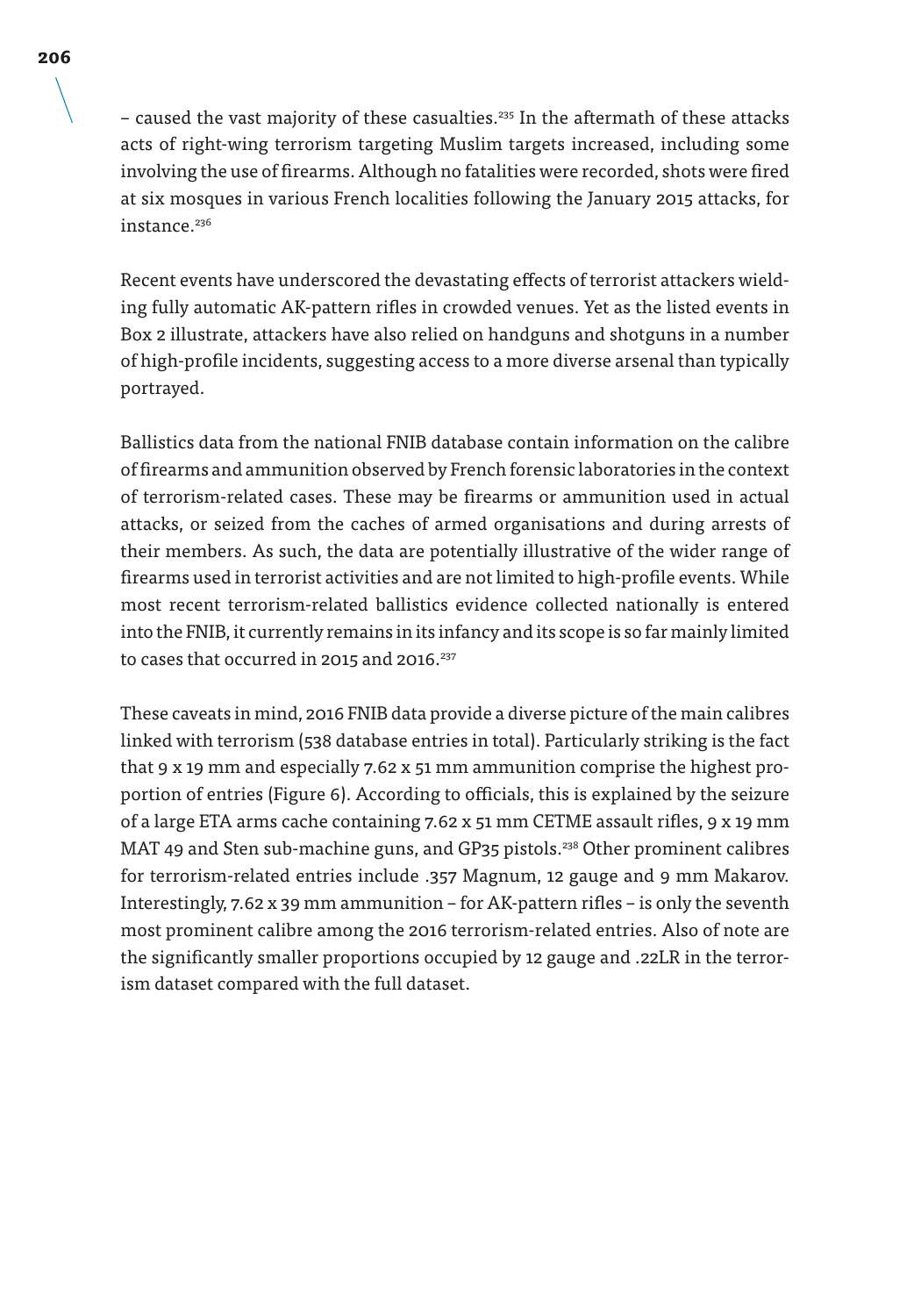#### **Figure 6: The ten calibres most commonly observed by French ballistics laboratories in 2016, in percentages for all entries and terrorismrelated entries (retrieved firearms only)**



Source: INPS<sup>239</sup>

Although the FNIB dataset remains in its infancy, it illustrates the wide-ranging diversity of calibres linked to terrorist activity as it is defined in France. Furthermore, terrorism-related calibres differ only partially from those used in other crimes and offences, suggesting that at least in some cases terrorist actors rely on firearms and ammunition that are locally available. Unfortunately, it was not possible for this study to disaggregate the FNIB data by type of terrorist actor, a task that would further illuminate these findings, but it would require time, resources and official clearance to retrieve this information from the associated judicial files.

Because investigations into most of the recent jihadi terrorism cases are still ongoing, interviewed French officials were not able to provide detailed information on the proximate sources of firearms used to arm these attackers.240 A number of pieces of the puzzle have nevertheless emerged from open-source investigative media reporting. Because they have been ably summarised elsewhere,<sup>241</sup> they are only succinctly reviewed here. The following paragraphs use open-source information and previously unpublished official data on the specific models of firearms used in a number of jihadi terrorist attacks and the status of tracing efforts, and on the firearms that have been seized from Basque separatist and Corsican nationalist networks. The final part of this section will draw some general conclusions on the extent of linkages between organised crime and terrorist acquisition of firearms.

FRANCE

**FRANCE**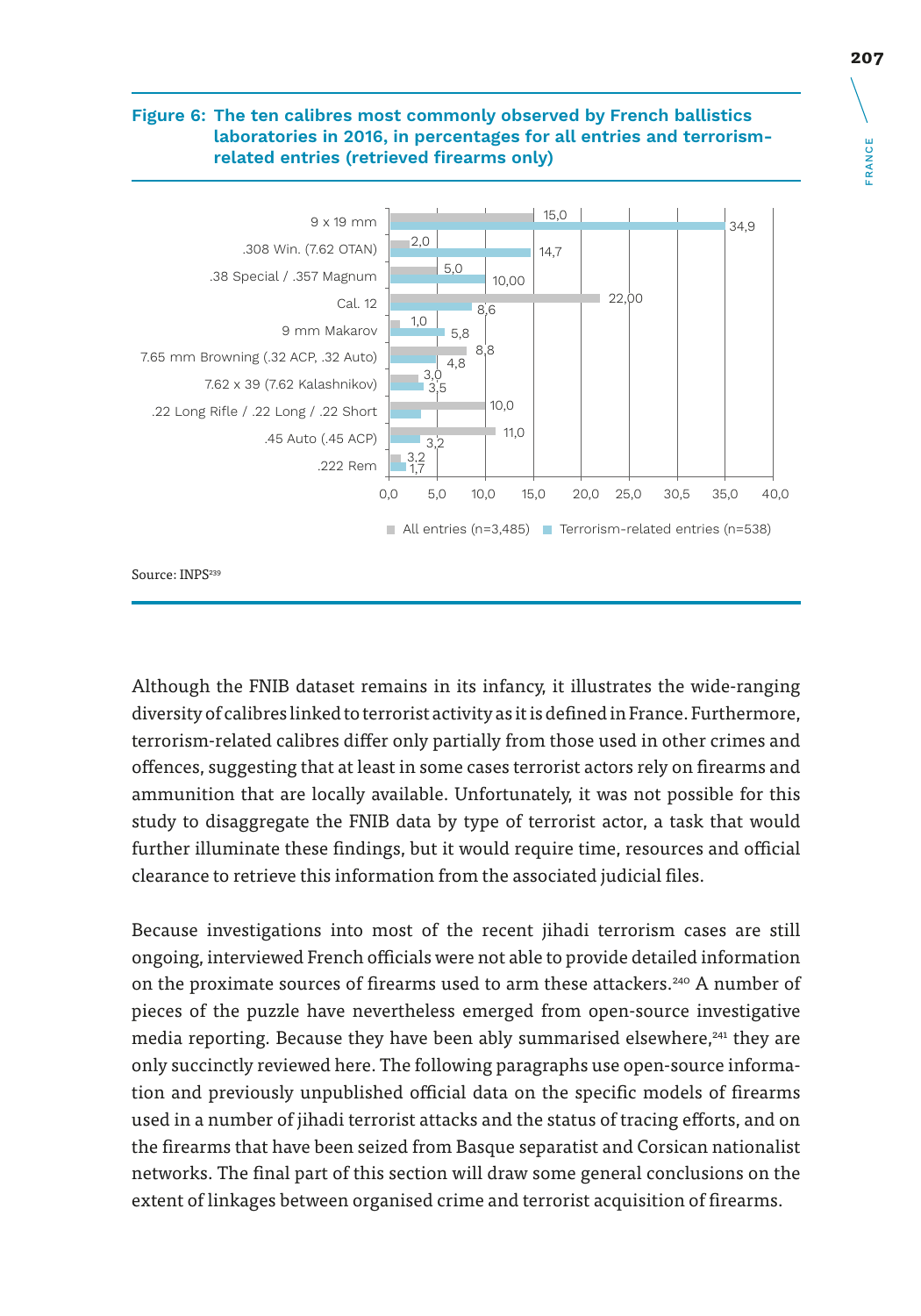#### **3.1 Firearms and recent jihadi terrorist attacks**

Open-source information on recent terror attacks in France demonstrates links between jihadi terrorism and organised crime. According to media reports, Mohamed Merah, the perpetrator of the 2012 attacks in Toulouse and Montauban, was previously involved as a 'go-fast' driver with an organised criminal group smuggling cocaine between Spain and France.<sup>242</sup> These connections likely helped him to acquire the .45 Colt pistol he used in the 2012 attack. This claim is supported by the observation that the pistol was part of two crates of arms and ammunition that were stolen from a professional sports shooter in 2011,<sup>243</sup> and other weapons from these stolen crates were also retrieved during the arrest of other Toulousebased drug traffickers.<sup>244</sup> Yet how Merah procured the other six firearms at his disposal remained unknown at the time of research (see Table 6).

More recently, investigative reporting revealed that the weapons used by Ahmédy Coulibaly in Paris in January 2015 were reactivated firearms from Slovakia. The two vz.58 rifles, reportedly produced in the 1960s, and six Tokarev pistols, manufactured in the 1940s and 1950s, had been modified as acoustic expansion weapons by Slovakian companies such as KolArms between 2013 and 2014. They were then sold without restrictions as blank-firing firearms in the Slovakian gun shop AFG Security on the simple presentation of an ID card. A Belgian national is reported to have bought one of the rifles subsequently used by Coulibaly, as part of 170 weapons he purchased from AFG Security between 2013 and 2014. Although he denied supplying Coulibaly directly, in May 2014 Belgian police had found materiel in his house that could be used to reconvert such firearms to fire live ammunition.<sup>245</sup> The other vz.58 rifle and two of the pistols were bought in 2014 by Claude Hermant, a rightwing French national who lived in Belgium and owned a survival shop in Lille in northern France. He was reportedly also an informer for the gendarmerie, and played a role in an undercover investigation into illicit arms trafficking.<sup>246</sup> He imported dozens of deactivated firearms from AFG Security before reconverting them into lethal-purpose weapons and reselling them to local criminal circles, although he denied selling the weapons directly to Coulibaly.<sup>247</sup> Another Frenchman from Pas de Calais, who had previously worked for Hermant, as well as two Montenegrin and Serbian nationals, were arrested in April 2016 in Malaga, Spain. The French national was identified by Spanish police as the person responsible for the network that provided firearms to Coulibaly. All these suspects have denied providing weapons directly to Coulibaly, however.<sup>248</sup>

Some information has also surfaced regarding the firearms used in the Bataclan attacks of November 2015. The Zastava M70 rifle was produced in Kragujevac, former Yugoslavia, and delivered in May 1981 to Bosnian self-defence forces that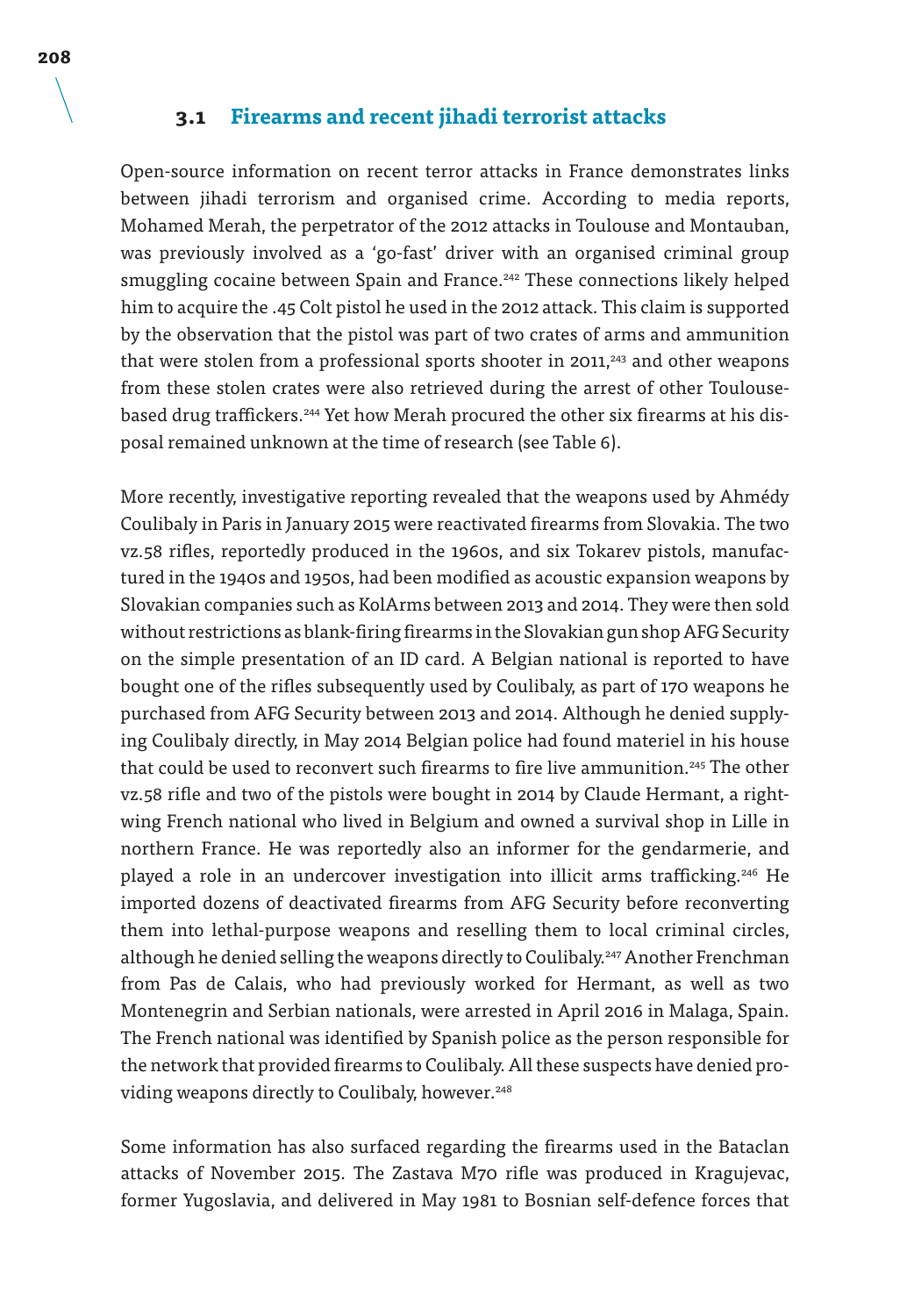subsequently became the regular Bosnian Army. The Type 66-1 assault rifle was of Chinese origin, but was produced under licence in Albania and formed part of that country's national stockpile. The third AK-pattern rifle was manufactured in Bulgaria in 1985. While little is known about when and how these rifles were smuggled to Western Europe, Belgian courts suspect the El Bakraoui brothers, two of the March 2016 suicide bombers at Brussels Airport, were involved in supplying the firearms to the November 2015 Paris attackers, several of whom were Belgian nationals or lived in Belgium (see the chapter on Belgium).<sup>249</sup>

A more recent case highlighted the possibility of suspected terrorists using legally owned firearms. On 19 June 2017 Adam Lofti Djaziri attempted to attack a police convoy on the Champs Elysées in Paris. His car immediately burst into flames and he died a couple of minutes later, inflicting no victims among the police. A search of his car revealed the presence of a gas cylinder, 9,000 rounds of ammunition and  $a$  – reportedly Israeli – assault rifle.<sup>250</sup> While searching his house, the police also found a Glock and a SIG Sauer pistol, a carbine, and seven Category C firearms.<sup>251</sup> Although Djaziri featured on France's terrorist suspect watch list – '*fichier* S' – he held the appropriate authorisation for the two Category B pistols and the shooting licence required for the Category C weapons. It appears that this situation was not due to administrative oversight; rather, Prime Minister Edouard Philippe stated that when Djaziri requested the renewal of his shooting licence in late 2016, the Direction Générale de la Sécurité Intérieure (France's internal intelligence service) was informed, but opted to grant the request in order not to arouse Djaziri's suspicion that he was being monitored.<sup>252</sup> Nevertheless, President Emmanuel Macron called for a thorough review of such procedures after the incident.<sup>253</sup>

For this study, French officials contributed data on the specific models of firearms used or seized in connection with several attacks and attempted recent attacks, providing the most comprehensive official and publicly available account to date of the arsenals at the disposal of jihadi terrorists in France. The data are useful for generating a typology of the weapons types and models used by jihadi terrorist groups, as well as for illustrating the challenges involved in tracing these firearms. Table 6 summarises data provided by the Interior Ministry's SCAEMS on 52 firearms retrieved or seized in relation to eight terrorism cases that occurred between 2012 and 2016. Not included in Table 6 are the three AK-pattern rifles (one Chinese Type 56-1, one Bulgarian AKKS and one Serbian M70 AB1)<sup>254</sup> used by attackers during the 13 November 2015 attack at the Bataclan theatre in Paris, which resulted in 89 deaths; AK-pattern rifles were also used during the coordinated attacks on restaurants and terraces in Paris on the same day, but no further details were available at the time of research.<sup>255</sup>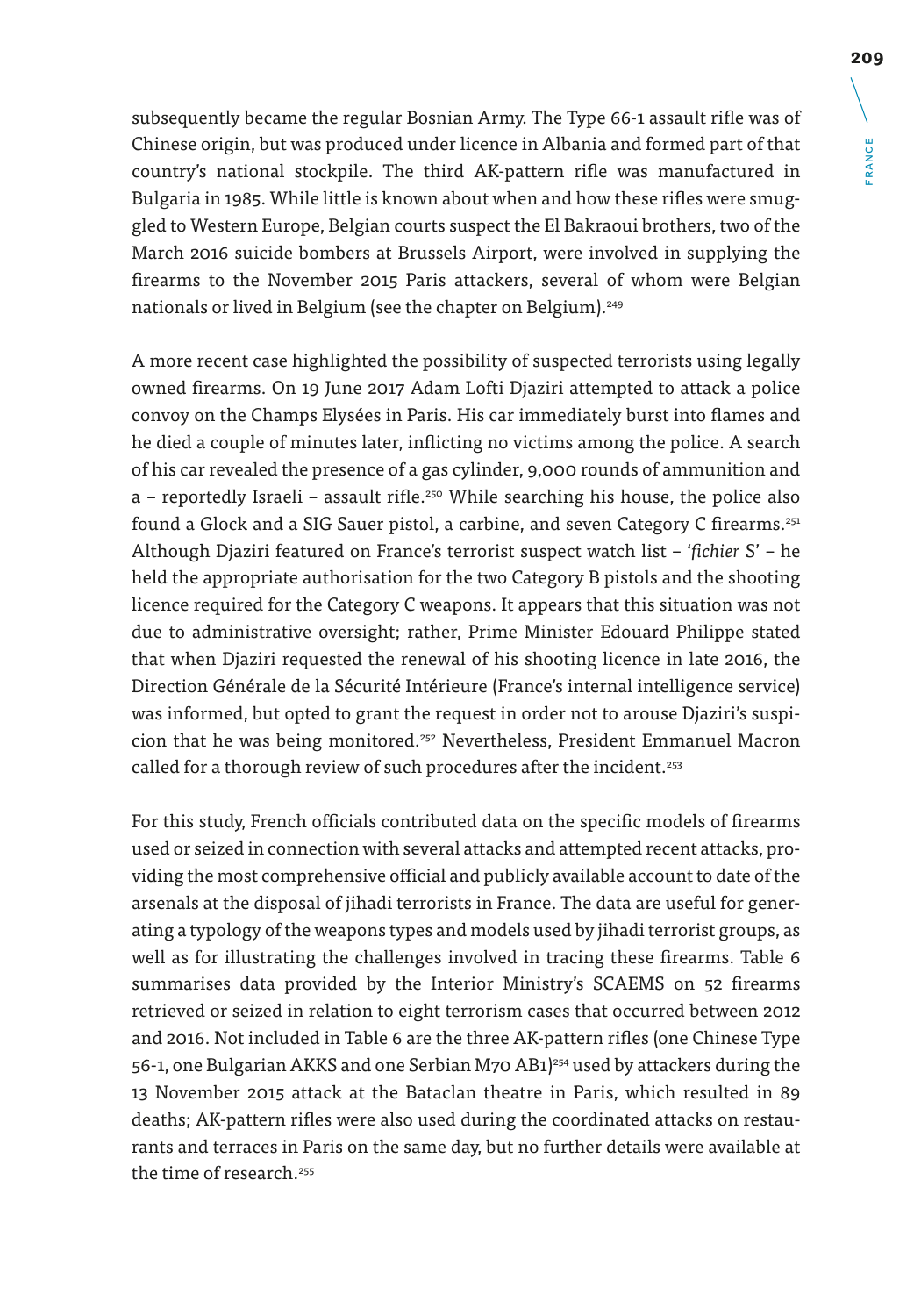### **Table 6: Firearms seized in recent attacks inspired by radical Islamist ideologies**

| Make, model<br>and country of                                           |              | Legal                   | Specific                                                                               |                                 |  |  |  |
|-------------------------------------------------------------------------|--------------|-------------------------|----------------------------------------------------------------------------------------|---------------------------------|--|--|--|
| manufacture                                                             | Calibre      | category <sup>256</sup> | information                                                                            | Tracing requests                |  |  |  |
| Mohamed Merah (Toulouse and Montauban attacks, 11-19 March 2012)        |              |                         |                                                                                        |                                 |  |  |  |
| Franchi Spas 12<br>shotgun, Italy                                       | 12 gauge     | $B-2^{\circ}$           |                                                                                        | Yes, unsatisfactory<br>results  |  |  |  |
| ROF Sten MK II<br>sub-machine gun,<br>UK                                | $9x19$ mm    | $A - 2 - 1^{\circ}$     |                                                                                        | Yes, unsatisfactory<br>results  |  |  |  |
| Micro-UZI<br>sub-machine gun,<br>Israel                                 | $9x19$ mm    | $A - 2 - 1^{\circ}$     | Altered serial<br>number                                                               |                                 |  |  |  |
| Colt Python<br>revolver, United<br>States                               | .357 Magnum  | $B-1^{\circ}$           |                                                                                        | Yes, unsatisfactory<br>results  |  |  |  |
| Remington 1911 A1<br>pistol, United<br>States                           | .45 ACP      | $B-1^{\circ}$           |                                                                                        | Yes, unsatisfactory<br>results  |  |  |  |
| Remington 1911 A1<br>pistol, United<br><b>States</b>                    | .45 ACP      | $B-1^{\circ}$           | Firearm assembled<br>from parts of<br>several other<br>weapons                         | Yes, firearm<br>reported stolen |  |  |  |
| LLama Max-II<br>pistol, Spain                                           | .45 ACP      | $B-1^{\circ}$           | Reactivated - had<br>been deactivated in<br>Spain                                      | Yes, unsatisfactory<br>results  |  |  |  |
| on 30 May 2014)                                                         |              |                         | Mehdi Nemmouche (attack on Jewish Museum, Brussels, 24 May 2014; arrested in Marseille |                                 |  |  |  |
| Zastava M70<br>automatic rifle,<br>Serbia                               | 7.62 x 39 mm | $A - 2 - 1^{\circ}$     |                                                                                        | Yes, unsatisfactory<br>results  |  |  |  |
| LLama Scorpio<br>revolver, Spain                                        | .38 Special  | $B-1^{\circ}$           | Altered serial<br>number                                                               | Yes, unsatisfactory<br>results  |  |  |  |
| Saïd and Chérif Kouachi (Charlie Hebdo attack, Paris, 7-9 January 2015) |              |                         |                                                                                        |                                 |  |  |  |
| Two Zastava M70<br>automatic rifle,<br>Serbia <sup>257</sup>            | 7.62 x 39 mm | $A - 2 - 1^{\circ}$     |                                                                                        | Yes, unsatisfactory<br>results  |  |  |  |
| Two Zastava M57<br>pistols, Serbia                                      | 7.62 Tokarev | $B-1^{\circ}$           |                                                                                        | Yes, unsatisfactory<br>results  |  |  |  |

A-2-4° Nes, unsatisfactory

results (traceable only by lot number)

RBR M80 rocket launcher, Serbia 64 mm rockets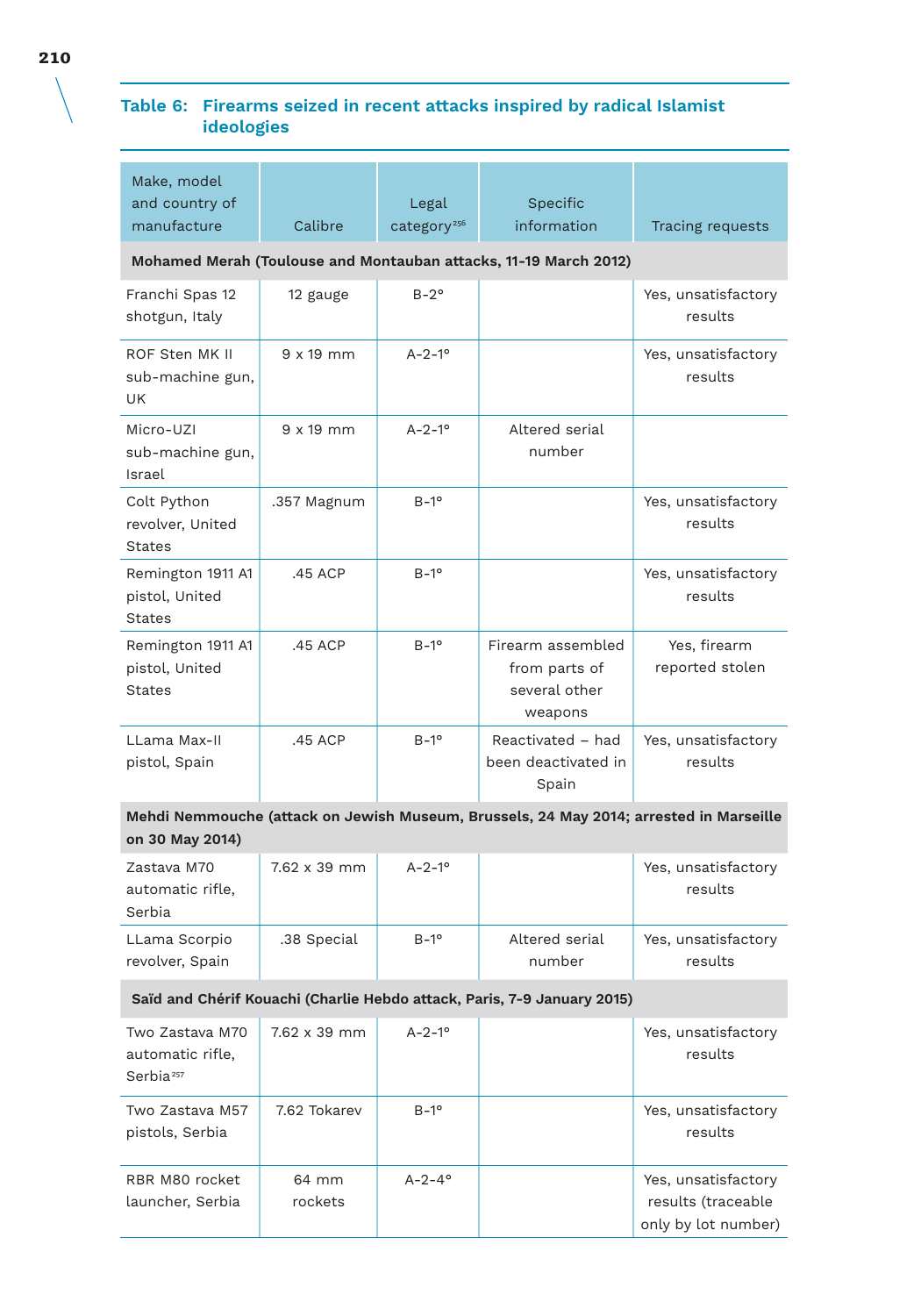| 7-9 January 2015)                                                                                                      |                  |                     |                                                              |                                                                                                                |  |
|------------------------------------------------------------------------------------------------------------------------|------------------|---------------------|--------------------------------------------------------------|----------------------------------------------------------------------------------------------------------------|--|
| vz.58 Compact<br>automatic rifle,<br>Czech Republic                                                                    | 7.62 x 39 mm     | $A - 2 - 1^{\circ}$ | Reactivated<br>acoustic expansion<br>weapon from<br>Slovakia | Yes, sold by AFG<br>Security in Slovakia                                                                       |  |
| vz.58 Sub-<br>compact<br>automatic rifle,<br>Czech Republic                                                            | 7.62 x 39 mm     | $A - 2 - 1^{\circ}$ | Reactivated<br>acoustic expansion<br>weapon from<br>Slovakia | Yes, sold by AFG<br>Security in Slovakia                                                                       |  |
| Six Tokarev TT33<br>pistols, Soviet<br>Union                                                                           | 7.62 Tokarev     | $B-1^{\circ}$       | Reactivated<br>acoustic expansion<br>weapon from<br>Slovakia | Yes, three were<br>sold by AFG<br>Security in Slovakia,<br>three were<br>deactivated by<br>KolArms in Slovakia |  |
| Tula Nagant 1932<br>revolver, Soviet<br>Union                                                                          | 7.62 Nagant      | $B-1^{\circ}$       | No deactivation<br>mark from KolArms                         | Yes, unsatisfactory<br>results                                                                                 |  |
| Sid Ahmed Ghlam (alleged 19 April 2015 murder of Aurélie Châtelain and planning of attack<br>on a church in Villejuif) |                  |                     |                                                              |                                                                                                                |  |
| Four Zastava M70<br>automatic rifles,<br>Serbia                                                                        | 7.62 x 39 mm     | $A - 2 - 1^{\circ}$ |                                                              |                                                                                                                |  |
| Sphinx AT 2000<br>pistol,<br>Switzerland                                                                               | $9x19$ mm        | $B-1^{\circ}$       |                                                              | Yes, firearm<br>reported stolen                                                                                |  |
| <b>SIG Pro 2022</b><br>pistol, Germany                                                                                 | $9 \times 19$ mm | $B-1^{\circ}$       |                                                              | Yes, firearm<br>reported stolen                                                                                |  |

# **Ahmédy Coulibaly (Fontenay-aux-Roses, Montrouge and Hypercacher attacks in Paris,**

#### **Ayoub El Khazzani (Thalys train attack, 21 August 2015)**

| Mpi kM-K<br>automatic rifle,<br>former Fast<br>Germany | 7.62 x 39 mm     | $A - 2 - 1^{\circ}$ | Firearm assembled<br>from parts of<br>several other<br>weapons <sup>258</sup> | Yes                                                        |
|--------------------------------------------------------|------------------|---------------------|-------------------------------------------------------------------------------|------------------------------------------------------------|
| Luger FEG M80<br>pistol, Hungary                       | $9 \times 19$ mm | $B-1^{\circ}$       | Erased serial<br>number <sup>259</sup>                                        | Impossible                                                 |
| Four Zastava M70<br>automatic rifles,<br>Serbia        | 7.62 x 39 mm     | $A - 2 - 1^{\circ}$ |                                                                               | One unknown<br>firearm, three<br>unsatisfactory<br>results |

 $\setminus$ 

FRANCE

FRANCE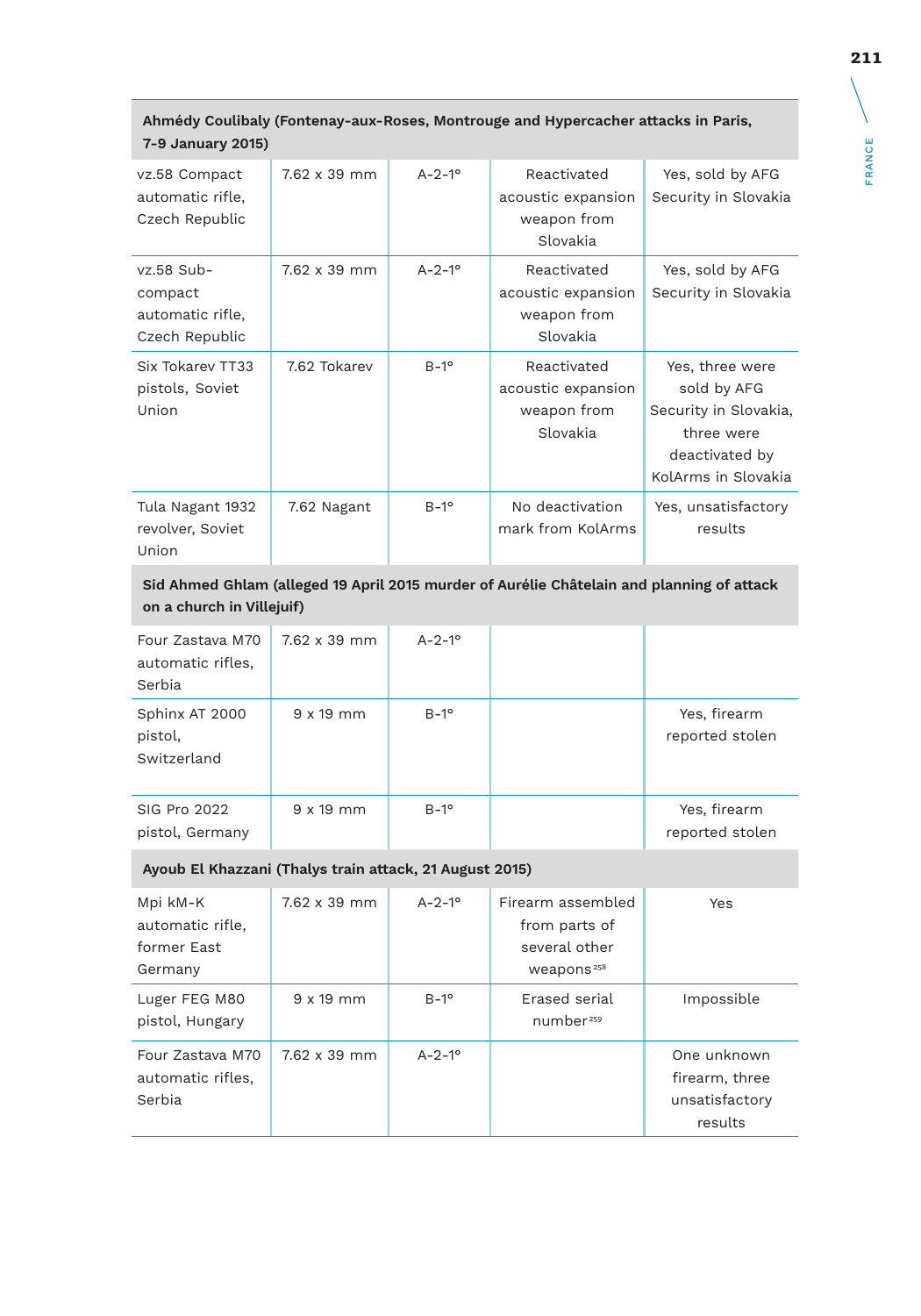| Kazanlak AKS 47<br>automatic rifle,<br>Bulgaria | 7.62 x 39 mm        | $A - 2 - 1^{\circ}$ |                          | Yes, unsatisfactory<br>results |
|-------------------------------------------------|---------------------|---------------------|--------------------------|--------------------------------|
| Norinco Type 56-1<br>automatic rifle,<br>China  | $7.62 \times 39$ mm | $A - 2 - 1^{\circ}$ |                          | Yes, unsatisfactory<br>results |
| Browning GP35<br>pistol, Belgium                | $9 \times 19$ mm    | $B-1^{\circ}$       | Altered serial<br>number | Impossible                     |

**Reda Kriket (arrested on 24 March 2016 in Boulogne Billancourt for allegedly planning an attack during Euro 2016)**

| Five AK-pattern<br>automatic rifles                          | 7.62 x 39 mm     | $A - 2 - 1^{\circ}$ |  |                                    |  |
|--------------------------------------------------------------|------------------|---------------------|--|------------------------------------|--|
| ZAGI-M91<br>sub-machine gun,<br>Croatia                      | $9x19$ mm        | $A - 2 - 1^{\circ}$ |  |                                    |  |
| SIG Pro 2022<br>pistol, Germany                              | $9 \times 19$ mm | $B-1^{\circ}$       |  | Yes, reported stolen<br>in Belgium |  |
| Glock 19 pistol,<br>Austria                                  | $9 \times 19$ mm | $B-1^{\circ}$       |  | Yes, reported stolen<br>in Belgium |  |
| Remington 1911<br>pistol, United<br><b>States</b>            | .45 ACP          | $B-1^{\circ}$       |  |                                    |  |
| Colt 1911 A1 pistol,<br><b>United States</b>                 | .45 ACP          | $B-1^{\circ}$       |  |                                    |  |
| MAB pistol,<br>France                                        |                  | $B-1^{\circ}$       |  |                                    |  |
| Walter P99 pistol,<br>Germany                                | $9 \times 19$ mm | $B-1^{\circ}$       |  |                                    |  |
| Smith & Wesson<br>Model 29 revolver,<br><b>United States</b> | .44 Magnum       | $B-1^{\circ}$       |  |                                    |  |
| Mohammed Laouej Bouhlel (Nice attack, 14 July 2016)          |                  |                     |  |                                    |  |
| Unique pistol,<br>France                                     | 7.65 Browning    | $B-1^{\circ}$       |  | Yes, firearm<br>reported stolen    |  |

Source: SCAEMS<sup>260</sup>

The data in Table 6 indicate that semi-automatic handguns of various calibres (legal Category B) represent 50% of the weapons, compared with 40% for automatic rifles (mainly 7.62 x 39 mm AK-pattern rifles). Sub-machine guns represent only 6% of the sample, with the remainder comprising a pump-action shotgun and a rocket launcher. The fact that handguns are more prominent – even if slightly – in this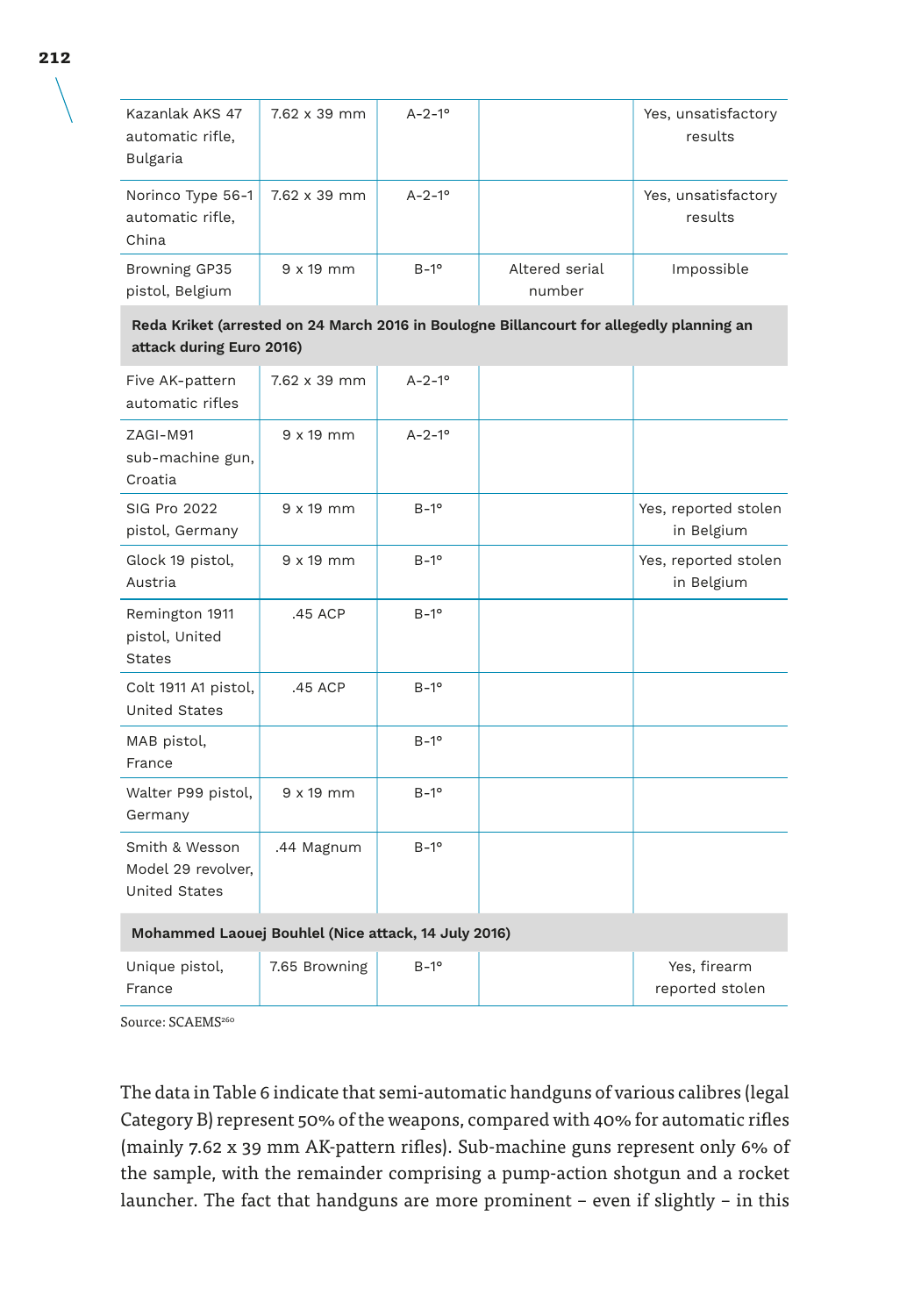dataset than fully automatic weapons is noteworthy, and somewhat contradicts common perceptions of terrorist arsenals being composed primarily of AK-pattern rifles. Semi-automatic handguns were actually used to a greater extent than fully automatic weapons in several of the associated attacks, including those in Toulouse, Montauban and Villejuif.261 Despite this observation, it is clear that fully automatic rifles were widely used, including in the most deadly attacks. In fact, 7.62 x 39 mm (the calibre for AK-pattern rifles) is the most common calibre in Table 6 (40%), followed by 9 x 19 mm (19%), 7.62 x 25 mm Tokarev (15%) and .45 ACP (10%).

Officials stress the difficulty of tracing the firearms used in these attacks.<sup>262</sup> As noted in Table 6, while tracing efforts were made in most cases, those that generated the most useful results involved pistols that were reported stolen in France (four cases) and Belgium (two cases), as well as the two reactivated 7.62 x 39 mm vz.58 rifles and six reactivated Tokarev pistols that were sold as blank-firing firearms in Slovakia. In the majority of cases, however, tracing requests yielded only unsatisfactory results. This is true for a number of handguns and automatic rifles, and particularly so for older weapons produced in the Balkans before the conflicts of the 1990s. Producers provided information on the last known legal end user of the firearms, generally former armed forces of the Yugoslav Republic in the early 1990s. In those cases, tracing was of little use in determining how and when these weapons ended up in France, because too many parts of a potentially long chain of custody are missing.263 A similar observation can be made regarding the tracing of the ammunition that was found. Markings on 7.62 x 39 mm cartridge cases retrieved at the scene of the Bataclan and Thalys attacks reveal the use of old ammunition manufactured before the mid-1990s primarily in East and South East European countries, including Bosnia and Herzegovina (between 1974 and 1991), Bulgaria (in 1967 and 1988) and Czechoslovakia (in 1991), as well as in Iran (in 1992 and 1993) and China (in 1963 and 1964).<sup>264</sup>

### **3.2 Firearms and Basque separatism**

While Basque separatist group ETA carried out most of its violent attacks in Spain,<sup>265</sup> the 2007 killing of two Guardia Civil officers in Cap Breton served as a reminder of its clandestine armed activities in France.<sup>266</sup> The group declared the end of its armed struggle in 2011 and began disarming in 2016. In April 2017 it surrendered eight arms caches containing 3.5 tonnes of arms, ammunition and other materiel to the French authorities.<sup>267</sup> Consequently, the number of investigations opened in France related to ETA decreased from 159 in 2007 to 26 in 2013.268 While ETA no longer represents a significant armed threat,<sup>269</sup> its past arms procurement patterns are an interesting illustration of the ways in which a group – which featured on the EU's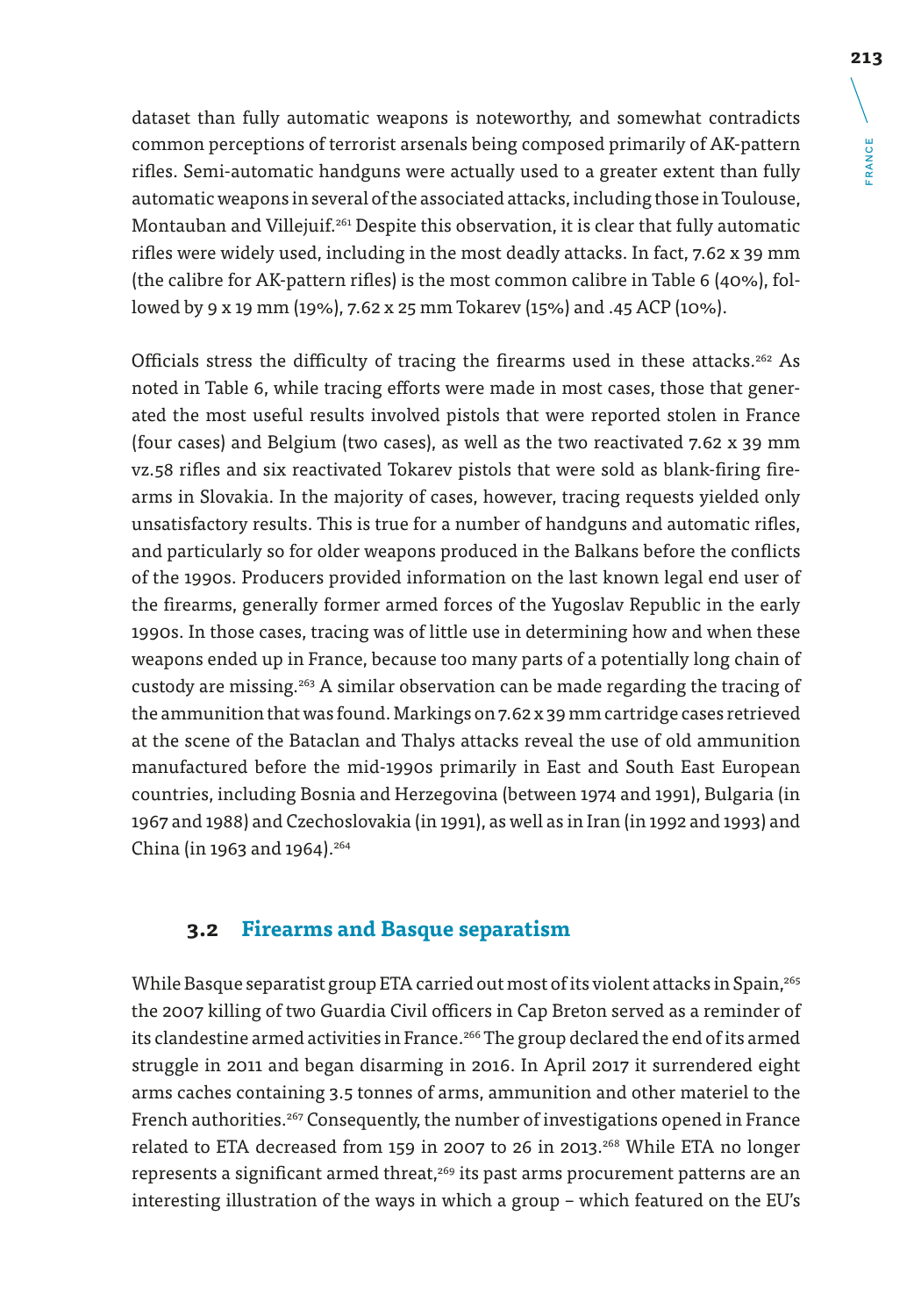list of terrorist organisations until 2009 – was able to acquire and maintain an arsenal in south-western France.

ETA favoured local sources of firearms supplies, and initially relied to a great extent on weapons it looted from the stocks of regular security forces (including Spanish service handguns such as the Astra pistol).<sup>270</sup> ETA engineers also produced homemade sub-machine guns in the 1980s and 1990s that were inspired by the Israeli Uzi.<sup>271</sup> Even though these weapons were known for their high failure rate, the group appears to have manufactured several hundred units.<sup>272</sup> These weapons usually had 'ETA' marked on the right side of the receiver, as well as 'RTS' or 'ARS' fire selector markings.

Firearms held by the group in the last ten years involved mainly those stolen in 2006 from a local firearms retailer. On 24 October 2006 an ETA commando stormed into the facilities of the SIDAM gun shop in Vauvert, in Gard *département*. 273 The team of three seized 400 handguns – mostly in 9 x 19 mm and .357 Magnum calibres, including new Smith & Wesson MP9 and CZ pistols – and 60,000 rounds of ammunition.<sup>274</sup> They also took older weapons that were being repaired in the shop, including a Luger P08 pistol.<sup>275</sup> Ballistics analysis of the cartridge cases left behind at the 2007 Cap Breton crime scene revealed the murder weapon to be a Smith & Wesson MP9 pistol that had been stolen from SIDAM. Firearms originating from this source have also been regularly seized from arrested ETA members – they were easily traced because the serial numbers were left intact.<sup>276</sup>

Caches that ETA recently surrendered as part of its disarmament process generally contained some 50 firearms each, stored in plastic containers. A cache examined at Louhossoa on 16 December 2016 contained a combination of Arminius revolvers, SIDAM-origin handguns, former Spanish Army firearms with milled serial numbers, SIG- and FN-manufactured firearms, and homemade 'Uzi' sub-machine guns.277 A number of Spanish-produced 7.62 x 51 mm CEMTE rifles have also been recovered.278

Most of the ammunition held recently by ETA was also stolen from SIDAM. However, ETA also reloaded a significant proportion of its ammunition (especially in calibres .357, 9 x 19 mm and .45), representing about 10-15% of what has been recovered in recently surrendered caches.<sup>279</sup>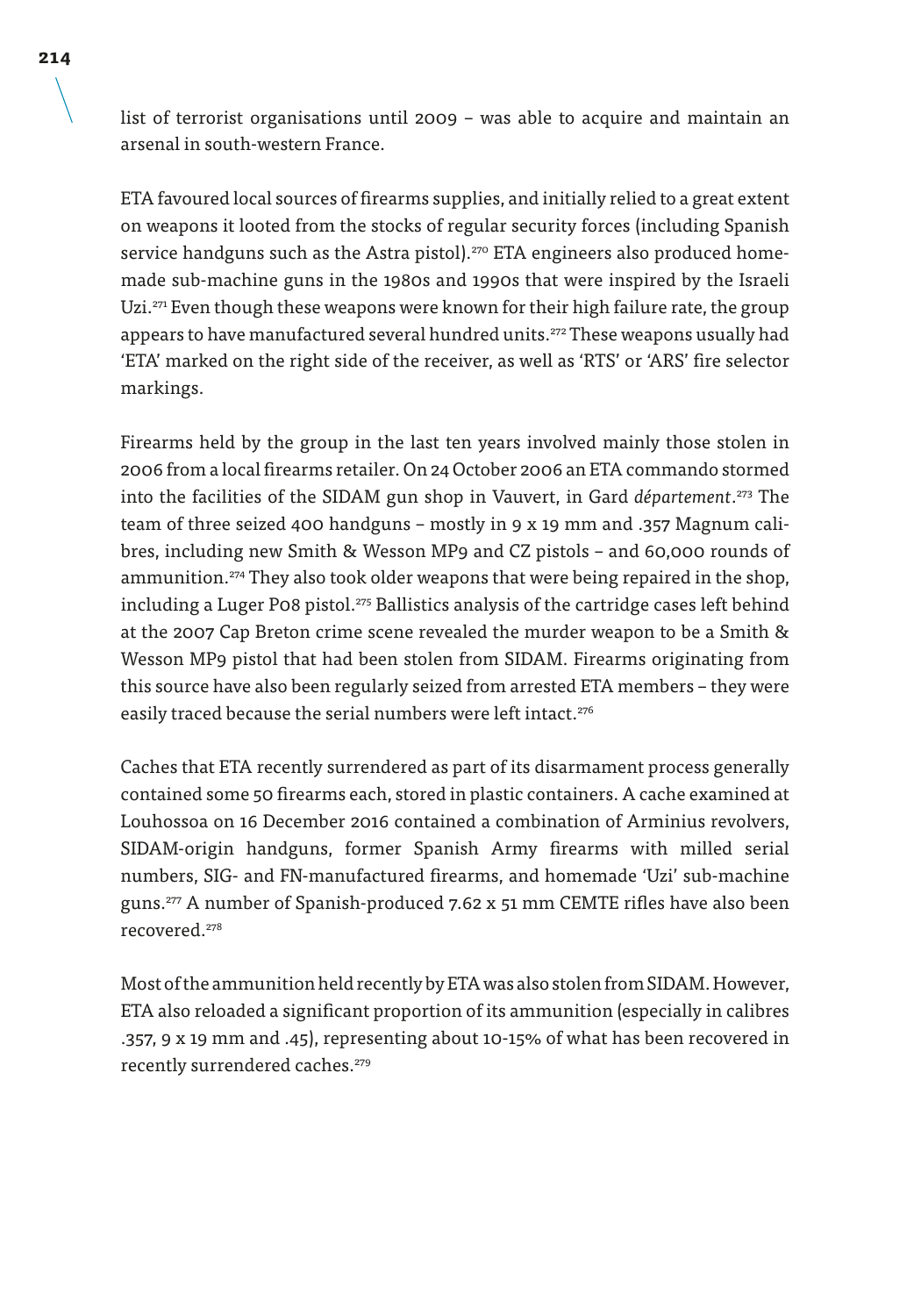### **3.3 Firearms and Corsican nationalism**

Since 1976, as part of its campaign for Corsican independence, the Front de Libération Nationale Corse (FLNC) has carried out a number of attacks on and bombings of symbols of the French state, both on the island and in southern France.<sup>280</sup> The violent activities of Corsican nationalists have diminished in recent years, however: the number of investigations opened in France related to terrorism in Corsica decreased from 248 in 2006 to 26 in 2013, $281$  and in 2016 the group announced the end of its armed campaign.<sup>282</sup> The situation nevertheless remains fragile, and organised crime contributes to the island's high homicide rate.<sup>283</sup> Police sources note that 12 gauge is currently the most predominant calibre in use in crime in Corsica.284 Score settling between organised crime gangs tends to involve pumpaction or hunting shotguns.<sup>285</sup> Such groups also have access to automatic firearms, however. In October 2014 the 49-year-old owner of a firearms business was found guilty of reactivating firearms and selling them to individuals linked to Corsican organised crime. The weapons he supplied to them included ten AK-pattern rifles, a Skorpion sub-machine gun and a Walther PPK semi-automatic pistol.<sup>286</sup>

Corsican nationalists' holdings and procurement of firearms provide additional insights into how clandestine organisations acquire weapons in France. Weapons they displayed during their 1990s propaganda efforts suggested international sources of supply. In January 1996 the FLNC invited tens of journalists to a press conference in a forest. There, some 600 militants, dressed in black combat clothing and their faces covered, could be seen carrying a variety of firearms. The diverse weapons they displayed at this and other events typically included Uzi sub-machine guns, Steyr AUG and M16 rifles, rocket launchers, machine guns, and CZ 75 pistols.287 Corsican nationalists have also used automatic weapons in particular to spray bullets at state symbols such as gendarmerie stations.<sup>288</sup> Little information is available, however, on the criminal networks used to acquire these diverse firearms. One rare documented example involved the smuggling of Austrian police Glock pistols in the mid-1990s. Four Austrian police officers forged documentation to collect unclaimed service pistols that were reserved for retired officers who requested them. They then sold the firearms to local criminal networks, as well as about 20 units to Corsican militants they were personally acquainted with.<sup>289</sup>

Corsican nationalists also sourced weapons locally, including through theft from law enforcement services. On 6 February 1998 Préfet Claude Erignac was shot first in the neck then twice in the head on his way to meet his wife at the theatre in Ajaccio. The killer left the firearm close to the scene. Tracing efforts revealed that the 9 x 19 mm MAS G1 pistol – a copy of the Beretta 92FS manufactured under licence in Saint Etienne – was one of two pistols that had been stolen during the FRANCE

**FRANCE**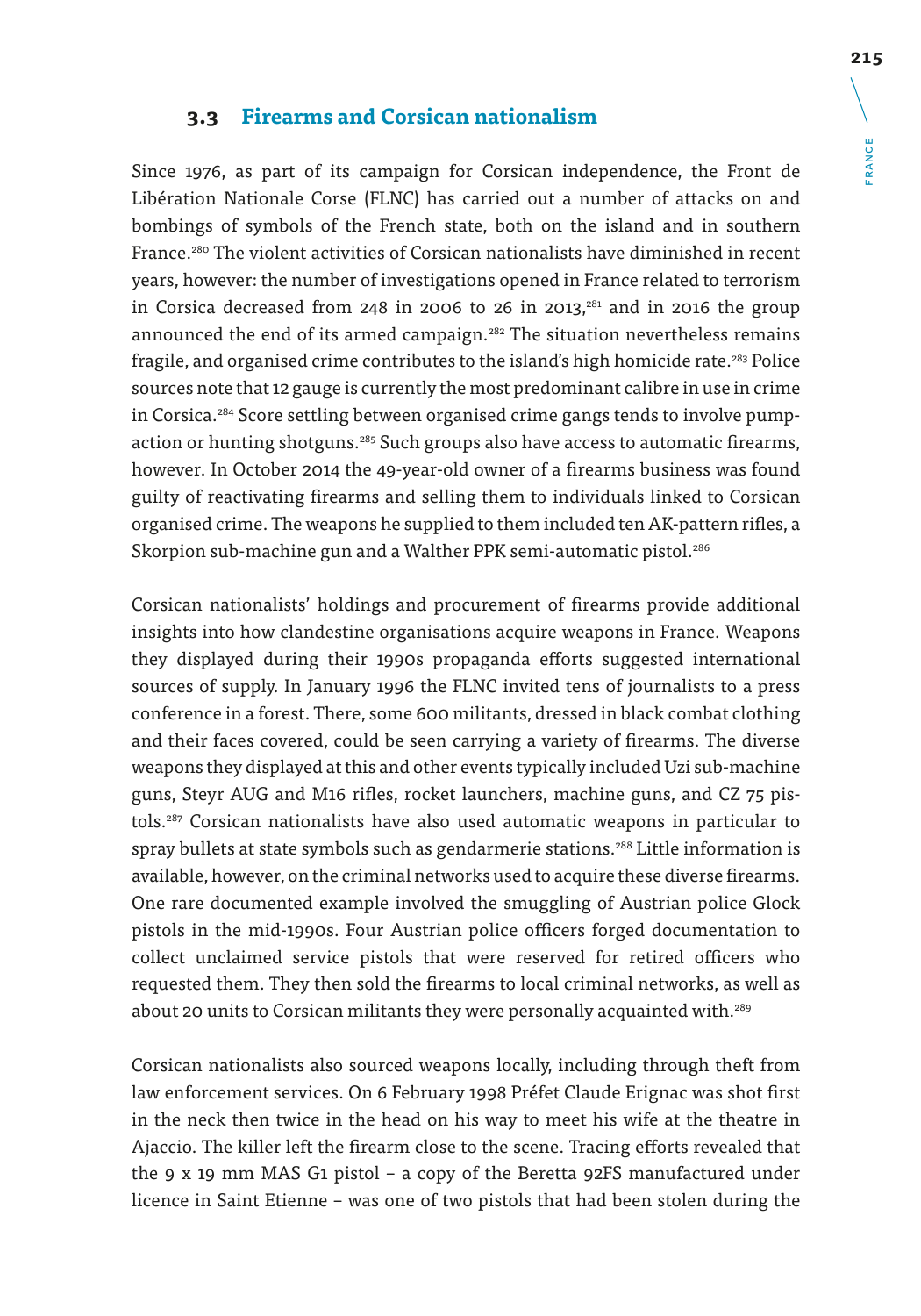assault on a gendarmerie post in Pietrosella on 6 September 1997.<sup>290</sup> The investigation found that Yvan Colonna, a man connected to the FLNC, was the attacker. He was sentenced to life in prison.<sup>291</sup>

### **3.4 Links between organised crime and the acquisition of firearms by terrorist groups**

Due to the secretive nature of ongoing investigations, interviewed officials were not at liberty to share information on the specific proximate criminal networks used by terrorist organisations to acquire firearms. Forensics specialists met for this study nevertheless observed that, to date, not a single firearm examined in relation to terrorism has been linked through ballistics testing to other criminal cases or offences.292 While this statement should be weighed against the fact that France's nationwide ballistics network remains in its infancy, the fact remains that clearly documenting a link between terror actors and organised criminal groups is challenging.

While investigations may reveal more information as they unfold, some observers suggested that connections between the criminal and jihadi terrorism spheres in particular may be limited for a reason. Organised criminal groups would put themselves at greater risk of harassment by the authorities by supplying terrorists, and may in fact be trying to limit such ties.<sup>293</sup> Moreover, other groups have openly expressed their discontent with the jihadi networks. Following the July 2016 jihadi attack in Nice, for instance, the FLNC publicly threatened jihadi terrorists with retaliation should they attempt to carry out attacks in Corsica.<sup>294</sup>

Overall, with the exception of Mohamed Merah, most jihadi attack perpetrators appear to have been involved in low-level criminality rather than organised crime. As Europol noted, *"foreign terrorist fighters (FTFs) and their facilitation networks are predominantly self-funding (for example, from their employment income, support from family and friends, social welfare and/or bank loans). … the perpetrators of the January [2015] Paris attacks were not in employment at that time; they made use of a consumer*  loan obtained with forged documents and cashed out, they had the proceeds of the sale of *a car, and had cash linked to the sale of counterfeit goods."*<sup>295</sup>

This suggests the discreet and small-scale involvement of jihadi terror cell members in low-level criminal activities with the purpose of financing their activities.

The information reviewed in this report illustrates a wide range of and flexibility in the procurement methods used by terrorist organisations. Indeed, where tracing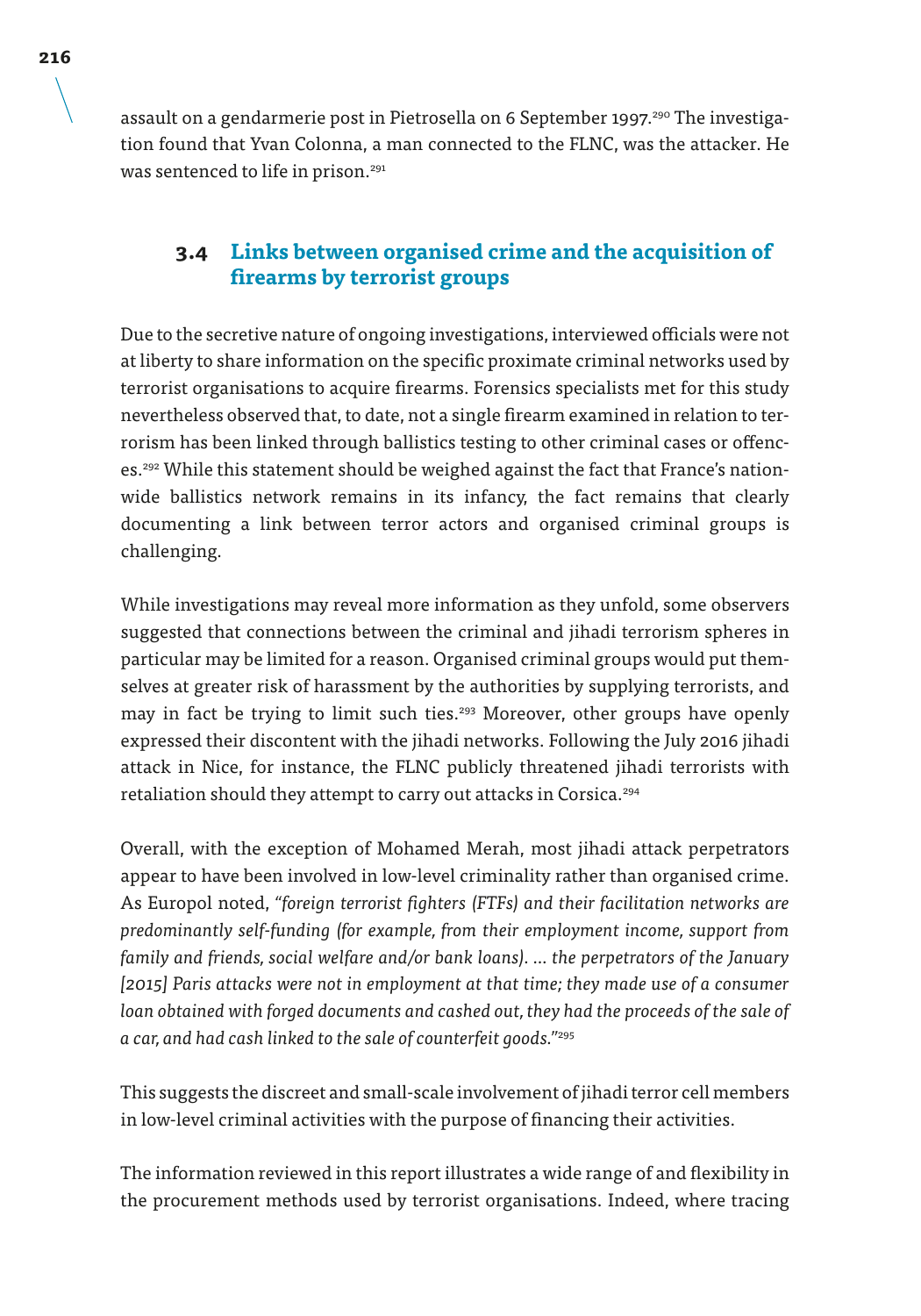was successful, information points mainly to local sources, including thefts from gun shops, lawful individual gun owners, and state security forces, as well as craft production. Little is known about the origins of the AK-pattern rifles used in the deadly November 2015 attacks. While some could be traced back to the Balkans in the early 1990s, their more proximate chains of custody are unclear. Available reporting suggests that the attackers' personal networks in Belgium played a part,296 but when and through which route these firearms were smuggled from the Balkans remain unclear.

## **4. Conclusions**

France has faced several waves of terror attacks in its history, but the violence and human toll of those perpetrated since 2015 is unprecedented. Firearms were the primary weapon used in the most deadly attacks. Data on 52 firearms used or seized in connection with eight recent terror cases show that handguns, followed by automatic rifles, have been the main types of weapons held and used by jihadi terrorists.

Owing to the legacy of the Second World War, a tradition of tolerance towards unregistered rifles and shotguns, and more recent dynamics of cross-border trafficking, France hosts a sizeable pool of illicit firearms. While difficult to quantify, the available estimates suggest that they may number several million, with hunting rifles and shotguns representing the largest share. In fact, the number of illicit guns circulating even appears to be growing – in 2015 firearms that were reported stolen outnumbered those seized by the authorities. Shotguns and handguns are the weapons types most frequently examined by the country's forensics experts. While cases of the illicit possession or use of automatic rifles have increased slightly in recent years, comparatively speaking they remain much less frequent than those involving shotguns and handguns. When used, automatic rifles can inflict particularly devastating violence, however. In the region of Marseille, for instance, homicide victims are shot on average more than ten times when the weapon used is an AK-pattern rifle.

Illicit firearms in France originate from a variety of domestic and foreign sources. Domestically, they include primarily theft from private legal gun owners, gun shops, arms fairs and other actors. Criminal networks exploit differences and gaps in European countries' national legislation and the private networking offerings of the internet to import categories of weapons that are prohibited or heavily restricted in France, including automatic rifles, sub-machine guns, handguns and their FRANCE

**FRANCE**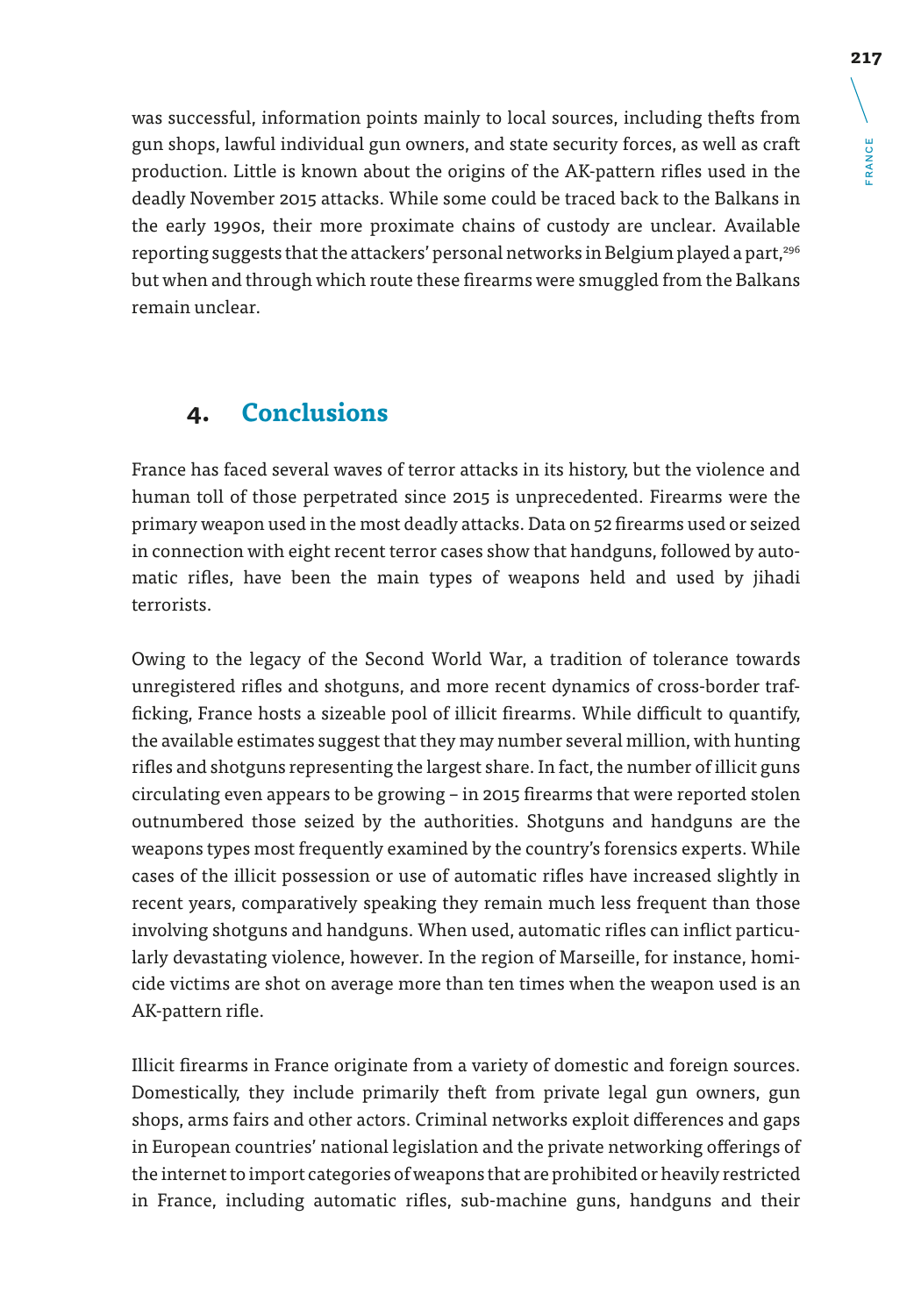essential components. These are the most expensive types of arms on the black market, with prices that can reach several thousand euros. Experts and officials expressed concern over a growing trade in easily convertible replica firearms, as well as retro-convertible deactivated firearms. These weapons originate from other EU countries or transit through them before reaching French territory. Once converted – in France or abroad – to lethal-purpose weapons, these firearms represent a cheap alternative to real guns and an opportunity for criminals to generate profit.

Tracing the origins of firearms used in terrorism is particularly difficult, and especially so when the weapons are ageing automatic rifles. The AK-pattern rifles used in recent attacks were typically produced in the Balkans in the 1980s. Apart from identifying their last legal owner – often South East European national armed forces before the conflicts of the 1990s – tracing efforts yielded unsatisfactory information about the weapons' more recent chains of custody. On the other hand, the tracing of the reactivated vz.58 rifles helped build momentum to address the trafficking that had developed around easily convertible Slovakian acoustic expansion weapons. While most investigations into the recent attacks are still ongoing, currently available information suggests that some terrorist cells acquired illicit firearms locally and in neighbouring countries. This is notably the case in Belgium, from where several of the Paris attackers originated. Links between the November Paris attackers and the March 2016 Brussels Airport suicide bombers are also strongly suspected, including in terms of firearms procurement.

As governments intensify their efforts to curtail the trafficking of weapons, organised crime groups may feel increasingly reluctant to supply terrorist groups, and terrorists' use of other methods such as trucks, cars and bombs for attacks in France and other European countries may indicate that sources of supply are becoming more limited. Other organisations previously engaged in terrorist activity in France, such as ETA and the FLNC, have demonstrated the ability of clandestine organisations to adapt to such circumstances and identify discreet and local sources of weaponry, such as theft from private actors and even craft production. While addressing the cross-border trafficking of automatic firearms remains essential, efforts should also take into consideration the local sources of supply that jihadi and other terrorists could still seek to exploit.

In response to the recent wave of terrorist attacks, the French government has endeavoured to accelerate reform of the country's intelligence and security forces, and put in place plans of action and a series of associated measures to tackle illicitly held firearms. A key component of these efforts is the improvement of data collection and analysis methods. While the new tools put in place remain in their infancy, this study has showed that centralised SCAEMS and customs data on weapons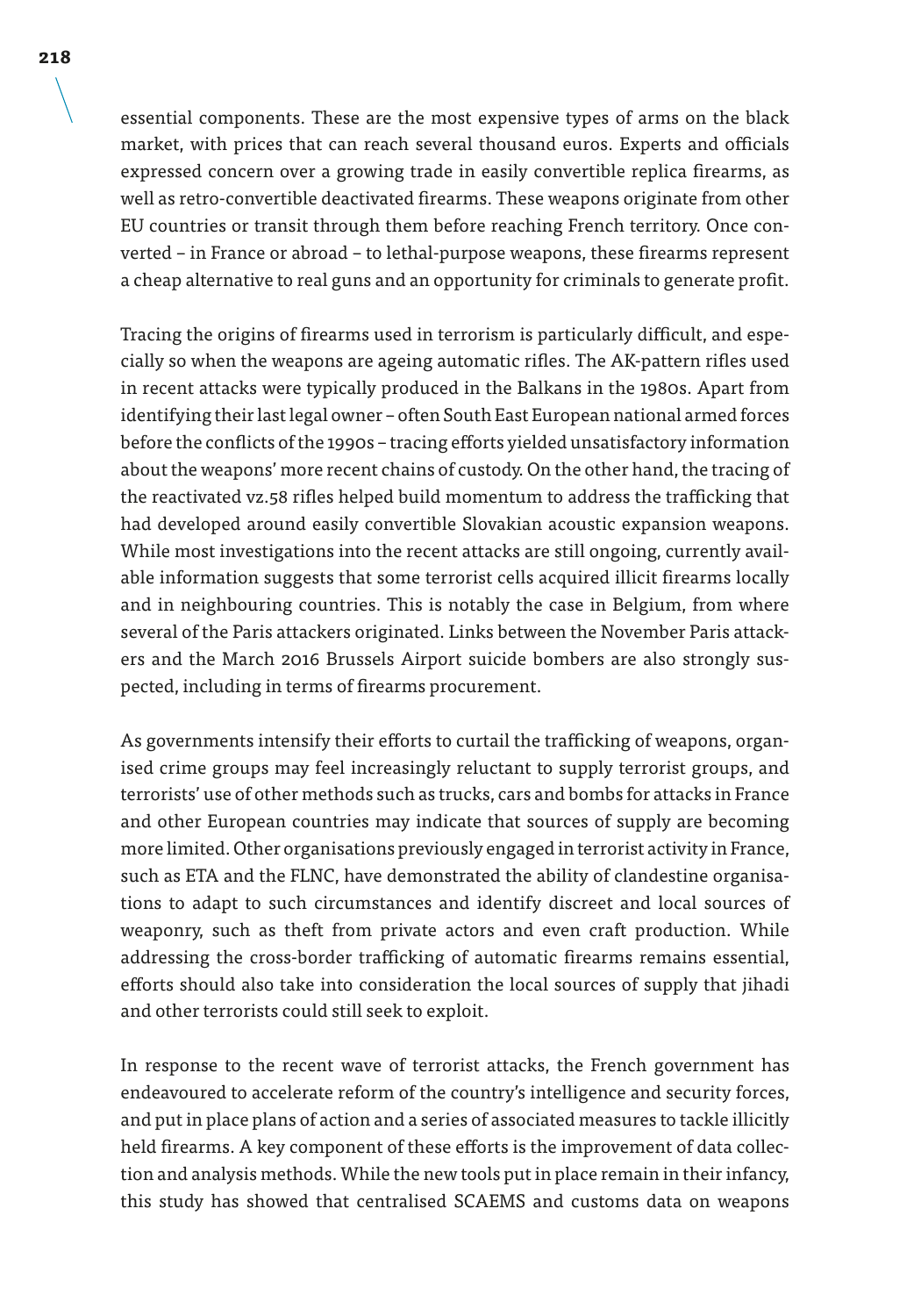**RANCE** FRANCE

seizures and thefts and the networked FNIB ballistics system already help to provide important indicators of the nature and extent of illicit arms flows in the country. Sustaining and building on these efforts would allow for more detailed data analysis of specific patterns of arms trafficking.

In parallel, efforts to reinforce the capacities of police and gendarmerie officers to investigate and record illicit firearms are under way. France adopted new firearms legislation in 2013, increased penal sanctions associated with illicit firearms possession and is working to improve its registry of civilian-held weapons. Following the 2015 attacks, it has also pushed its European partners to accelerate the adoption of the new EU firearms directive and firearm deactivation regulation. Interviewed officials have consistently expressed concern over the slow and uneven implementation of some minimum European standards, including those related to firearms deactivation. Different legislation within the EU regarding the classification of essential parts of firearms means that these components remain easily accessible in a number of EU member states, and are therefore a potential source for weapons traffickers. Indeed, many of the efforts undertaken by France may prove futile unless other member states follow suit.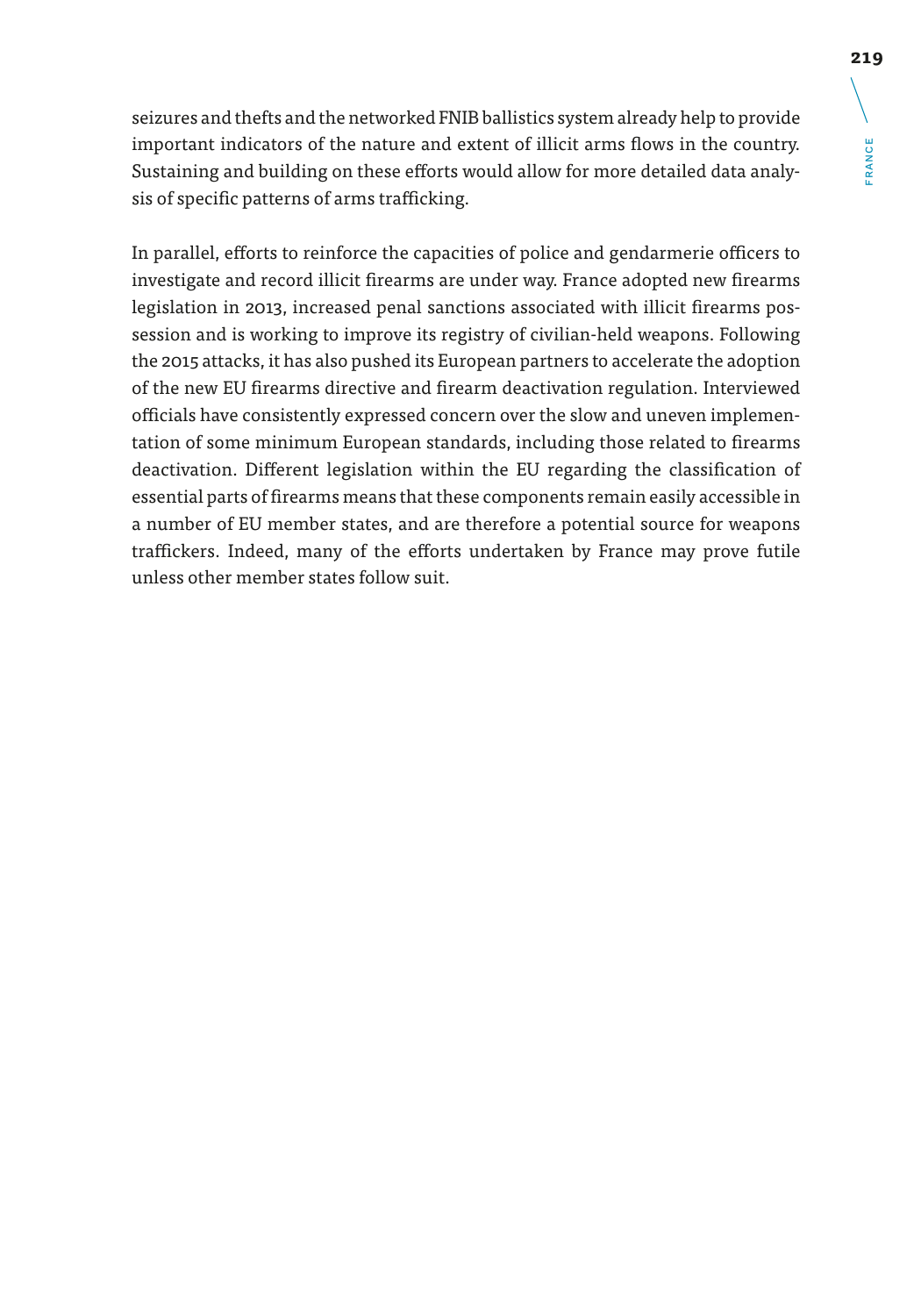### **ENDNOTES**

- 1 Fenech, G. and Pietrasanta, S., (2016), *Rapport fait au nom de la Commission d'enquête relative aux moyens mis en œuvre par l'Etat pour lutter contre le terrorisme depuis le 7 janvier 2015*, no, 3922, Assemblée Nationale, p27.
- 2 *Europol*, 2016, *European Union Terrorism Situation and Trend Report (TE-SAT) 2016,* The Hague, p.10.
- 3 See, for instance, Fenech, G. and Pietrasanta, S., (2016), *Rapport fait au nom de la Commission d'enquête relative aux moyens mis en œuvre par l'Etat pour lutter contre le terrorisme depuis le 7 janvier 2015*, no, 3922, Assemblée Nationale.
- 4 Ministry of Interior (2015), *Plan national de lutte contre les armes illégalement détenues*, 13 November, http://mobile.interieur.gouv.fr/Presse/Dossiers-de-presse/Plan-nationalde-lutte-contre-les-armes-illegalement-detenues
- 5 See, for instance, Fenech, G. and Pietrasanta, S., (2016), *Rapport fait au nom de la Commission d'enquête relative aux moyens mis en œuvre par l'Etat pour lutter contre le terrorisme depuis le 7 janvier 2015*, no, 3922, Assemblée Nationale.
- 6 Faure, S. and Alonso, P., (2017), 'Etat d'urgence: des travers dans l'Etat de droit.' Liberation, http://www.liberation.fr/france/2017/06/21/etat-d-urgence-des-travers-dansl-etat- de-droit\_1578625; *Les Echos,* (2017), 'Loi antiterroriste: ce qui va changer dès mercredi,' 30 October, 9 https://www.lesechos.fr/politique-societe/societe/ 030806875 450-loi-antiterroriste-ce-qui-va-changer-des-mercredi-2126353.php
- 7 Ministry of Interior (2015), *Plan national de lutte contre les armes illégalement détenues*, 13 November, http://mobile.interieur.gouv.fr/Presse/Dossiers-de-presse/Plan-nationalde-lutte- contre-les-armes-illegalement-detenues
- 8 This action plan is not available publicly. Written communication with the DGDDI, 12 May 2017.
- 9 Written communication with the DGDDI, 12 May 2017.
- 10 Ministry of Interior (2015), *Plan national de lutte contre les armes illégalement détenues*, 13 November, http://mobile.interieur.gouv.fr/Presse/Dossiers-de-presse/Plan-nationalde-lutte- contre-les-armes-illegalement-detenues
- 11 Written communication with the SCAEMS, 22 May 2017.
- 12 See McDonald, G., (2017), 'Revised Indicator 16.4.2: A useful, but limited, step towards 2030,' Talking Target 16.4 Blog, Small Arms Survey, 10 March, http://www.smallarmssurvey.org/de/salw/blog-events/talking-target-164.html
- 13 INPS (Institut National de Police Scientifique), (2016), *FNIB Bilan 2016*, Ministry of Interior, p2.
- 14 Written communication with the SCAEMS, 29 May 2017; Written communication with source CS1, 29 May 2017; Le Progrès, (2011), 'Lyon et Ecully: l'unité balistique de la police suit les armes à la trace,' 28 March, http://www.leprogres.fr/societe/2011/03/28/ lyon-et-ecully-l-unite-balistique-de-la-police-suit-les-armes-a-la-trace
- 15 INPS (Institut National de Police Scientifique), (2016), *FNIB Bilan 2016*, Ministry of Interior, p2.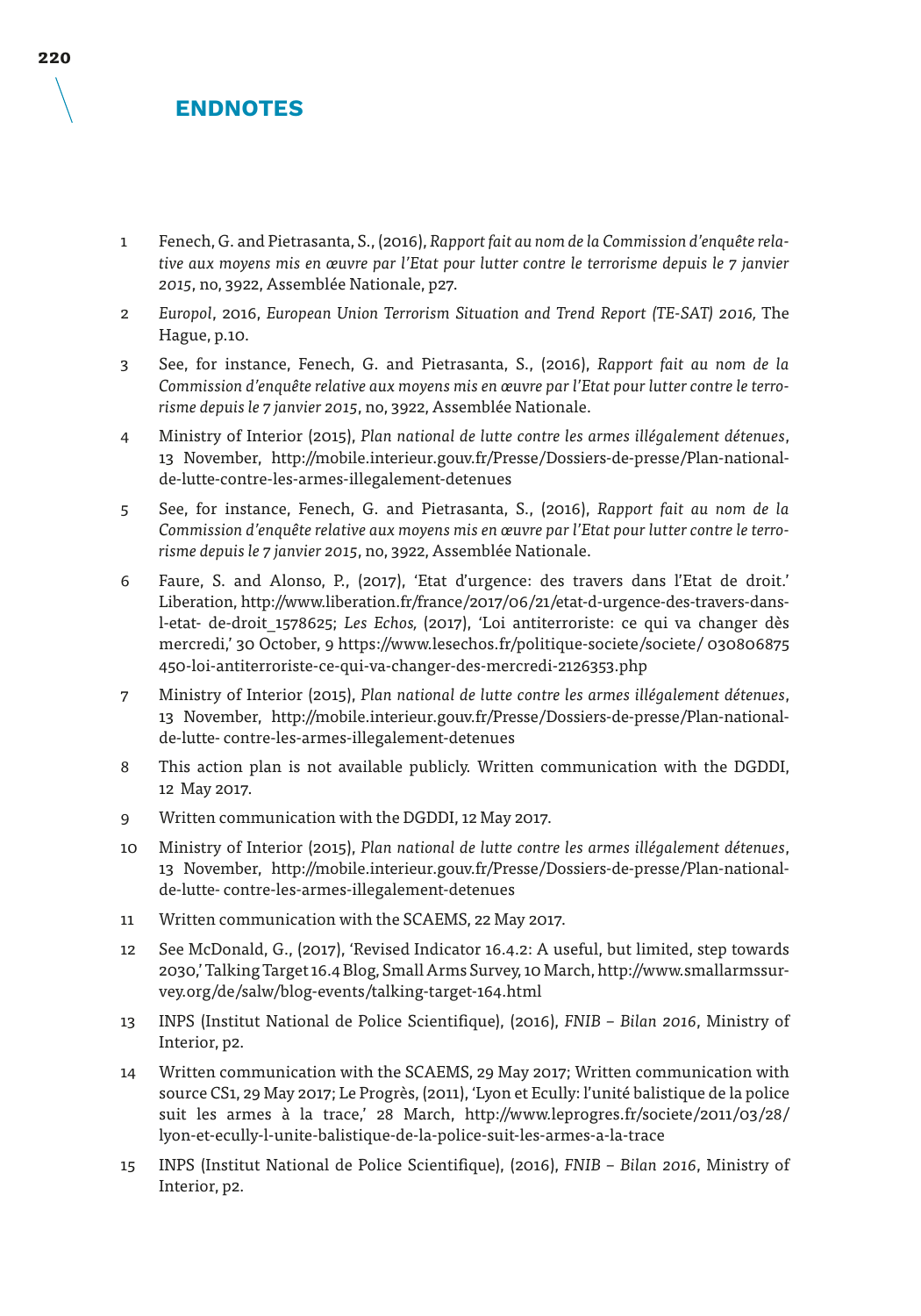- 16 Verbal communication with source CS2, 28 March 2017; Verbal communication with source CS17, 30 March 2017.
- 17 Verbal communication with source CS17, 30 March 2017.
- 18 Verbal communication with source CS17, 30 March 2017.
- 19 Ministry of Interior (2015), *Plan national de lutte contre les armes illégalement détenues*, 13 November, http://mobile.interieur.gouv.fr/Presse/Dossiers-de-presse/Plan-nationalde-lutte- contre-les-armes-illegalement-detenues
- 20 Verbal communication with source CS17, 30 March 2017.
- 21 Verbal communication with source CS9, 11 May 2017; Verbal communication with source CS17, 30 March 2017.
- 22 Verbal communication with source CS17, 30 March 2017; Written communication with the DGDDI, 12 May 2017
- 23 Written communication with the DGDDI, 12 May 2017.
- 24 Decree-Law of 18 April 1939 fixing the regime of war materials, arms and ammunition.
- 25 See Ministerial circular of 21 November 1960, Journal officiel (JO) of 1st December 1960, page 10764; . Decree n° 95-589 of 6 May 1995, JO n°108 of 7 May 1995, page 7458; Decree n° 73-364 of 12 March 1973, Journal Officiel of 30 March 1973.
- 26 Council Directive of 18 June 1991 on control of the acquisition and possession of weapons (91 /477/EEC), Official Journal of the European Communities No L 256/51.
- 27 Law n° 2012-304 of march 6th, 2012, on the the establishment of a modern, simplified and preventive arms control, *Journal officiel de la république française (JO)* n°0057 du 7 mars 2012 pages 4200 and following.
- 28 Decree of 5 January 2016, on the classification of some specific firearms and ammunitions, in category B, *JO* n° 0010, text n° 23.
- 29 Written communication with source CS3, 12 June 2017.
- 30 Articles R. 311-1 and R. 311-3 of Décret n° 2017-909 du 9 mai 2017 relatif au contrôle de la circulation des armes et des matériels de guerre.
- 31 Art. 222–52, text n° 23 of the Penal Code, https://www.legifrance.gouv.fr/affichCodeArticle.do?cidTexte=LEGITEXT000006070719&idArticle=LEGIARTI000032632509
- 32 Ministry of Interior (2017), *Discours de M. Bruno Le Roux, prononcé à l'occasion de l'inauguration du service central des armes, à Nanterre*, 12 January, http://www.interieur.gouv.fr/ Archives/Archives-ministre-de-l-interieur/Archives-Bruno-Le-Roux-decembre-2016 mars-2017/Interventions-du-ministre/Inauguration-du-service-central-des-armes
- 33 Written communication with source CS3, 12 April 2017.
- 34 Written communication with source CS3, 12 April 2017.
- 35 Ministry of Interior (2015), *Plan national de lutte contre les armes illégalement détenues*, 13 November, http://mobile.interieur.gouv.fr/Presse/Dossiers-de-presse/Plan-nationalde-lutte-contre-les-armes-illegalement-detenues
- 36 Verbal communication with source CS2, 28 March 2017.
- 37 Verbal communication with source CS2, 28 March 2017; Verbal communication with source CS16, 21 April 2017
- 38 Verbal communication with source CS2, 28 March 2017.
- 39 Written communication with source CS2, 12 June 2017.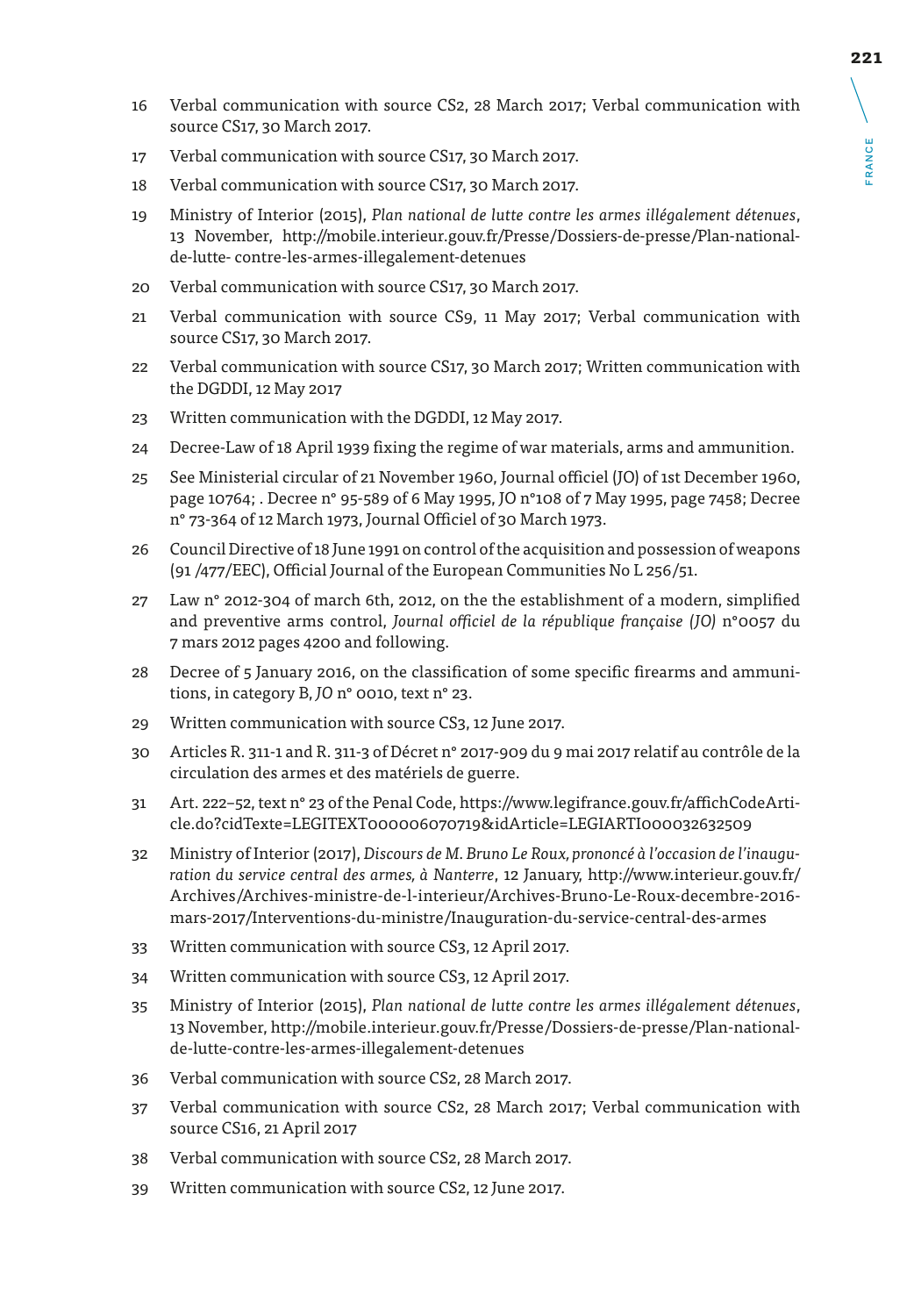- 40 Written communication with source CS3, 16 June 2017.
- 41 Verbal communication with source CS3, 28 March 2017.
- 42 Verbal communication with source CS16, 21 April 2017.
- 43 Verbal communication with source CS2, 28 March 2017; Verbal communication with source CS17, 30 March 2017.
- 44 Written communication with source CS2, 12 June 2017.
- 45 Written communication with source CS2, 13 April 2017.
- 46 Written communication with source CS2, 12 June 2017; Written communication with source CS3, 16 June 2017.
- 47 Ministry of Interior (2015), *Plan national de lutte contre les armes illégalement détenues*, 13 November, http://mobile.interieur.gouv.fr/Presse/Dossiers-de-presse/Plan-nationalde-lutte-contre-les-armes-illegalement-detenues
- 48 Verbal communication with source CS2, 28 March 2017; Verbal communication with source CS26, 20 April 2017.
- 49 See for instance the Association pour le Rétablissement du Port d'Arme Citoyen at http:// arpac.eu/ . Verbal communication with source CS26, 20 April 2017.
- 50 Verbal communication with source CS23, 29 March 2017.
- 51 Schroeder, M., (2013), 'Captured and Counted: Illicit Weapons in Mexico and the Philippines,' in Small Arms Survey*, Small Arms Survey 2013: Everyday Dangers*, Cambridge University Press, p. 284.
- 52 Verbal communication with source CS2, 28 March 2017; Verbal communication with source CS3, 28 March 2017. See also Antoine, J.C., (2012), *Au Coeur du Trafic d'Armes: Des Balkans aux Banlieues,* Vendémiaire, pp78-80.
- 53 For instance, Police sources were quoted stating the number of illegal firearms in circulation in the banlieues amounted to 30,000 or more in 2008. Leclerc, J-M., (2009), 'Au moins 30.000 armes à feu illégales en France,' *Le Figaro*, 17 December, http://www. lefigaro.fr/actualite-france/2009/12/16/01016-20091216ARTFIG00693-les-armes-afeu-dans-le-collimateur-.php
- 54 See Centre for Strategy and Evaluation Services (2014), *Study to Support an Impact Assessment on Options for Combatting Illicit Firearms Trafficking in the European Union*, Brussels: European Commission, Directorate General Home Affairs, https://ec.europa. eu/home-affairs/sites/homeaffairs/files/e-library/documents/policies/organizedcrime-and-human-trafficking/general/docs/dg\_home\_-\_illicit\_fireams\_trafficking \_final\_en.pdf
- 55 Antoine, J.C., (2012), *Au Coeur du Trafic d'Armes: Des Balkans aux Banlieues,* Vendémiaire, p78.
- 56 Written communication with source CS2, 13 April 2017.
- 57 Written communication with source CS3, 12 April 2017.
- 58 Written communication with source CS3, 12 April 2017.
- 59 Written communication with source CS2, 29 May 2017.
- 60 Verbal communication with source CS4, 16 May 2017.
- 61 Written communication with source CS3, 29 May 2017.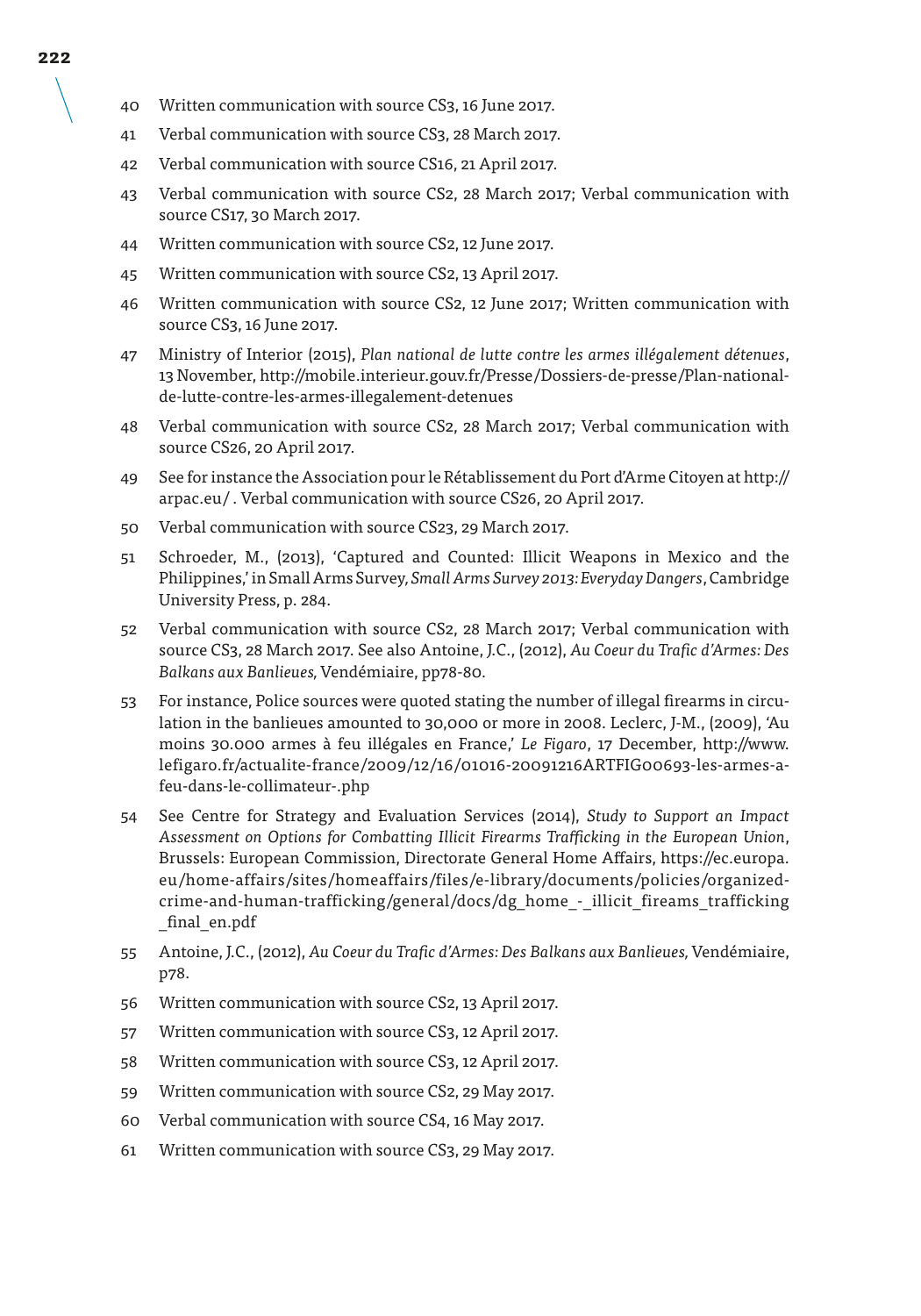- 62 Duquet (N.) and Van Alstein (M), (2015), *Firearms and Violent Deaths in Europe,* Flemish Peace Institute, June, p6, http://www.flemishpeaceinstitute.eu/sites/vlaamsvredesinstituut.eu/files/files/reports/firearms\_and\_violent\_deaths\_in\_europe\_web.pdf
- 63 European Commission, (2013), *Flash Eurobarometer 383: Firearms in the European Union*, Report, October; Duquet (N.) and Van Alstein (M), (2015), *Firearms and Violent Deaths in Europe,* Flemish Peace Institute, June, pp9,11, http://www.flemishpeaceinstitute.eu/ sites/vlaamsvredesinstituut.eu/files/files/reports/firearms\_and\_violent\_deaths\_in\_ europe\_web.pdf
- 64 The Eurobarometer survey was administered to a sample of the population aged 15 or more. The data on the French population aged 15 or more in 2015 is taken from UN Population Division,(2017), Quinquennial Population by Five-Year Age Groups - Both Sexes., https://esa.un.org/unpd/wpp/Download/Standard/Population/
- 65 Verbal communication with source CS4, 16 May 2017.
- 66 Desmoulières, R.B., (2008), 'Combien d'Armes à Feu Circulent en France,' *Le Monde*, 1 October.
- 67 As of June 2017, the SCAEMS reported having verified 5,959 seizures for 2016, but noted that some firearms seized under the state of emergency may not have been fully accounted. Written communication with the SCAEMS, 12 June 2017.
- 68 These were the sources for the following years: 2000: Karoutchi, R., (2002), Question écrite n° 35161. Réponse du ministère: Intérieur, Journal Official du Sénat, 17 January, https://www.senat.fr/questions/base/2001/ qSEQ010935161.html, p 156.

2005-2008: Leclerc, J-M., (2009), Au moins 30.000 armes à feu illégales en France, Le Figaro, 17 December, http://www.lefigaro.fr/actualite-france/2009/12/16/01016- 20091216ARTFIG00693-les-armes-a-feu-dans-le-collimateur-.php

2009: DCPJ, (2012), Response to 'National Small Arms Questionnaire,' Administered by the Small Arms Survey.

2010: Ministry of Interior (2017), Discours de M. Bruno Le Roux, prononcé à l'occasion de l'inauguration du service central des armes, à Nanterre, 12 January, http://www.interieur.gouv.fr/Archives/Archives-ministre-de-l-interieur/Archives-Bruno-Le-Roux-decembre-2016-mars-2017/Interventions-du-ministre/Inaugurationdu-service-central-des-armes

2011: Carvounas, L., (2012), Question écrite n° 01246. Réponse du Ministère de l'Intérieur, Journal Official du Sénat, 30 August, https://www.senat.fr/questions/base/2012/ qSEQ120801246.html, p 1907.

2014: Ministry of Interior (2015), Plan national de lutte contre les armes illégalement détenues, 13 November, http://www.interieur.gouv.fr/Archives/Archives-desactualites/2015-Actualites/Plan-national-de-lutte-contre-les-armes- illegalementdetenues, p 2

2015: Written communication with source CS2, 13 April 2017.

2016: Ministry of Interior (2017), Discours de M. Bruno Le Roux, prononcé à l'occasion de l'inauguration du service central des armes, à Nanterre, 12 January, http://www. interieur.gouv.fr/Archives/Archives-ministre-de-l-interieur/Archives-Bruno- Le-Rouxdecembre-2016-mars-2017/Interventions-du-ministre/Inauguration-du-servicecentral-des-armes.

- 69 Douanes et Droits Indirects, (2012-2016), *Douanes résultats*, annual activity reports.
- 70 United Nations Office on Drugs and Crime, (2015), *UNODC Study on Firearms 2015*, p15
- 71 SCAEMS presentation at an Institut de Relations Internationales et Stratégiques (IRIS) seminar, Paris, 21 January 2017.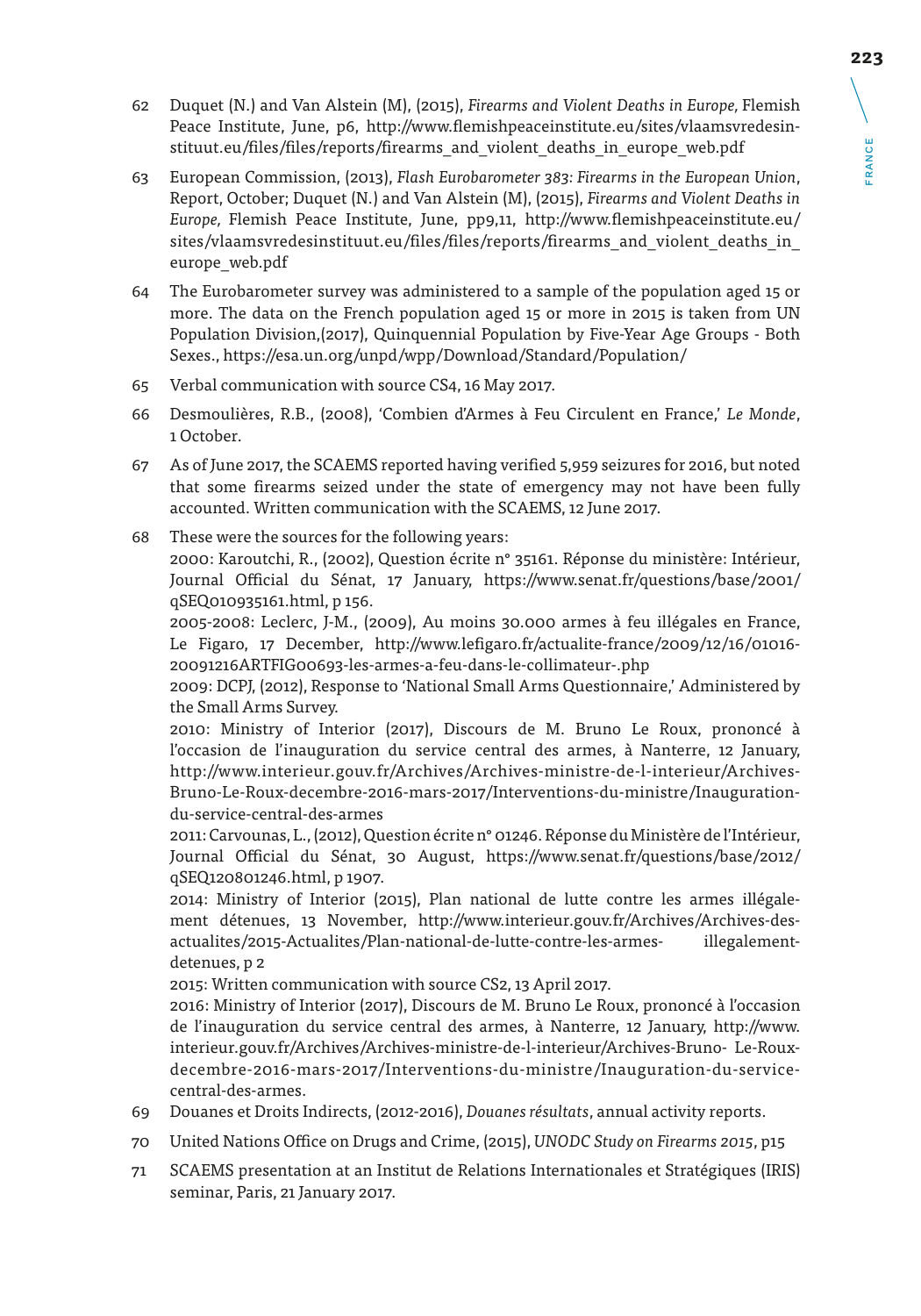- 72 Written communication with the SCAEMS, 3 May 2017.
- 73 Written communication with the SCAEMS, 22 May 2017.
- 74 Written communication with source CS9, 31 May 2017.
- 75 Written communication with source CS9, 31 May 2017.
- 76 Written communication with source CS5, 12 May 2017.
- 77 Written communication with source CS5, 12 May 2017.
- 78 Written communication with source CS5, 12 June 2017.
- 79 By way of comparison, the Gendarmerie seized a total of 1,915 in 2015, suggesting almost half of firearms seized by the Gendarmes are sent to the IRCGN for analysis. Written communication with source CS6, 2 December 2016; Written communication with source CS2, 3 May 2017.
- 80 Written communication with source CS6, 2 December 2016.
- 81 Interestingly, data on firearms seized during the period 2010-2015 collected from media sources and analysed by the EU-funded 'FIRE' project does not identify the north-eastern border or Corsica as 'seizure hotspots'. Transcrime, (2017), *Fighting illicit firearms trafficking routes and actors at European level*, p52-53.
- 82 *Corse-Matin*, (2015), 'La Corse: l'île aux homicides,' 23 October, http://www.corsematin. com/article/derniere-minute/la-corse-lile-aux-homicides.
- 83 The weapons, seized at an individual's home in March 2015, included a home-made 'cannon,' several sub-machine guns, about forty shoulder weapons and a hundred handguns. Ferri, M., (2015), Un canon et une centaine d'armes saisis chez un habitant de Thuir, *France Bleu Roussillon,* 6 March, https://www.francebleu.fr/infos/faits-divers-justice/un-canon-et-une-centaine-d-armes-saisis-chez-un-habitant-de-thuir-1425656465
- 84 Source: Written communication with the SCAEMS, 13 April 2017.
- 85 Source for seizures: Written communication the SCAEMS, 13 April 2017. Source for population figures: INSEE, 2013, *Populations légales*, https://www.insee.fr/fr/statistiques/211 9468?sommaire=2119504, consulted on 14 april 2017
- 86 Verbal communication with source CS7, 28 March 2017.
- 87 Using data from all services (Police and Gendarmerie), for France metropolitaine, as contained in Data.gouv.fr, (2017), *Chiffres départementaux mensuels relatifs aux crimes et délits enregistrés par les services de police et de gendarmerie depuis janvier 1996*, version updated 6 April 2017, https://www.data.gouv.fr/fr/datasets/chiffres-departementaux -mensuels-relatifs-aux-crimes-et-delits-enregistres-par-les-services-de-police-et-degendarmerie-depuis-janvier-1996/
- 88 Available data sources do not make it possible to calculate the proportion of homicides carried out with firearms over this timeframe on the entire national territory, however. See Auffret, S., (2015), Marseille et Paris, capitales de la carte du crime, *Le Monde,* 15 October 2015, http://www.lemonde.fr/les-decodeurs/article/2015/10/15/le-ministerede-l-interieur-livre-enfin-les-chiffres-de-la-delinquance\_4790212\_4355770.html; and Data.gouv.fr, (2017), *Chiffres départementaux mensuels relatifs aux crimes et délits enregistrés par les services de police et de gendarmerie depuis janvier 1996*, version updated 6 April 2017, https://www.data.gouv.fr/fr/datasets/chiffres-departementaux-mensuels-relatifsaux-crimes-et-delits-enregistres-par-les-services-de-police-et-de-gendarmerie-depuisjanvier-1996/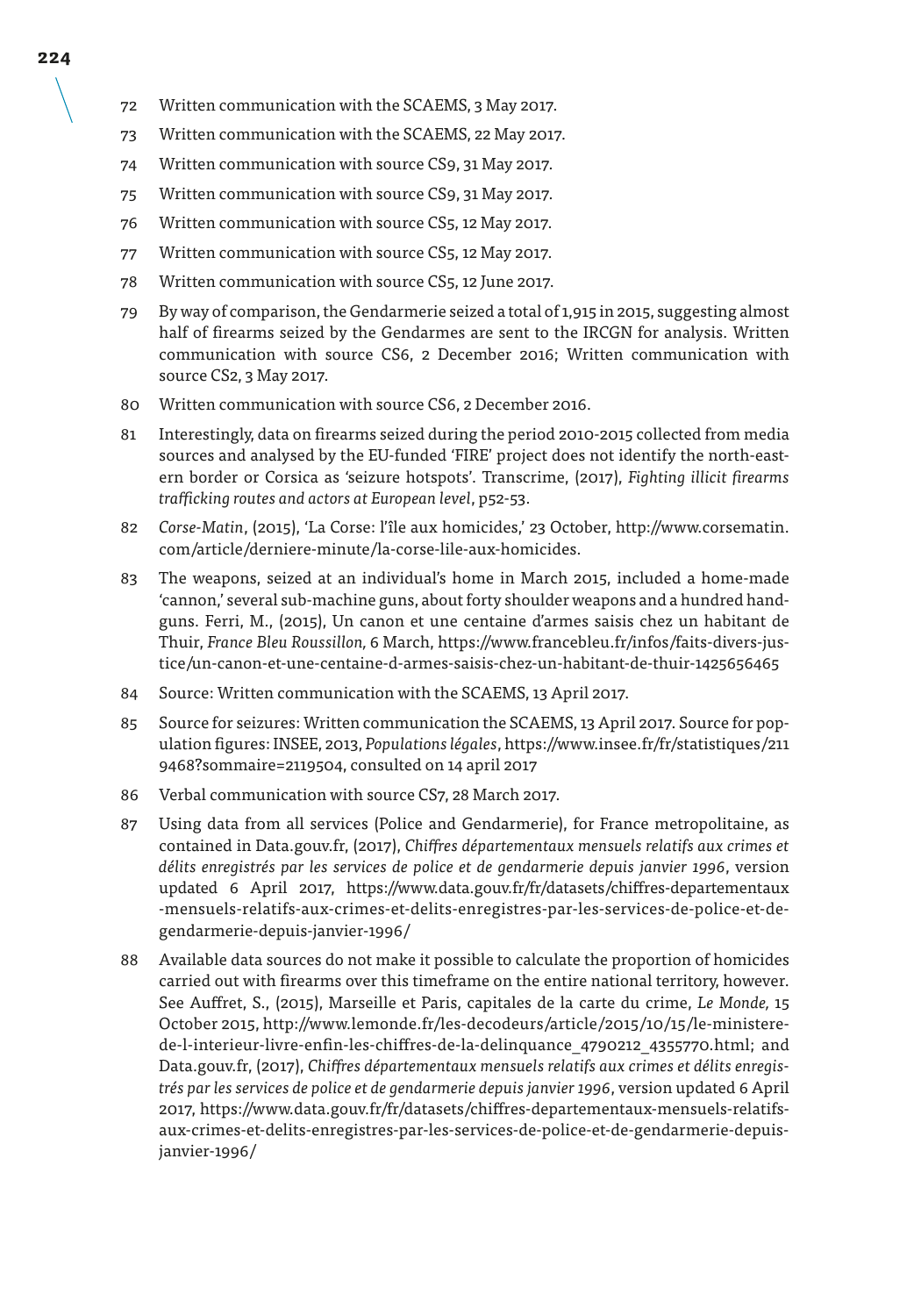- 89 Besson, J.L., (2015), Les Homicides Volontaires Diagnostiqués par l'Institut Médico-légal de Paris de 1994-2014, Note Statistique n. 9 de l'Observatoire National de la Délinquance et des Réponses Pénales, Avril, p18.
- 90 Small Arms Survey, (n.d), Database on Violent Deaths, as of 1 August 2016, http://www. smallarmssurvey.org/?id=1253
- 91 Western European and European averages are calculated using data for the respectively 9 and 46 states categorized as such in Small Arms Survey, (n.d), Database on Violent Deaths, as of 1 August 2016, http://www.smallarmssurvey.org/?id=1253
- 92 Written communication with the Institut Médico-Lécal of Marseille, 3 May 2017.
- 93 Written communication with the Institut Médico-Lécal of Marseille, 3 May 2017.
- 94 Verbal communication with source CS7, 28 March 2017.
- 95 Using data from all services (Police and Gendarmerie), for France metropolitaine, as contained in Data.gouv.fr, (2017), *Chiffres départementaux mensuels relatifs aux crimes et délits enregistrés par les services de police et de gendarmerie depuis janvier 1996*, version updated 6 April 2017, https://www.data.gouv.fr/fr/datasets/chiffres-departementauxmensuels-relatifs-aux-crimes-et-delits-enregistres-par-les-services-de-police-et-degendarmerie-depuis-janvier-1996/
- 96 Scherr, M., (2016), *Les Dynamiques Récentes des Vols à Main Armée*, FlashCrim no.8, ONDRP, June.
- 97 Using data from all services (Police and Gendarmerie), for France metropolitaine, as contained in Data.gouv.fr, (2017), *Chiffres départementaux mensuels relatifs aux crimes et délits enregistrés par les services de police et de gendarmerie depuis janvier 1996*, version updated 6 April 2017, https://www.data.gouv.fr/fr/datasets/chiffres-departementauxmensuels-relatifs-aux-crimes-et-delits-enregistres-par-les-services-de-police-et-degendarmerie-depuis-janvier-1996/ 'Armed robberies' in this chart is the sum of indices 15-19 in the above data source.
- 98 Auffret, S., (2015), 'Marseille et Paris, capitales de la carte du crime,' *Le Monde,* 15 October 2015, http://www.lemonde.fr/les-decodeurs/article/2015/10/15/le-ministere-de-l-interieur-livre-enfin-les-chiffres-de-la-delinquance\_4790212\_4355770.html
- 99 Verbal communication with source CS9, 12 May 2017.
- 100 Written communication source CS5, 12 May 2017.
- 101 Written communication with the SCAEMS, 13 April 2017.
- 102 Written communication with the SCAEMS, 13 April 2017.
- 103 In the other cases, judges may opt to request forensics analysis by private experts. Written communication with the SCAEMS, 29 May 2017; Written communication with source CS1, 29 May 2017.
- 104 Written communication with source CS1, 15 April 2017.
- 105 Written communication with the SCAEMS, 13 April 2017.
- 106 Each entry corresponds either to a cartridge case, a bullet, or a firearm.
- 107 INPS (Institut National de Police Scientifique), (2016), *FNIB Bilan 2016*, Ministry of Interior, p2.
- 108 INPS (Institut National de Police Scientifique), (2016), FNIB Bilan 2016, Ministry of Interior, p2; Written communication with the INPS, 16 May 2017.
- 109 INPS (Institut National de Police Scientifique), (2016), *FNIB Bilan 2016*, Ministry of Interior, p2.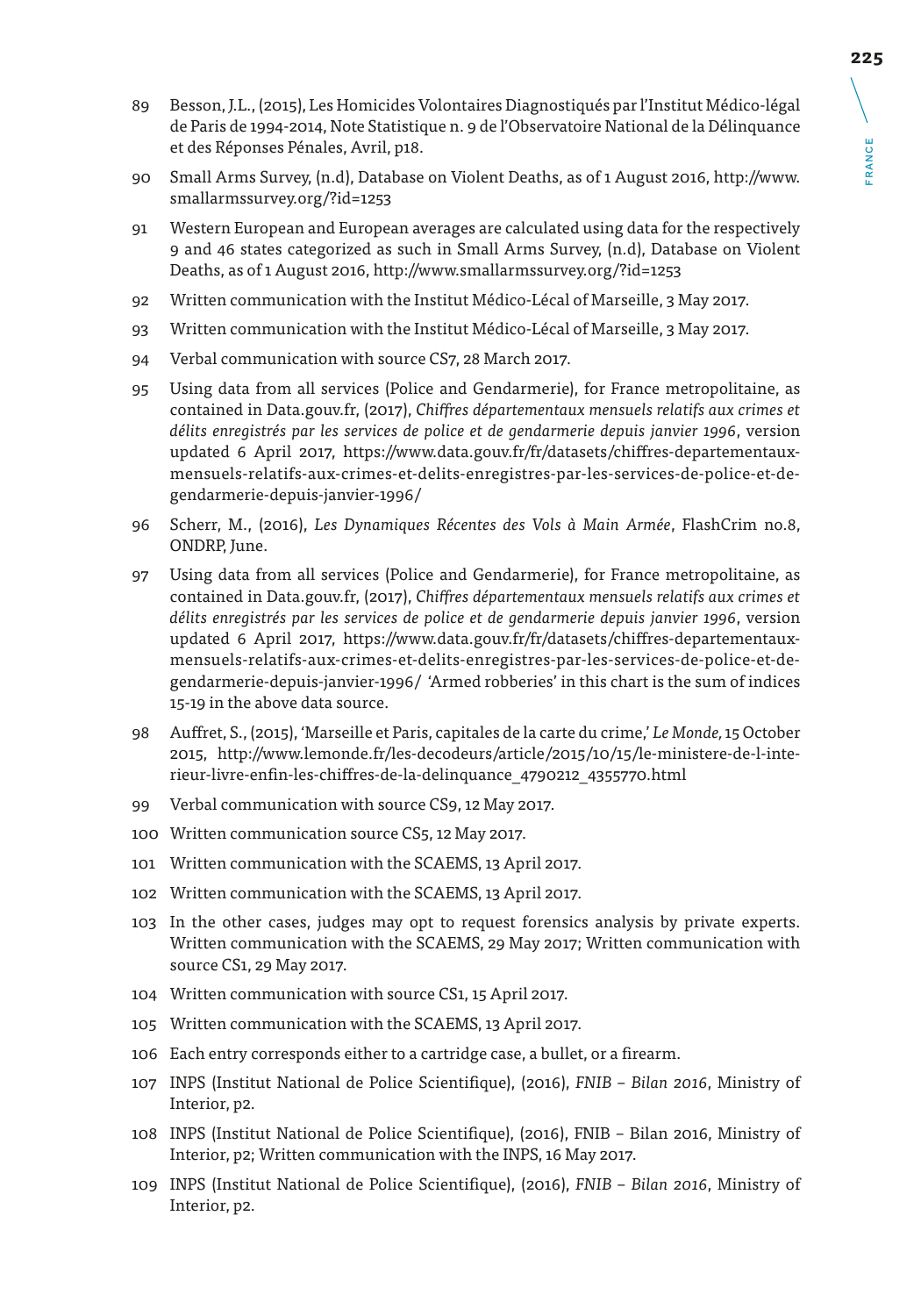- 110 Written communication with source CS1, 16 May 2017; Written communication with the INPS, 16 May 2017.
- 111 Written communication with the Institut Médico-Lécal of Marseille, 3 May 2017.
- 112 With the exception of shotguns and flare pistol inserts, online prices are based on a review of about 400 posts displaying firearms for sale on the www.natuxo.com online trading platform. The review was performed between February and April 2017, and identified 84 suspicious attempted sales (i.e. cases that appeared to circumvent the firearms legislation) that were posted on the site between July 2014 and April 2017. Online prices for shotguns were collected from three websites (www.natuxo.com, www.marche. fr, and www.annonces.france-chasse.com) in May 2017, focusing on 21 posts that failed to specify the legal category of the weapons and the regulatory requirements in place for the acquisition of these firearms. Online prices for flare pistol inserts were observed on the site www.delcampe.net.
- 113 Based on one attempted sale.
- 114 Tourancheau, P., (2002), 'Armes de guerre dans la ligne de mire,' *Libération,* 10 April, http://www.liberation.fr/evenement/2002/04/10/armes-de-guerre-dans-la-lignede-mire\_399775
- 115 Mandraud, I.,(2007), 'Artillerie lourde en banlieue', *Le Monde,* 21 November, http://www. lemonde.fr/societe/article/2007/11/21/des-banlieues-francaises-tres-armees\_980865\_ 3224.html
- 116 Verbal communication with source CS11, 14 october 2009.
- 117 *Atlantico.fr*, (2011), 'Kalachnikov à 400 euros : « Un petit investissement pour un gros business »,' 3 December, http://www.atlantico.fr/decryptage/kalachnikov-marseille-attaques-fabrice-rizzoli-laurent-appel-237270.html
- 118 *Midi Libre*, (2012), 'Armes de guerre: 15 000 Kalachnikov seraient en circulation dans les banlieues', 2 July, http://www.midilibre.fr/2012/07/02/armes-de-guerre-15-000-kalachnikov-seraient-en-circulation,527102.php
- 119 *Bfmtv,* (2013), 'Qui achète et qui vend des kalachnikovs, comment et à quel prix?,' 9 September, http://www.bfmtv.com/societe/achete-kalachnikovs-a-prix-598948.html
- 120 Bourdier, M., (2015), 'Un plan contre le trafic d'armes: les chiffres à connaître sur la circulation des armes à feu en France*,' Huffington Post,* 13 November, http://www.huffingtonpost.fr/2015/11/13/armes-a-feu-france-trafic-armes-france-chiffres-bernard-cazeneuve-plan-ministere-interieur\_n\_8553006.html
- 121 The source stressed that these prices are estimates, vary according to supply and demand, and that it is generally easier, so cheaper, to acquire firearms in urban centers than in rural areas. Verbal communication with source CS9, 11 May 2017.
- 122 Based on two attempted sales in 2014.
- 123 Compared with EUR 150-250 in Serbia, and EUR 10,000 in the UK. Verbal communication with source CS2, 28 March 2017.
- 124 Duquet, N., (2016), *Armed to kill: An exploratory analysis of the guns used in public mass shootings in Europe*, Flemish Peace Institute, June, p21
- 125 Verbal communication with source CS12, 18 April 2017.
- 126 Based on three attempted sales.
- 127 *Le Point*, (2009), 'Des armes au marché noir,' n° 1914, 20 May, http://www.lepoint.fr/ actualites-societe/2009-05-20/des-armes-marche-noir/920/0/345160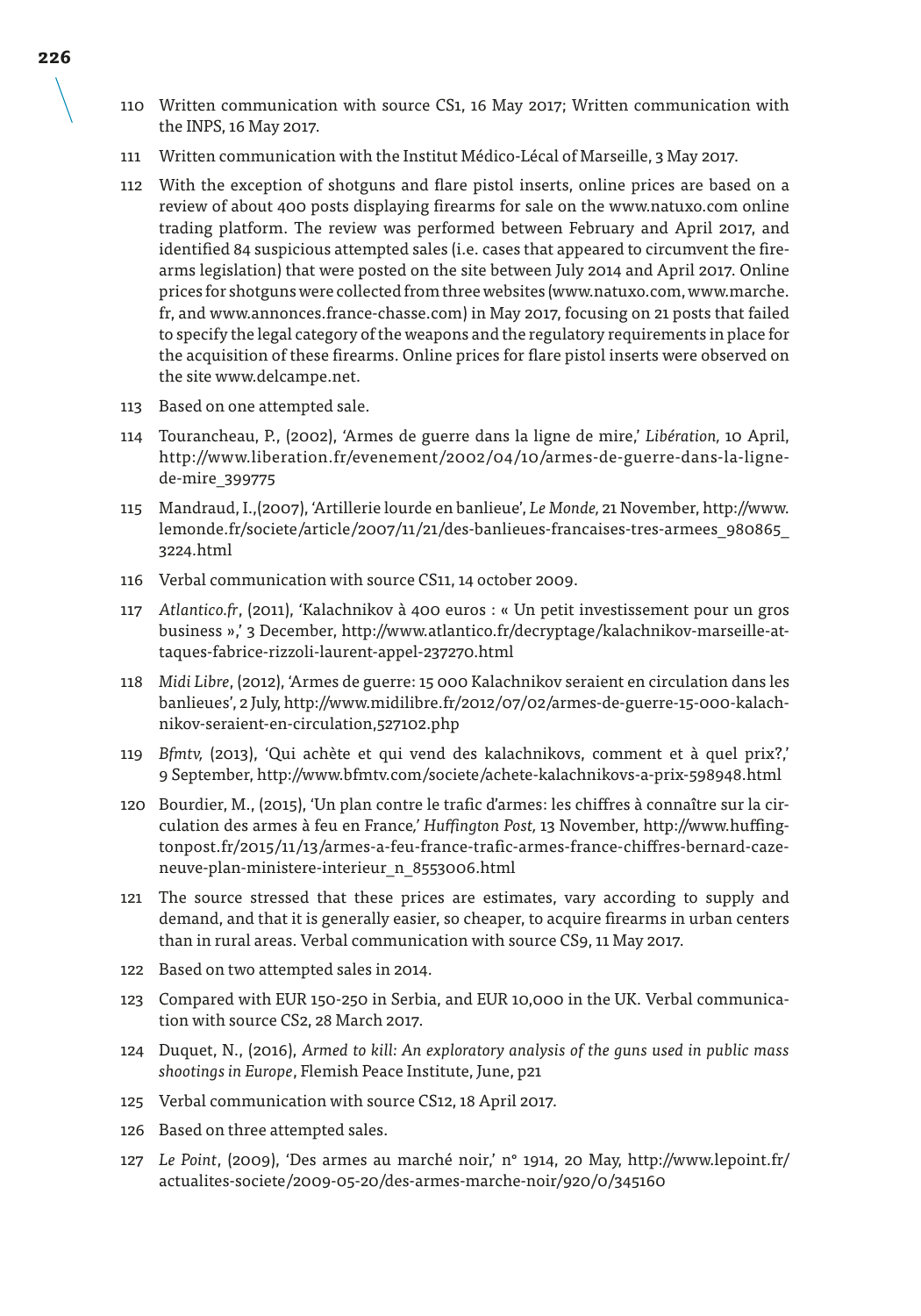FRANCE

**RANCE** 

- *Le Point*, (2009), 'Des armes au marché noir,' n° 1914, 20 May, http://www.lepoint.fr/ actualites-societe/2009-05-20/des-armes-marche-noir/920/0/345160
- Le Parisien, (2011), 'Il voulait se défendre avec un pistolet-mitrailleur,' 5 October, http:// www.leparisien.fr/trappes-78190/il-voulait-se-defendre-avec-un-pistolet-mitrailleur-05-10-2010-1095475.php
- Verbal communication with source CS13, 18 April 2017.
- Verbal communication with source CS12, 18 April 2017.
- Based on three attempted sales.
- Based on one attempted sale.
- Based on two attempted sales (from cheapest to most expensive, models Maverick 88 and Rapid Manufrance).
- Based on three attempted sales (from cheapest to most expensive, models Armscor, Maverick 88, and Fabarm).
- Based on two attempted sales (from cheapest to most expensive, models Fabarm 7 rounds + 1, and Winchester Defender).
- Based on one attempted sale (model Maverick 88).
- Based on one attempted sale (model Verney Carron).
- Based on two attempted sales (from cheapest to most expensive, models Fabarm and Breda).
- Based on two attempted sales (from cheapest to most expensive, models Benelli Super 90 and Browning Phoenix).
- Based on one attempted sale (model Hardy Bros).
- Based on three attempted sales (from cheapest to most expensive, models Manufrance Robust, Helice, and Baikal IJ43).
- Based on three attempted sales (from cheapest to most expensive, models Franchi Falconet, Fabarm, and Browning B425).
- Based on one attempted sale (sawed off double barrel over-under shotgun).
- Based on 4 attempted sales.
- Euro amounts are converted from the former French Franc values quoted in the source. Antoine, J.C., (2012), *Au Coeur du Trafic d'Armes: Des Balkans aux Banlieues,* Vendémiaire, p107.
- Euro amount is converted from the former French Franc value quoted in the source. Benhamou, G., (1996), 'Des ripoux autrichiens,' *Libération,* 23 January, http://www.liberation.fr/france-archive/1996/01/23/des-ripoux-autrichiens-arment-le-flnc\_159403
- *Le Point*, (2009), 'Des armes au marché noir,' n° 1914, 20 May, http://www.lepoint.fr/ actualites-societe/2009-05-20/des-armes-marche-noir/920/0/345160
- Based on nine attempted sales of Glocks 17, 19 and 34.
- Verbal communication with source CS9, 11 May 2017.
- Based on one attempted sale.
- Based on one attempted sale.
- Based on eight attempted sales. Sold with modified 9 mm PAK rounds
- Based on one attempted sale.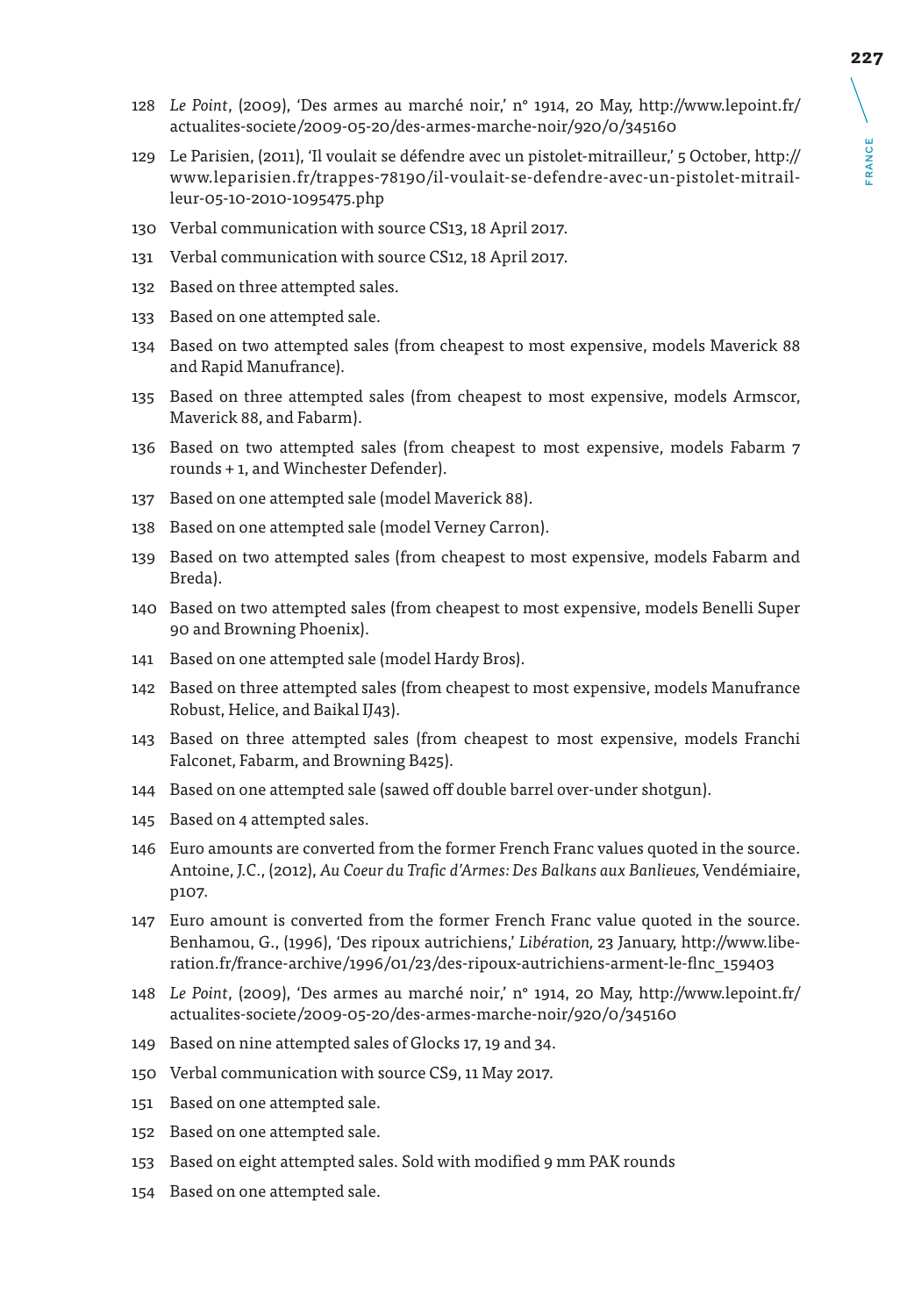- 155 Based on one attempted sale.
- 156 Based on eight attempted sales.
- 157 Based on three attempted sales. Two were not modified and priced at EUR 110-250, but their sale should have been restricted following a January 2016 Decree that upgraded this firearm to Category B. The modified version was sold in 2016 for EUR 350.
- 158 Tourancheau, P., (2002), 'Armes de guerre dans la ligne de mire,' *Libération,* 10 april, http://www.liberation.fr/evenement/2002/04/10/armes-de-guerre-dans-la-lignede-mire\_399775
- 159 Tourancheau, P., (2002), 'Armes de guerre dans la ligne de mire,' *Libération,* 10 april, http://www.liberation.fr/evenement/2002/04/10/armes-de-guerre-dans-la-ligne-demire\_399775
- 160 *Le Point*, (2009), 'Des armes au marché noir,' n° 1914, 20 May, http://www.lepoint.fr/ actualites-societe/2009-05-20/des-armes-marche-noir/920/0/345160
- 161 Two models of pen-flares are commonly converted to pen-guns. These are the Erma SG67E and DNS, both designed to propel 15 mm flares. By replacing the flare with a cylinder that is screwed at the end of the pen, these firearms can shoot .22 LR ammunition. Molinié, W., (2014), 'Armes dissimulées: Quand des armes dangereuses sont cachées dans des objets de la vie courante,' *20 Minutes*, 31 March, http://www.20minutes.fr/ societe/1338569-20140331-armes-dissimulees-quand-armes-dangereuses-cacheesobjets-vie-courante
- 162 Based on two attempted sales. Modified to fire .22 LR cartridges.
- 163 See Florquin, (N), 2013, 'Price Watch: Arms and Ammunition at Illicit Markets,' in Small Arms Survey, (2013), *Small Arms Survey 2013: Every Day Dangers*, Cambridge University Press.
- 164 Written communication with source CS2, 13 April 2017.
- 165 See, for instance, Antoine, J.C., (2012), *Au Coeur du Trafic d'Armes: Des Balkans aux Banlieues,* Vendémiaire, p95.
- 166 Written communication with source CS2, 13 April 2017; Verbal communication with source CS9, 11 May 2017.
- 167 Written communication with source CS1, 15 April 2017.
- 168 Verbal communication with source CS9, 11 May 2017; Verbal communication with source CS14, 21 April 2017; Verbal communication with source CS13, 18 April 2017. See also Baumgartner, C., and Felkay, M, (2012), 'Le traffic d'armes dans les Balkans occidentaux,' *La Revue du GRASCO,* no. 2, 2 July, pp.39-41, http://www.larevuedugrasco.eu/documents/revue\_n3\_octobre\_2012.pdf
- 169 The Vz.61s were in their original state and not modified or reactivated. Verbal communication with source CS13, 18 April 2017. See also *Le Monde*, 2013, 'Deux légionnaires écroués à Marseille pour trafic d'armes,' 4 July, http://www.lemonde.fr/societe/article/ 2013/07/04/trafic-d-armes-dans-la-region-marseillaise-six-interpellations\_3442447\_ 3224.html#qr2t312rGwD9Y5Zd.99
- 170 Written communication with source CS12, 13 April 2017.
- 171 *Europe 1*, (2015), 'Saisie de 92 pistolets d'alarme transformés en armes létales, 3 December, http://www.europe1.fr/faits-divers/92-pistolets-dalarme-transformes-en-armes-letalessaisies-en-region-parisienne-2630441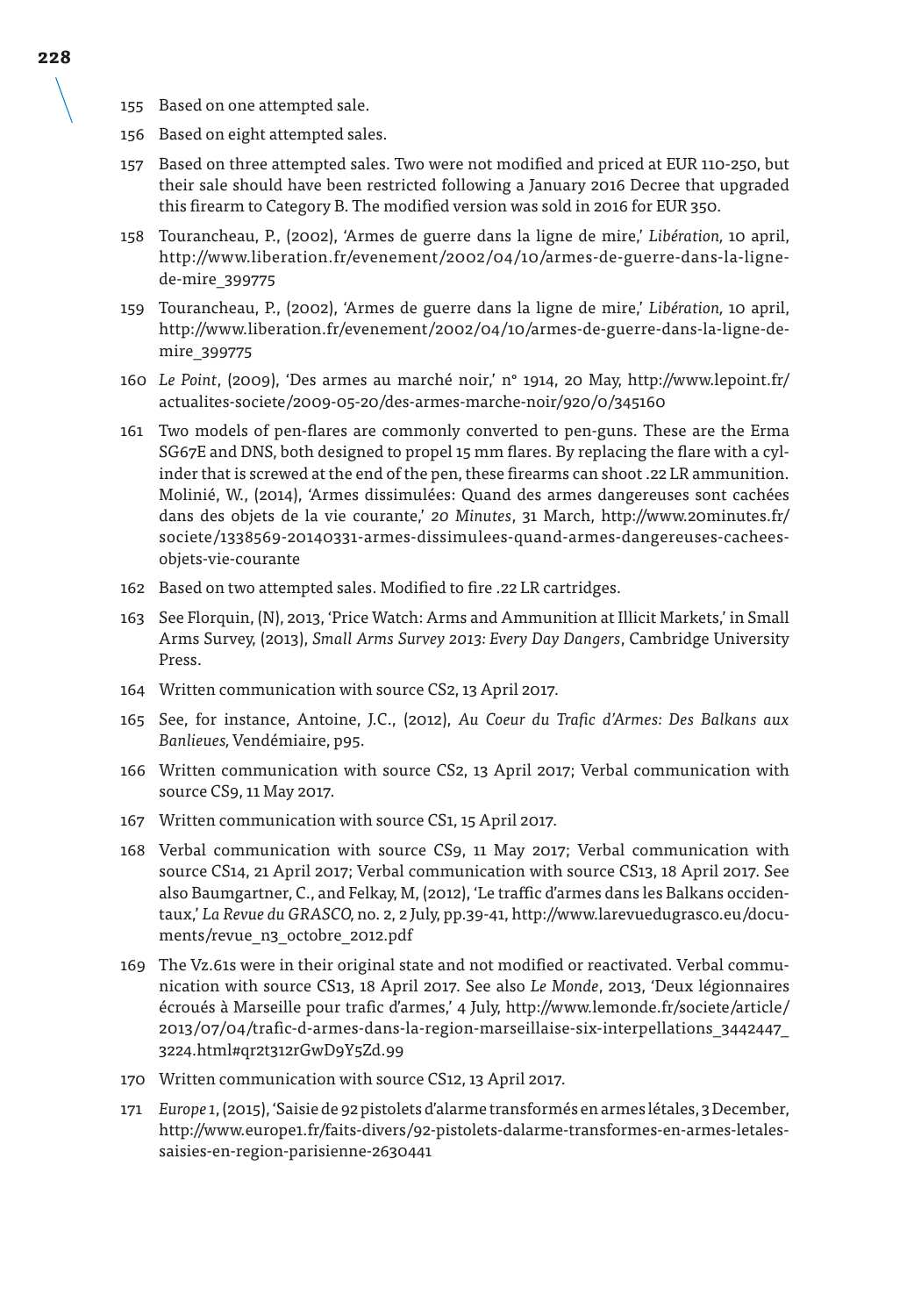- 172 PIXAF (Plateau d'Investigation eXplosifs et Armes à Feu), 2016, *L'arme à blanc modifiée : arme factice, menace réelle*, Veille Stratégique, Gendarmerie Nationale, 30 December.
- 173 PIXAF (Plateau d'Investigation eXplosifs et Armes à Feu), 2016, *L'arme à blanc modifiée : arme factice, menace réelle*, Veille Stratégique, Gendarmerie Nationale, 30 December.
- 174 PIXAF (Plateau d'Investigation eXplosifs et Armes à Feu), 2016, *L'arme à blanc modifiée : arme factice, menace réelle*, Veille Stratégique, Gendarmerie Nationale, 30 December.
- 175 Written communication with source CS3, 21 June 2017.
- 176 Verbal communication with Patrice Renaudot, Director, Banc National d'Epreuve, Saint Etienne, 20 April 2017.
- 177 These include the 13 other members of the Permanent International Commission for Firearms Testing (CIP). See http://www.cip-bobp.org/fr
- 178 For an example of a Czech-proofed Turkish replica sold online in France, see http://www. boutique-sd-equipements.fr/pistolet-d-alarme/687-revolver-viper-chrome-9mm-380-rk.html
- 179 Verbal communication source CS9, 11 May 2017; Verbal communication with source CS14, 21 April 2017.
- 180 United States District Court of Massachussets, (2015), United States of America vs. David L. Maricola and Arto Laatikainen, Indictment criminal action no. 15cr40023, p1,22-23, obtained courtesy of Matt Schroeder, Small Arms Survey.
- 181 Verbal communication with source CS9, 11 May 2017.
- 182 Verbal communication with source CS9, 11 May 2017; Verbal communication with source CS14, 21 April 2017
- 183 Verbal communication with source CS13, 18 April 2017.
- 184 Verbal communication with source CS14, 21 April 2017; Décret no 2017-909 of 9 May 2017, Article 312-40, https://www.legifrance.gouv.fr/jo\_pdf.do?id=JORFTEXT000034637794
- 185 Verbal communication with source CS9, 11 May 2017.
- 186 A 2014 seizure in Normandie involved 29 reactivated vz. 58 rifles, see *infonormandie.com,*  (2014), 'Coup de filet ce matin chez les trafiquants d'armes: neuf suspects interpellés en Haute- Normandie,' 18 March, http://www.infonormandie.com/Coup-de-filet-ce-matinchez-les-trafiquants-d-armes-neuf-suspects-interpelles-en-Haute-Normandie\_a3962. html. In Europe, see for isntance Cuprik, R. (2017), 'Poles, Swedes rid Europe of Slovak arms,' *The Slovak Spectator,* 1 March, https://spectator.sme.sk/c/20468956/poles-swedesrid-europe-of-slovak-arms.html
- 187 Written communication with source CS28, 28 March 2017.
- 188 Written communication with source CS1, 15 April 2017.
- 189 Written communication source CS9, 31 May 2017.
- 190 Written communication with source CS1, 15 April 2017. See also *La Dépêche*, (2008), 'Meurtre de l'étudiante suédoise. Le « faux taxi» toujours en garde à vue,' 27 April http:// www.ladepeche.fr/article/2008/04/27/450862-meurtre-etudiante-suedoise-faux-taxitoujours-garde-vue.html; *L'obs*, (2012), 'Mort de Susanna: la cour place Bruno Cholet face aux incohérences de la thèse du complot policier,' 10 September, http://tempsreel. nouvelobs.com/societe/20120910.FAP8037/mort-de-susanna-la-cour-place-brunocholet-face-aux-incoherences-de-la-these-du-complot-policier.html
- 191 Written communication source CS9, 31 May 2017.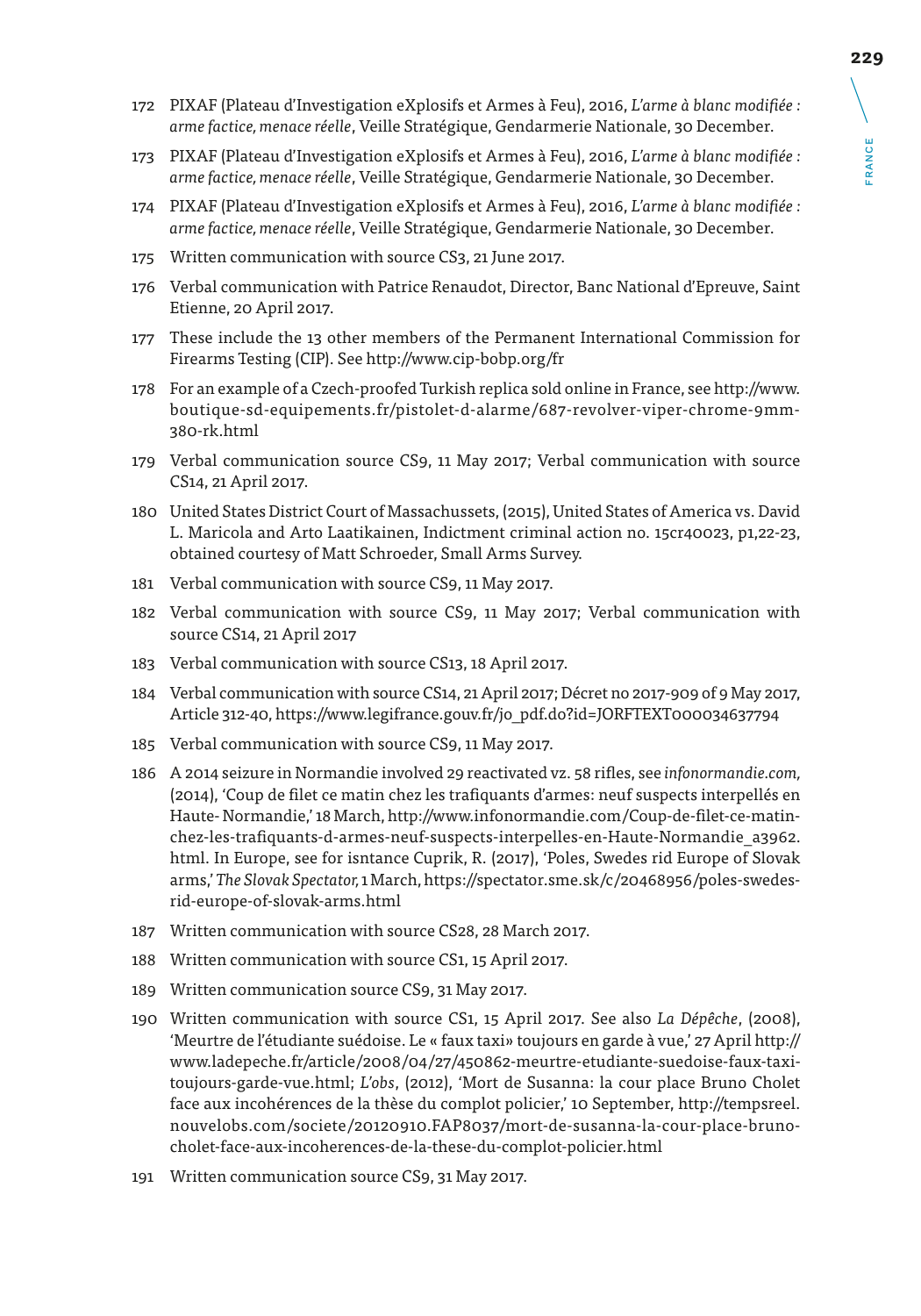- 192 Written communication with source CS6, 2 December 2016; Written communication with the SCAEMS, 13 April 2017.
- 193 Verbal communication with source CS12, 18 April 2017.
- 194 Antoine, J.C., (2012), *Au Coeur du Trafic d'Armes: Des Balkans aux Banlieues,* Vendémiaire, p90.
- 195 INPS (Institut National de Police Scientifique), (2016), *FNIB Bilan 2016*, Ministry of Interior, p3.
- 196 Written communication with source CS2, 28 March 2017.
- 197 Written communication with source CS2, 13 April 2017.
- 198 *Le Dauphiné,* (2017), 'Plusieurs dizaines de fusils dérobés dans une armurerie,' 7 February, http://www.ledauphine.com/faits-divers/2017/02/07/plusieurs-dizaines-de-fusilsderobes-dans-une-armurerie
- 199 Verbal communication with source CS9, 11 May 2017.
- 200 PIXAF (Plateau d'Investigation eXplosifs et Armes à Feu), 2017, *Les Bourses aux Armes : Réseaux de Circulation Illicite*, Veille Stratégique, Gendarmerie nationale, 17 February.
- 201 Verbal communication with source CS15, 26 april 2017; *La République de Seine et Marne,* (2016), 'Tournage de film: les gendarmes saisissent un arsenal de guerre dans un camion banalisé,' 16 March, http://www.larepublique77.fr/2016/03/14/info-la-rep-tournage-defilm-les-gendarmes-saisissent-un-arsenal-de-guerre-dans-un-camion-banalise/, consulted on 24 April 2017
- 202 Dasquié, G. (2013), 'Mohamed Merah au cœur de la pègre salafiste,' Le Nouvel Obs, 11 April.
- 203 See, for instance, Ministère de l'Economie et des Finances, (2014), 'Saisie de 1 323 armes et munitions chez un particulier à Tours,' Archives, 9 October; Ministère de l'Economie et des Finances, (2015), 'Arsenal d'armes et de munitions chez un particulier,' Archives, 3 November; *France Info*, (2016), 'Importante saisie d'armes dans l'Aisne, dont deux bazookas et un lance-roquettes,' 20 May.
- 204 *Le Parisien*, (2017), 'Isère: vol d'armes dans un véhicule militaire, un quartier ratissé,' 2 February, http://www.leparisien.fr/faits-divers/isere-vol-d-armes-dans-un-vehiculemilitaire-un-quartier-boucle-02-02-2017-6649380.php
- 205 Verbal communication with source CS23, 29 March 2017.
- 206 Antoine, J.C., (2012), *Au Coeur du Trafic d'Armes: Des Balkans aux Banlieues,* Vendémiaire, p95.
- 207 *L'Obs,* (2014), 'Neuf ans de prison requis contre un ancien instituteur reconverti dans les ventes d'armes,' 30 October, http://tempsreel.nouvelobs.com/societe/20141030.AFP9596/ neuf-ans-de-prison-requis-contre-un-ancien-instituteur-reconverti-dans-les-ventes-darmes.html
- 208 Written communication with source CS1, 15 April 2017.
- 209 Verbal and follow up written communication with source CS16, 20-21 April 2017.
- 210 State prosecutor file n° 13117000001, related to the trial held at the Aix-en-Provence Criminal court from 5 to 13 January 2017. Access to the criminal file was granted by Mr. Pierre Cortes, Avocat Général.
- 211 He had previously unsuccessfully tried to reactivate two other AIM rifles, purchased on a French website.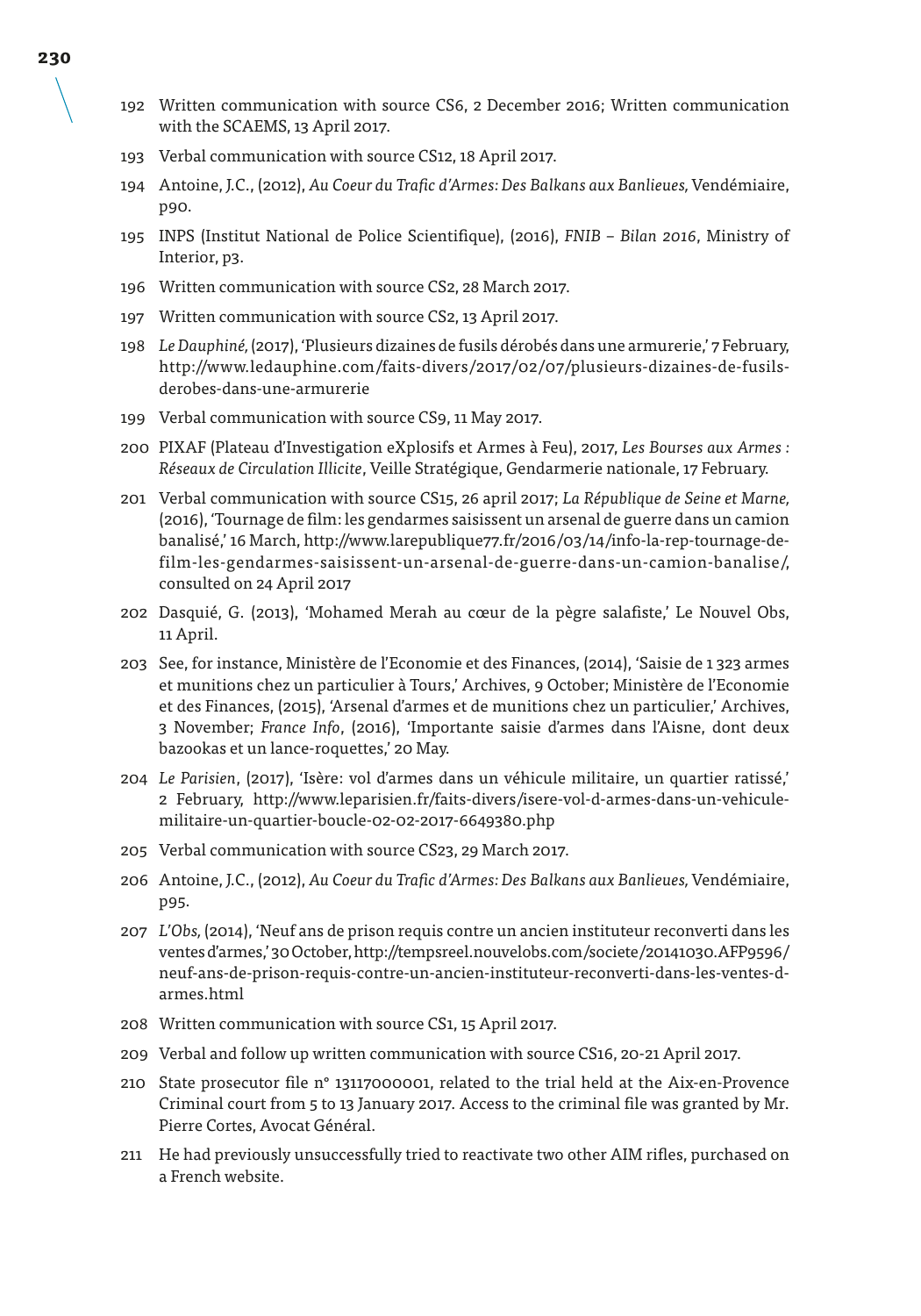- 212 Typically a copy of a black powder firearm, or a firearm produced before 1 January 1900 – legal Category D2.
- 213 This implies having a permanent, physical office, keeping a record of all transactions involving firearms, declaring such sales to the local prefecture, and, since 2012, taking the official gunsmith test. Decree n° 87-977 of 4 December 1987, JO of 5 December 1987, Pages 14178 and 14179; Decree n° 83-1040 of 25 November 1983, JO of 7 December 1983, Pages 3531 and following; Decree n° 95-589 of 6 May 1995, JO of 7 May 1995, pages 7458 and following; Ministerial ruling of 30 October 2012, JO n°0265 of 14 November 2012, pages 17976 and following.
- 214 Decree n° 95-589 of 6 May 1995, JO of 7 May 1995, pages 7458 and following.
- 215 Decree n° 2013-700 du 30 juillet 2013, JO of 2 August 2013, pages 13194 and following, article 46.
- 216 The post read: *« vz26 convertie en 9 mm para, canon avec vis et bouchon en bout aucune broches enlevé par l'ancien propriétaire, tir uniquement en full livré avec 5 chargeurs […] livraison Colissimo pas de visite a domicile »*. natuxo.com, consulted on 13 August 2016.
- 217 Verbal communication with source CS17, 30 March 2017; Verbal communication with source CS9, 11 May 2017.
- 218 Verbal communication with source CS9, 11 May 2017.
- 219 NCA (National Crime Agency), (2016), *Media Briefing: Operation Seventy*, 19 February.
- 220 PIXAF (Plateau d'Investigation eXplosifs et Armes à Feu), 2015, *Importation de pistolets mitrailleurs d'origine inconnue produits de manière illicite en provenance de Croatie.* Veille Technique, Gendarmerie Nationale, 13 August.
- 221 Article no. 421.1, *Code Pénal,* last modified by law no. 2016-819 of 21 June 2016, article 1, https://www.legifrance.gouv.fr/affichCodeArticle.do;jsessionid=8050985112E424027A E514C4AE457C77.tpdila13v\_1?idArticle=LEGIARTI000032751714&cidTexte=LEGITEXT 000006070719&categorieLien=id&dateTexte=
- 222 Jamet, C., (2013), 'Les 25 minutes de destruction de Florence Rey et Audry Maupin,' *Le Figaro,* 21 November, http://www.lefigaro.fr/actualite-france/2013/11/21/01016-20131121 ARTFIG00491-octobre-1994-l-equipee-sanglante-de-florence-rey-et-d-audry-maupin. php
- 223 See the following section on Corsica.
- 224 *Le Monde,* (2006), 'Richard Durn: carnage «politique» à Nanterre,' 24 August, http:// www.lemonde.fr/ete-2007/article/2006/08/24/richard-durn-carnage-politique -a-nanterre\_806023\_781732.html ; *La dépêche*, (2002), 'Armé en toute légalité,' 28 Mars, http://www.ladepeche.fr/article/2002/03/28/356563-arme-en-toute-legalite.html
- 225 *BBC*, (2007), *'*ETA blamed for killing in France,' 1 December, http://news.bbc.co.uk/2/hi/ europe/7122899.stm; Verbal communication with source CS19, 3 April 2017.
- 226 *BBC,* (2012), 'Obituary: Toulouse gunman Mohamed Merah,' 22 March, http://www.bbc. com/news/world-europe-17456541; Dasquié, G., (2013), 'L'origine du Colt 45 + parcours criminel de Mohamed Merah,' *Le Nouvel Obs*, 11 April 2013, http://www.guillaume-dasquie.fr/mohamed-merah-au-coeur-de-la-pegre-salafiste/
- 227 *BBC*, (2012), 'Obituary: Toulouse gunman Mohamed Merah,' 22 March, http://www.bbc. com/news/world-europe-17456541; Dasquié, G., (2013), 'L'origine du Colt 45 + parcours criminel de Mohamed Merah,' *Le Nouvel Obs*, 11 April 2013, http://www.guillaume-dasquie.fr/mohamed-merah-au-coeur-de-la-pegre-salafiste/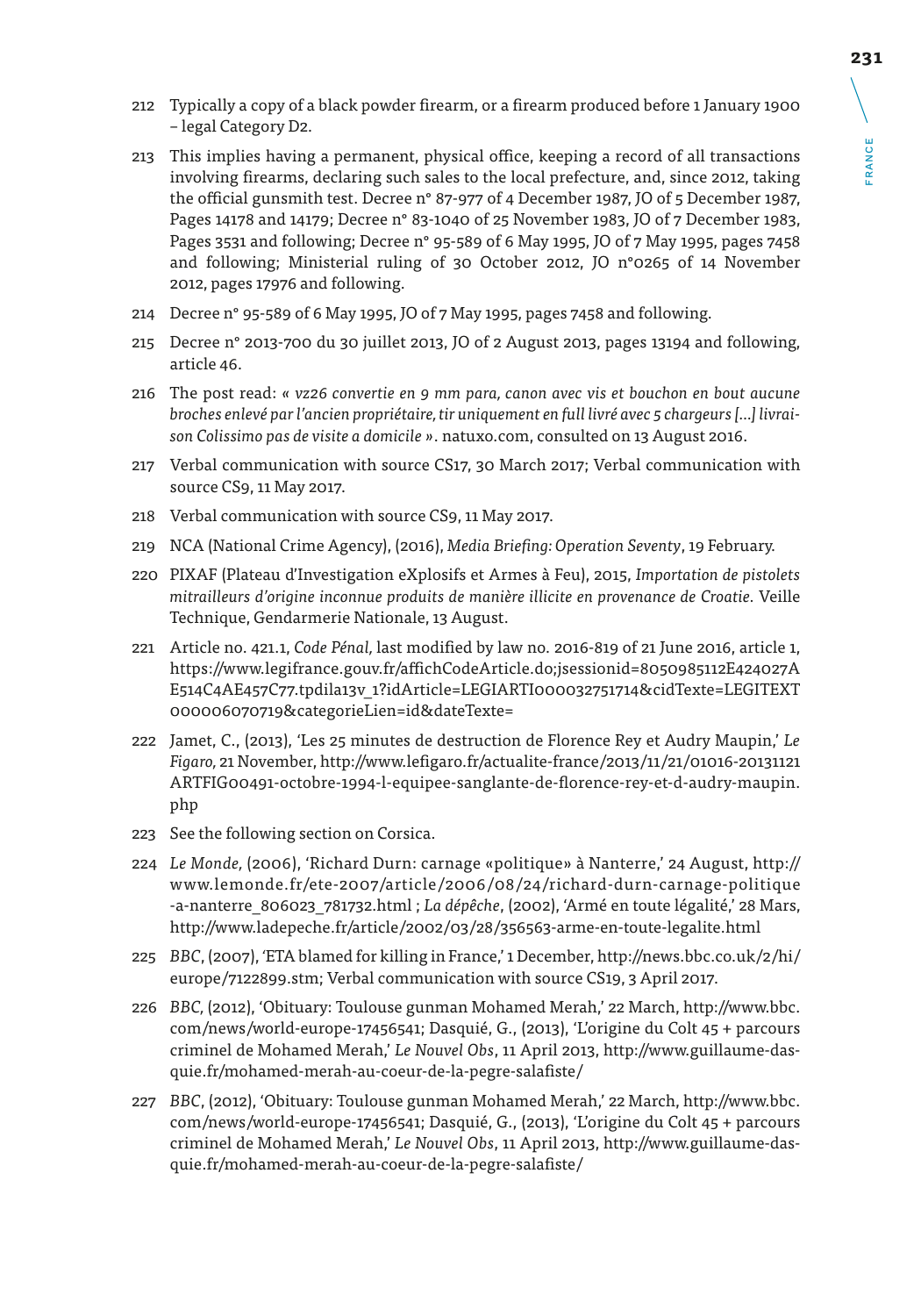- 228 *France 24*, (2013), 'A(…) D(…)arrêté, retour sur la traque du « tireur fou »,' 21 November, http://www.france24.com/fr/20131121(…)arrete-traque-tireur-fou-fusillade-liberationdefense.
- 229 Written communication with source CS1, 15 April 2017.
- 230 Jamet, C., (2013), 'Les 25 minutes de destruction de Florence Rey et Audry Maupin,' Le Figaro, 21 November, http://www.lefigaro.fr/actualite-france/2013/11/21/01016-20131121 ARTFIG00491-octobre-1994-l-equipee-sanglante-de-florence-rey-et-d-audry-maupin. php
- 231 See *Armed to kill: An exploratory analysis of the guns used in public mass shootings in Europe*, Flemish Peace Institute, June, p19
- 232 See *Armed to kill: An exploratory analysis of the guns used in public mass shootings in Europe,*  Flemish Peace Institute, June, p23-24
- 233 The data refers to attacks that were organized or inspired by terrorist organisations operating in Iraq and Syria. Beuze, C. (2017), 'Terrorist Attacks, Failed Attacks and Plots in the West linked to the Syrian- Iraqi Context (2013-2016),' Centre d'Analyse du Terrorisme, March, http://cat-int.org/wp-content/uploads/2017/04/Terrorist-attacks-Report-2013-2016.pdf
- 234 Fenech, G. and Pietrasanta, S., (2016), *Rapport fait au nom de la Commission d'enquête relative aux moyens mis en œuvre par l'Etat pour lutter contre le terrorisme depuis le 7 janvier 2015*, no, 3922, Assemblée Nationale, p27.
- 235 Duquet, N., (2016), *Armed to kill: An exploratory analysis of the guns used in public mass shootings in Europe*, Flemish Peace Institute, June, pp19-20,23-25
- 236 *Europol*, 2016, *European Union Terrorism Situation and Trend Report (TE-SAT) 2016,* The Hague, p.41.
- 237 Verbal communication with source CS10, 19 January 2017.
- 238 Verbal communication with source CS10, 16 May 2017.
- 239 For this Figure, entries were taken from the FNIB database and correspond to a unique firearm, which was retrieved either at the crime scene or subsequently as part of the investigation. Written communication with the INPS, 16 May 2017.
- 240 Correspondence with source CS18, 7 April 2017.
- 241 See, for instance, the chapter on Belgium on reported sourcing through criminal networks in Belgium, as well as Duquet, N., (2016), *Armed to kill: An exploratory analysis of the guns used in public mass shootings in Europe,* Flemish Peace Institute, June, pp19-20,23-25
- 242 Dasquié, G. (2013), 'Mohamed Merah au cœur de la pègre salafiste,' Le Nouvel Obs, 11 April.
- 243 *BBC*, (2012), 'Obituary: Toulouse gunman Mohamed Merah,' 22 March, http://www.bbc. com/news/world-europe-17456541; Dasquié, G., (2013), 'L'origine du Colt 45 + parcours criminel de Mohamed Merah,' Le Nouvel Obs, 11 April 2013, http://www.guillaume-dasquie.fr/mohamed-merah-au-coeur-de-la-pegre-salafiste/
- 244 Dasquié, G. (2013), 'Mohamed Merah au cœur de la pègre salafiste,' Le Nouvel Obs, 11 April.
- 245 Duquet, N., (2016), *Armed to kill: An exploratory analysis of the guns used in public mass shootings in Europe,* Flemish Peace Institute, June, pp19-21
- 246 Laske, K., (2015), 'Onze mois pour entendre le vendeur des armes utilises par Coulibaly,' *Mediapart*, 15 December.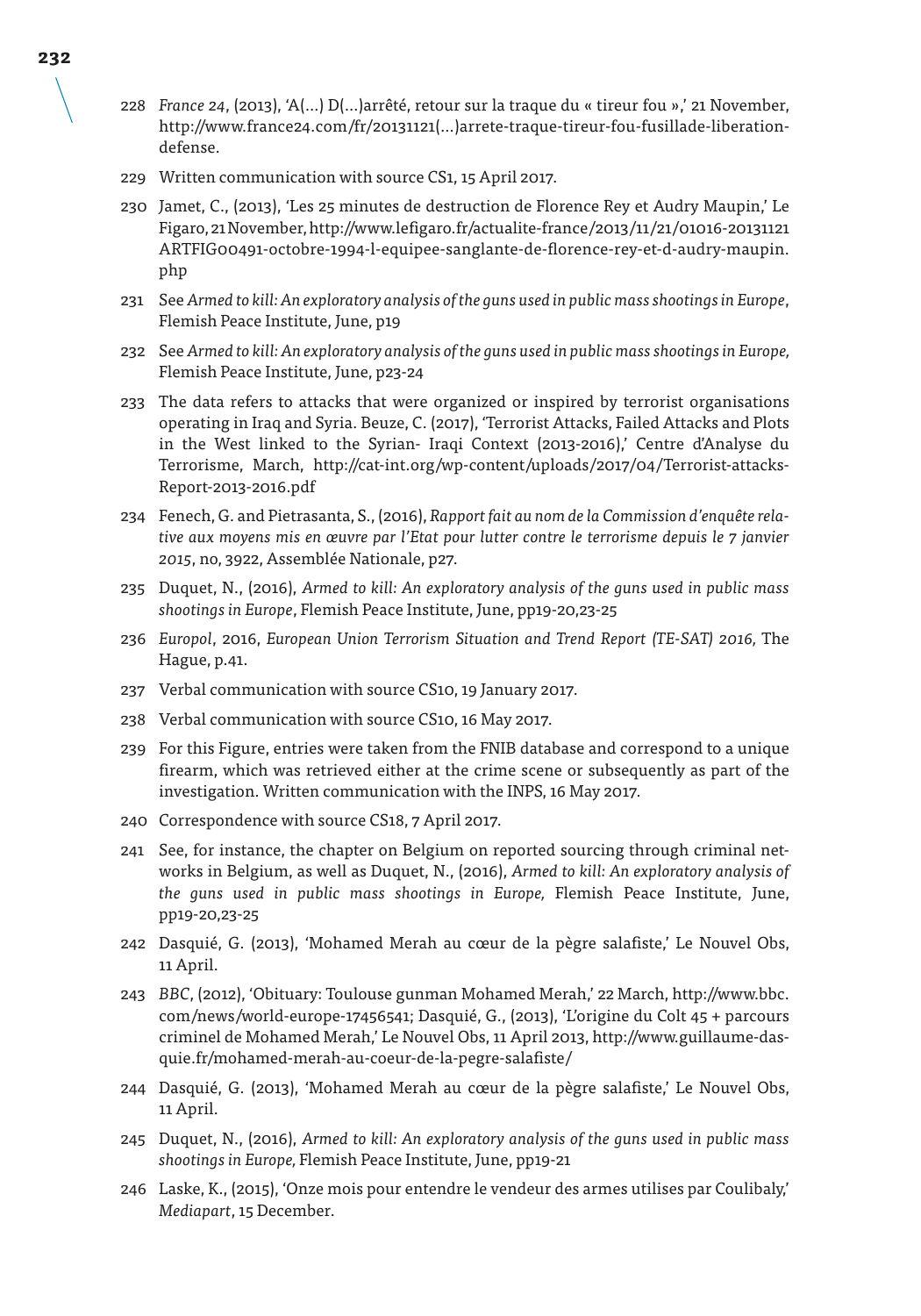- 247 Duquet, N., (2016), *Armed to kill: An exploratory analysis of the guns used in public mass shootings in Europe,* Flemish Peace Institute, June, pp19-21
- 248 Duquet, N., (2016), *Armed to kill: An exploratory analysis of the guns used in public mass shootings in Europe,* Flemish Peace Institute, June, p21
- 249 Duquet, N., (2016), *Armed to kill: An exploratory analysis of the guns used in public mass shootings in Europe,* Flemish Peace Institute, June, p25
- 250 L'Est républicain, (2017), Attentat des Champs-Élysées: les inquiétantes découvertes des enquêteurs, 20 June, http://www.estrepublicain.fr/faits-divers/2017/06/20/attentatdes-champs-elysees-deux-suspects-en-garde-a-vue
- 251 France-soir, (2017), Attentat des Champs-Elysées : comment Adam Djaziri, Fiché S, pouvait-il détenir légalement des armes ?, 20 June, http://www.francesoir.fr/societe-faitsdivers/attentat-des-champs-elysees-comment-adam-djaziri-fiche-s-pouvait-il-detenirpermis-port-armes-kalachnikov-categorie-autorisation ; L'Est républicain, (2017), Attentat des Champs-Élysées: les inquiétantes découvertes des enquêteurs, 20 June, http://www.estrepublicain.fr/faits-divers/2017/06/20/attentat-des-champs-elyseesdeux-suspects-en-garde-a-vue
- 252 Le Point, (2017), Champs-Élysées : l'autorisation de détention d'arme, un choix délicat, 20 June, http://www.lepoint.fr/societe/champs-elysees-l-autorisation-de-detention-darme-un-choix-delicat-20-06-2017-2136849\_23.php#xtor=RSS-221
- 253 Le Monde, 2017, 'Détention d'armes et fiches S: Macron annonce de nouvelles mesures,' 23 June http://www.lemonde.fr/police-justice/article/2017/06/23/detention-d-armeset-fiches-s-macron-annonce-de-nouvelles-mesures\_5149729\_1653578.html
- 254 Written communication with source CS14, 21 April 2017.
- 255 Written communication with source CS18, 4 May 2017.
- 256 See Law n° 2012-304 of march 6th, 2012, on the the establishment of a modern, simplified and preventive arms control, *Journal officiel de la république française* (JO) n°0057 du 7 mars 2012 pages 4200 and following.
- 257 They were reportedly manufactured in 1983 and 1987. Duquet, N., (2016), *Armed to kill: An exploratory analysis of the guns used in public mass shootings in Europe,* Flemish Peace Institute, June, p20
- 258 It was composed of a receiver from an East German Mpi KM-K rifle, with some parts such as the gaz cylinder, front and rear sights seemingly taken from a Romanian rifle. The barrel was modified and did not have a proofmark. The rifle was not fired by the attacker. Written communication with source CS14, 21 April 2017.
- 259 The pistol was likely manufactured in 1995, with serial numbers removed on the slide, receiver and barrel. Written communication with source CS14, 21 April 2017.
- 260 Written communication with the SCAEMS, 13 April 2017.
- 261 Written communication with source CS18, 4 May 2017.
- 262 Verbal communication with source CS14, 21 April 2017; Verbal communication with source CS2, 28 March 2017.
- 263 Verbal communication with source CS2, 28 March 2017.
- 264 Written communication with source CS14, 21 April 2017.
- 265 *BBC* (2017), 'What is Eta?,' 8 April, http://www.bbc.com/news/world-europe-11183574
- 266 *BBC*, (2007), 'ETA blamed for killing in France,' 1 December, http://news.bbc.co.uk/2/hi/ europe/7122899.stm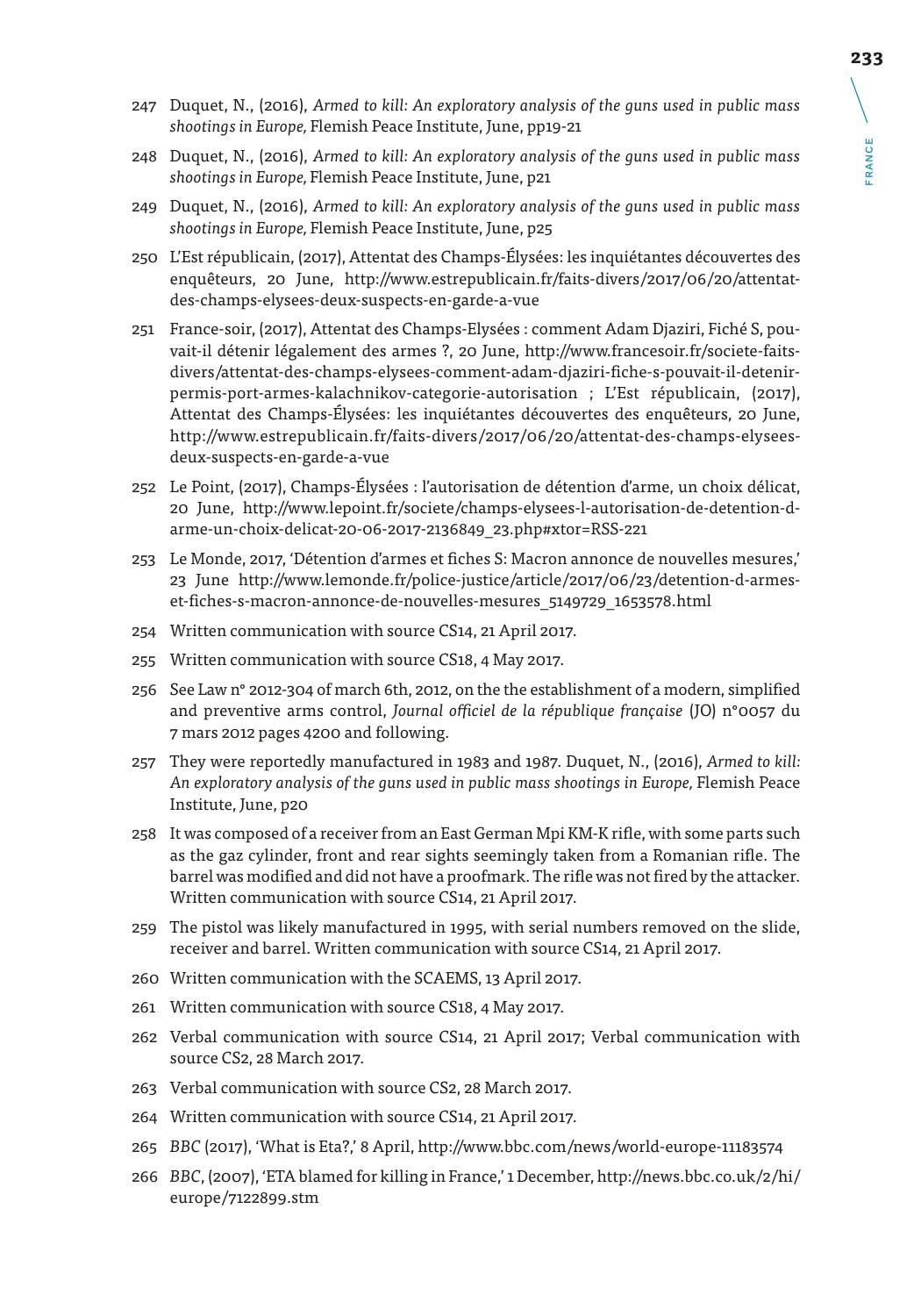- 267 France Info, (2017), 'Désarmement de l'ETA: près de 3,5 tonnes d'armes, explosifs et matériels retrouvées dans les caches d'armes,' 8 April, http://www.francetvinfo.fr/ monde/espagne/desarmement-de-l-eta-pres-de-3-5-tonnes-d-armes-explosifs-et-materiels-retrouvees-dans-les-caches-d-armes\_2136523.html; *The Guardian*, (2017), ''It has been done': Eta hands over weapons in France,' 8 April, https://www.theguardian.com/ world/2017/apr/08/it-has-been-done-eta-hands-over-weapons-in-france
- 268 Ministry of Justice, (2016), *Lutter contre le terrorisme*, 15 January, p2 http://www.justice. gouv.fr/publication/dp-lutte-terrorisme-150116.pdf
- 269 *Europol*, 2016, *European Union Terrorism Situation and Trend Report (TE-SAT) 2016,* The Hague, p.34.
- 270 Verbal communication with source CS19, 3 April 2017.
- 271 These firearms were generally finished with ceramic, with many scratches from the manufacturing process visible on the top of the weapon. The barrel was either smooth, or featured two shallow grooves. Verbal communication with source CS19, 3 April 2017; Antoine, J.C., (2012), *Au Coeur du Trafic d'Armes: Des Balkans aux Banlieues,* Vendémiaire, pp105-106.
- 272 Written communication with source CS25, 1 April 2017.
- 273 *Le Monde*, (2006), 'La piste de l'ETA privilégiée après un vol d'armes dans le Gard,' 25 October, http://www.lemonde.fr/europe/article/2006/10/25/la-piste-de-l-eta-privilegiee-apres-un-vol-d-armes-dans-le-gard\_827233\_3214.html
- 274 Verbal communication with source CS19, 3 April 2017.
- 275 Verbal communication with source CS14, 21 April 2017.
- 276 Verbal communication with source CS19, 3 April 2017.
- 277 Verbal communication with source CS19, 3 April 2017.
- 278 Written communication with source CS10, 16 May 2017.
- 279 Verbal communication with source CS14, 21 April 2017.
- 280 For background on Corsican nationalism and organised crime, see for instance: Garrec, R., (1999), *La conduite de la politique de sécurité menée par l'Etat en Corse*, French Senate report n° 69 (1999-2000), https://www.senat.fr/rap/l99-069/l99-0694.html; Crettiez, X., (2007), 'Lire la violence politique en Corse' http://xaviercrettiez.typepad.fr/diffusion\_ du\_savoir/violence\_en\_corse/#\_ftn39
- 281 Ministry of Justice, (2016), *Lutter contre le terrorisme*, 15 January, p2 http://www.justice. gouv.fr/publication/dp-lutte-terrorisme-150116.pdf
- 282 Euro News, (2016,) 'Corsican separatists to end military campaign,' 3 May, http://www. euronews.com/2016/05/03/corsican-separatists-to-end-military-campaign
- 283 Corse-Matin, (2015), 'La Corse: l'île aux homicides,' 23 October, http://www.corsematin. com/article/derniere-minute/la-corse-lile-aux-homicides.
- 284 Verbal communication with source CS14, 21 April 2017.
- 285 Antoine, J.C., (2012), *Au Coeur du Trafic d'Armes: Des Balkans aux Banlieues,* Vendémiaire, pp105-106.
- 286 *L'Obs,* (2014), 'Neuf ans de prison requis contre un ancien instituteur reconverti dans les ventes d'armes,' 30 October, http://tempsreel.nouvelobs.com/societe/20141030. AFP9596/neuf-ans-de-prison-requis-contre-un-ancien-instituteur-reconverti-dansles-ventes-d-armes.html